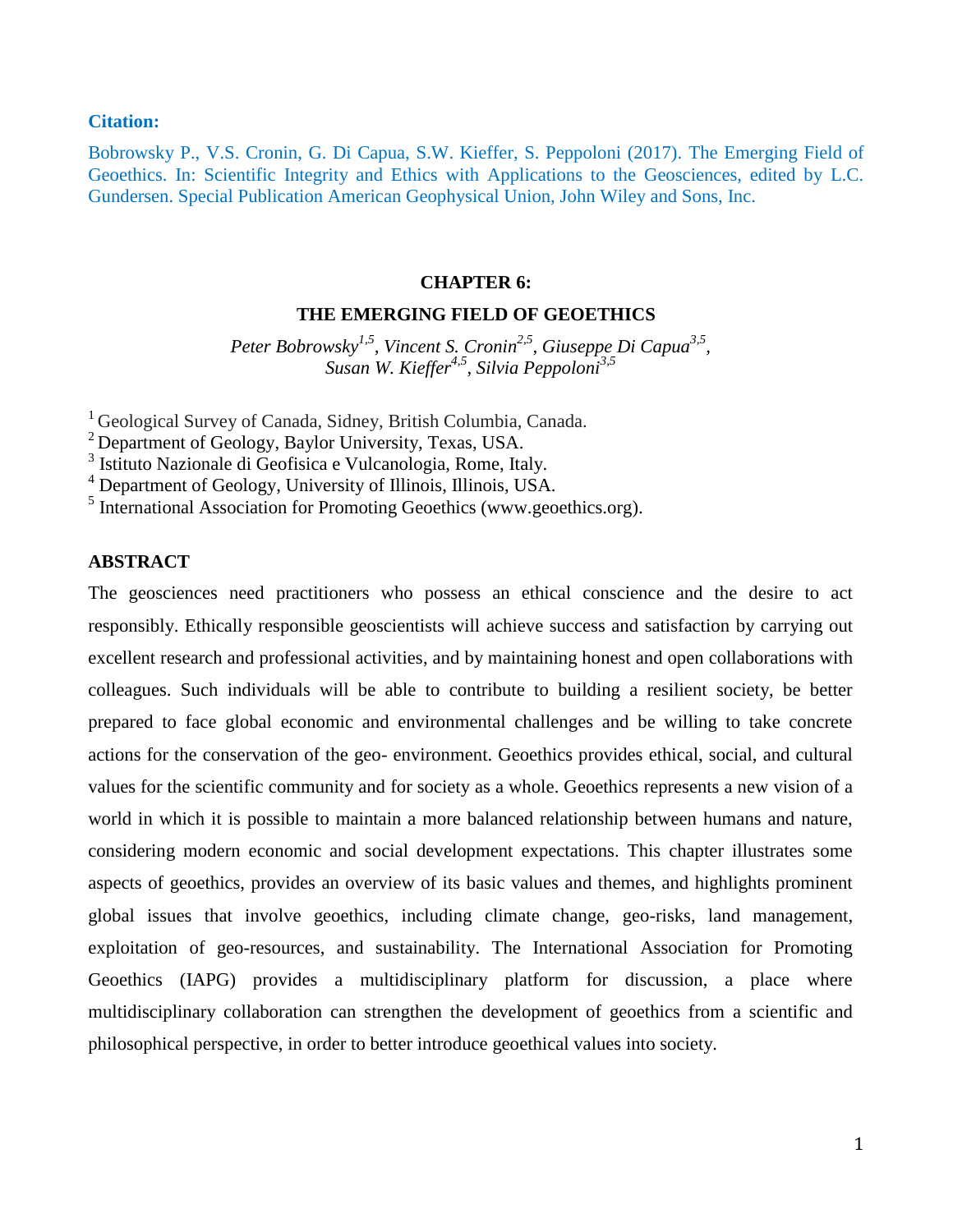#### **INTRODUCTION**

Many scientists and prominent individuals claim that the impact of people on the natural evolution of the planet has reached a level of alarm (Sachs 2014, Pope Francis 2015). Although scientific and engineering advances often give society the capability of finding solutions to problems, humans and institutions frequently pay little attention to the negative effects of their actions, particularly those that may arise in the medium and long term. For several years, the scientific community has debated which geo-environmental indicator/parameter should be used to formalize the Anthropocene (Crutzen 2002) as a new geologic epoch, an interval of time during which the global and local impacts of manmade actions on the dynamics of the Earth are visible in the geologic record (Lewis and Maslin 2015; Zalasiewicz et al. 2015).

In addition to the stratigraphic aspect, there is also a cultural aspect to be considered. Humans recognize themselves as an additional force of nature capable of producing or inducing changes on the geosphere and the biosphere. Thus they are aware that their actions can have an impact on the Earth's ecosystems. This awareness suggests that humans also recognize the clear responsibility and necessity to act to protect those ecosystems and to ensure the long-term safety for our species. Only a respectful approach to the geological and biological processes of the planet that takes into account different temporal scales of occurrence can avert the risk of entering into a state of non-sustainability for our growing needs of development, with inevitable but non-predictable consequences for the social, political, and economical balances.

From this perspective, the geosciences play a fundamental role in defining the limits of sustainability of the planet and in leading to behavior required to respect these limits. The Earth is made up of a set of complex, unique, and mutually necessary systems: the biosphere (the realm of all living organisms), and the geosphere (the land surface, the solid Earth, the hydrosphere, the cryosphere, and the atmosphere). These systems strongly interact with each other on a wide range of scales in the spacetime continuum. The need to integrate many different skills to effectively address studies of Earth systems thus becomes evident. The awareness of how our technical actions impact the previously mentioned systems brings us to the ethical issue of determining what will best ensure the present and future preservation of life for all species, by seeking a balance between scientific-technological progress and the conservation of geodiversity and biodiversity.

Geoscientists have the particular and unique skillsets necessary to solve problems created by the exploitation of the Earth's mineral, energy, and water resources, the defense against natural hazards, the protection and enhancement of geodiversity, and the compilation of geo-environmental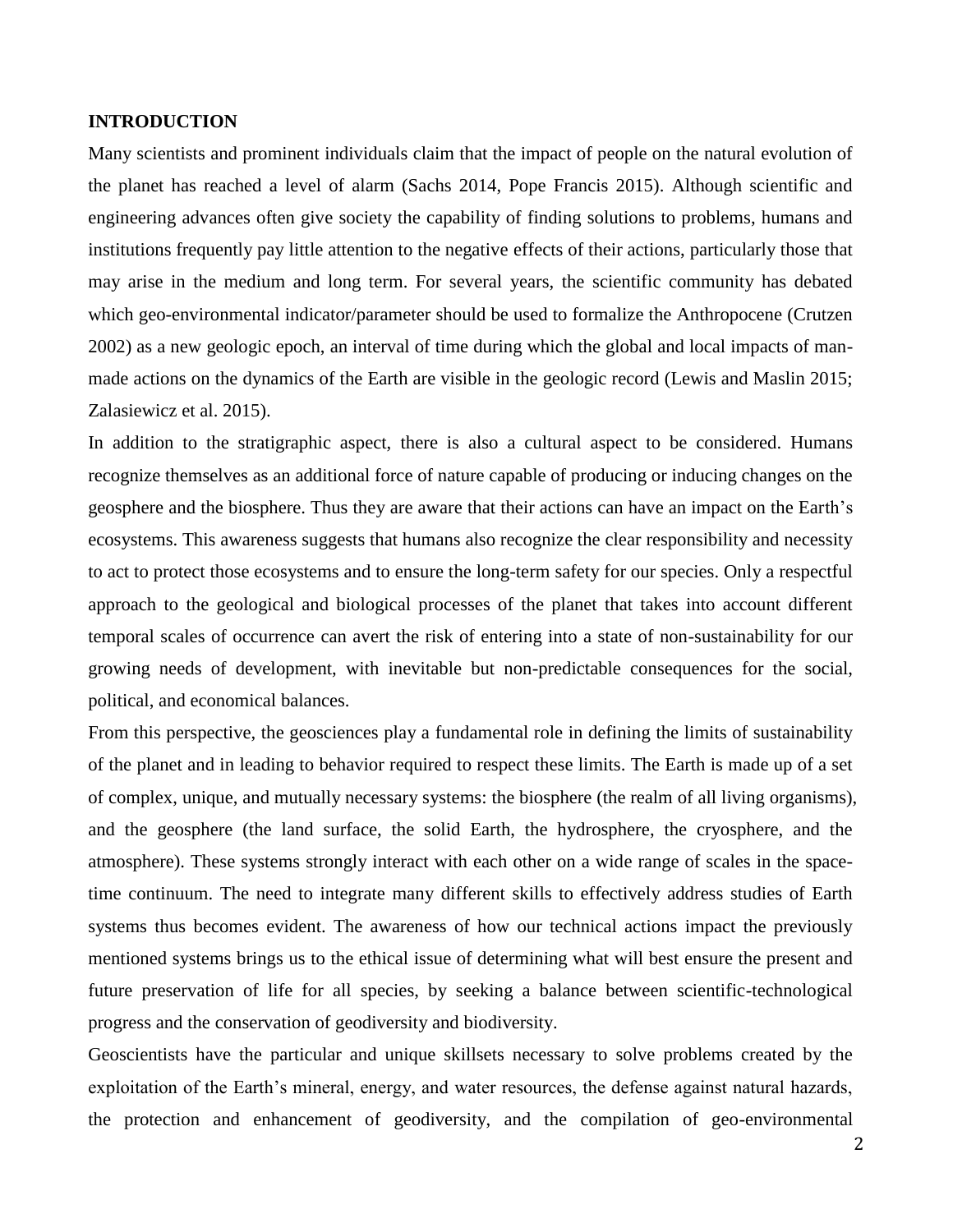knowledge for society. However, the technical and professional skills used by geoscientists in solving complex problems can be most effective when accompanied by training that carefully considers the social and ethical implications of geological practice (Mogk and Geissman 2014; Mogk et al. this volume). If the behavior of geoscientists is not guided by geoethical principles, even scientifically competent individuals may not find and choose solutions that are equally respectful of the natural dynamics of our planet. Professional research and practice require geoscientists to consider the quality of the data, respect the scientific method, maintain a constructive attitude, and adopt critically constructive but collaborative approaches towards their scientific and professional communities.

Geoethics aims to provide a framework of values within which geoscientists can act in a conscious and responsible way within the profession while serving society. But geoethics can be much more. It can become a common way of thinking about the planet in a sustainable manner (Selle 2014), one that is widespread and shared in different cultural, social and economic contexts, a functional way through which to build (or rebuild) a healthier balance between humans and nature, thus contributing to a "mature" Anthropocene (Bohle 2015). Geoethics can provide a new understanding of geosciences as tools for appropriate management of the Earth. Geosciences are not only a collection of useful scientific and technical data and knowledge, but also represent a significant cultural resource capable of influencing our future while still considering the current and future complex of global problems affecting societies. A sustainable world can also be economically beneficial to society as a whole.

#### **I. OVERVIEW**

#### **a. The origins of Geoethics**

In the 1940's Aldo Leopold (1887-1948) proclaimed a need to develop a new relationship between humans and the natural environment and identified the concept of "conservation" as the ethical criterion upon which to base this new relationship, since "Conservation is a state of harmony between men and land" (Leopold, 1949). In the 1960's the development of environmental awareness resulted in the birth of several environmental movements that acted and continue to act with a perspective geared primarily to safeguarding the biosphere, although with important differences in their approaches to saving the Earth.

In the years that have followed, environmentalism has gradually become an articulated phenomenon, one which proposes different strategies towards protecting nature and biodiversity primarily as a result of different visions (Marshall, 1993). "Conservation Ethics" considers that "nature" must be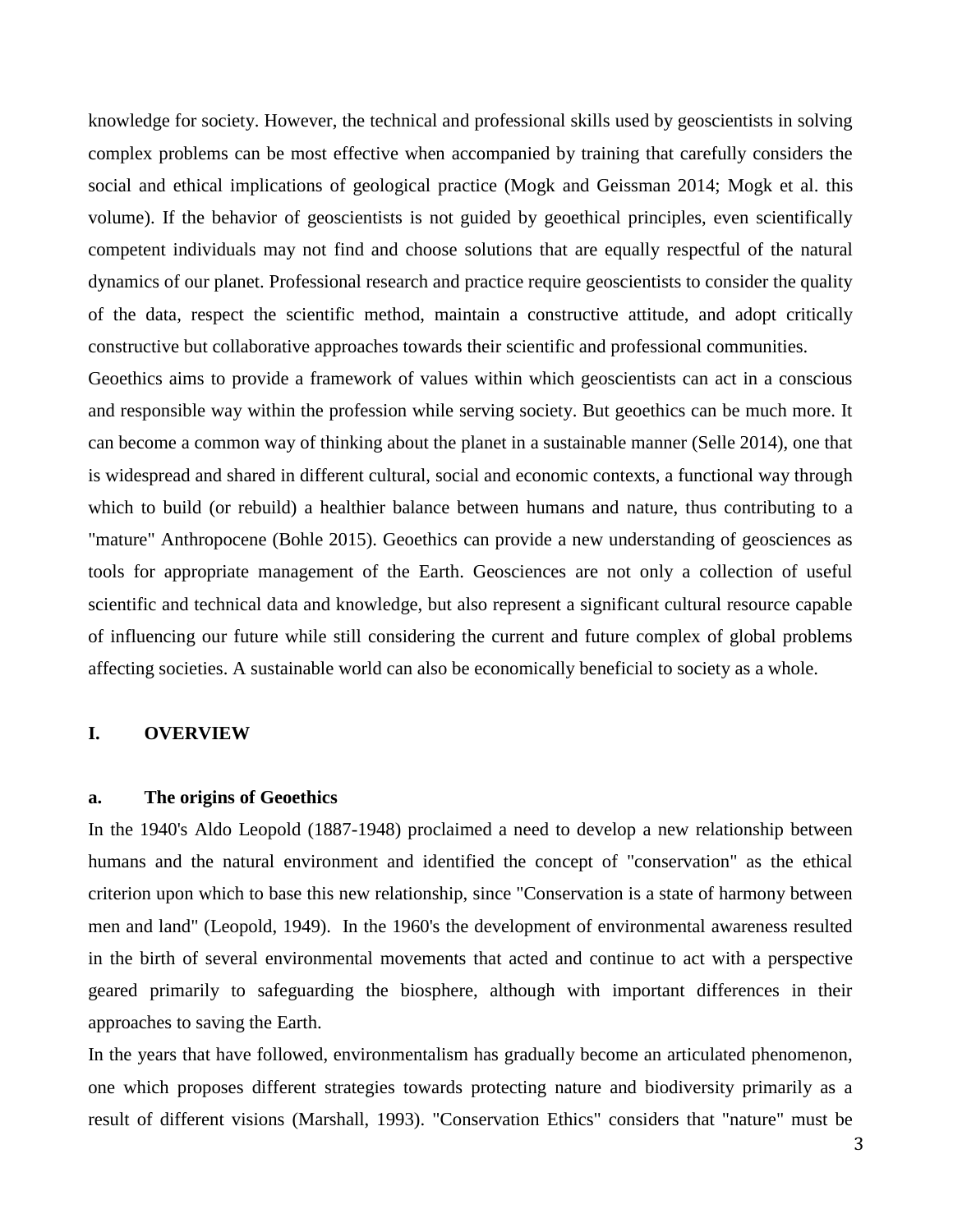preserved in a relationship of subordination to the needs of mankind. Because natural resources are functional to human life, society must exploit them in a sustainable way, through actions that allow their rational and prudent use, all the while being aware of their limits and potential for exhaustibility.

The "Ecologic Extension," a more eco-centric approach, points out that the value of nature to mankind must be balanced by the intrinsic value of nature itself. Therefore, this approach proposes taking strong and stringent actions to preserve the natural environment and therefore requires a limited exploitation of natural resources. Finally, the "Libertarian Extension," an extreme eco-centric approach, pushes for the adoption of policies strongly oriented towards the preservation of nature, severely if not completely limiting the ability of humans to act upon the Earth.

Environmental ethics oscillates between extreme positions, from anthropocentrism (Passmore 1974) to eco-centrism (Næss 1973, Devall and Sessions 1985). The former promotes the vision of humans as separate from nature, while the latter considers humans as an integral part of nature.

Geoethics rediscovers, expands, and enhances the cultural dimension of geoscience knowledge (Frodeman 1995; Frodeman and Baker 2000; Peppoloni and Di Capua 2012) as a basic element of a holistic vision that goes beyond the dualism between humans and nature. Geoethics emphasizes the ethical criterion of responsible human action towards the Earth (Peppoloni and Di Capua 2012), not only in its biotic components (biodiversity) but also in the abiotic (geodiversity).

The geologist Antonio Stoppani (1824-1891) introduced the concept of the "Anthropozoic Era" (Stoppani 1873). He identified humans as a new "geological force" and thus as an integral and essential part of nature. As an early populariser of geological knowledge, Stoppani thus became one of the pioneers of geoethics.

Geoethics recognizes the contingency of human evolution on the planet (Pievani 2009, 2012), identifies *Homo sapiens* as a geological force acting on the geological and biological environments, and assigns to humans an ethical responsibility that arises from the consciousness of being a modifier of Earth systems.

Near the end of the last century the more modern concept of the Anthropocene finally crystallized (Crutzen 2002). An intense scientific debate about this concept ensued. Because geology adheres to temporal and stratigraphic limits (Lewis and Maslin 2015; Zalasiewicz et al. 2015), geoethics is a discipline required in order to understand the inevitable consequences (positive and negative) of human progress, especially when we consider the enormous amount of energy and natural resources used for economic development and the wide environmental spaces occupied and modified by human beings. The incredible increase in population and the legitimate aspirations of every individual to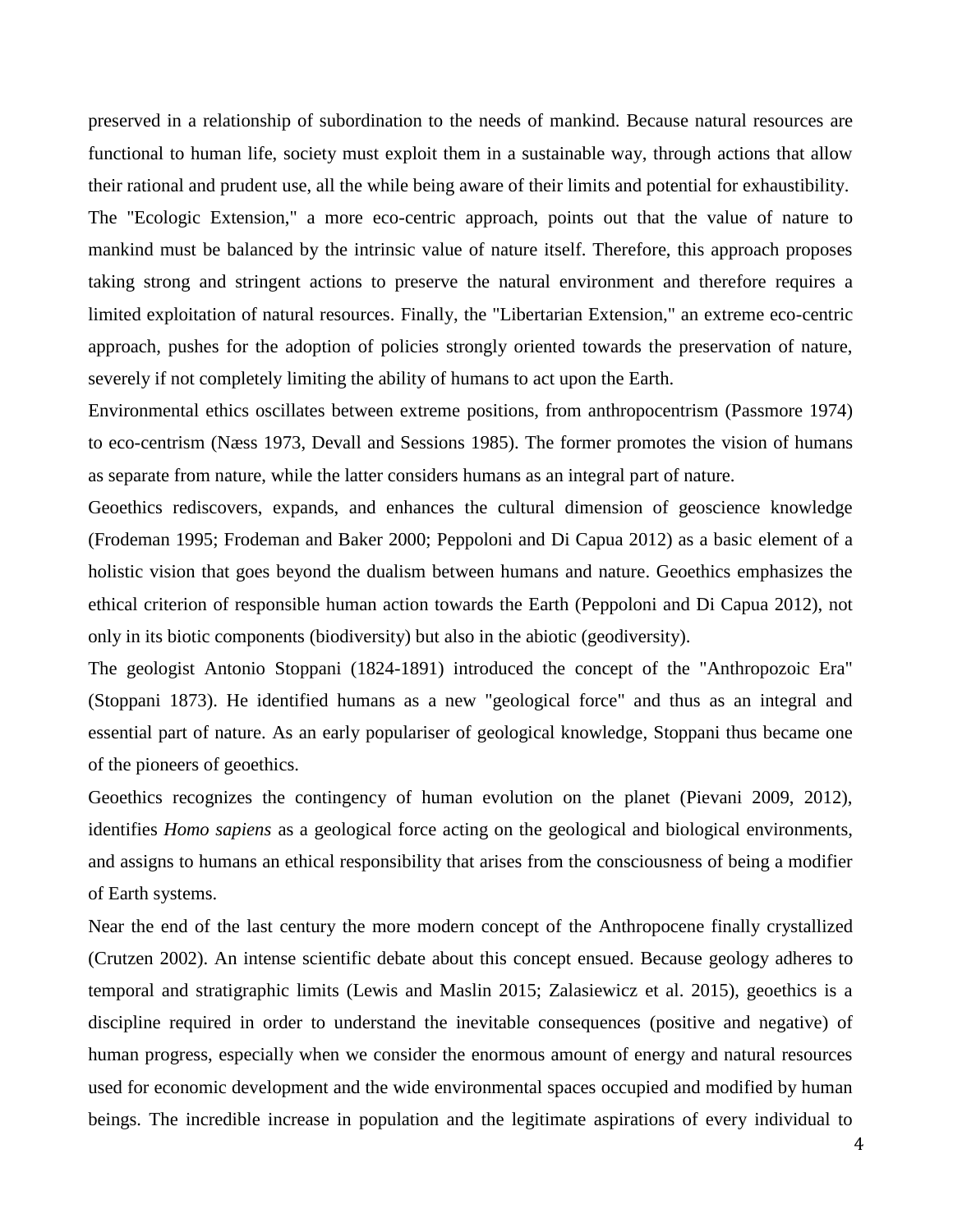improve his or her own material conditions can find in geoethics a frame of reference for values rooted in geological thinking, which has the peculiar characteristic of being able to analyze space and time in a perspective that goes beyond the human experience but that accepts the presence of people on the planet as a natural consequence of the unpredictability of natural evolution (Pievani 2009, 2012).

Geoethics provides a framework for any human action on the geosphere. The responsibility that derives from this framework is the basis of the semantic meaning of the word "ethics" (Peppoloni and Di Capua 2015). Therefore, the word "geoethics," as used starting from the early 1990's (Savolainen 1992; Cronin 1992), signifies the duty of mankind to behave responsibly and become the natural consciousness of the planet. To place humans at the center of the discussion on geoethics does not represent a new form of anthropocentrism but rather stresses that only by accepting their responsibility initially towards themselves, can humans become fully aware of their role as an active "geological" force. Then changes in the dynamics of Earth systems can be made, when necessary, through responsible behaviors and proper practices towards geodiversity and biodiversity (Ellis and Haff 2009).

As guardians and developers of geoscience knowledge and given their particular sensitivity towards natural systems, geoscientists must assume the responsibility of promoting of a new way of thinking about human lives in relation to Earth systems. The definition of geoethics proposed by Peppoloni and Di Capua (2015) summarizes this vision: "Geoethics consists of research and reflection on the values which underpin appropriate behaviors and practices, wherever human activities interact with the geosphere". It deals with the ethical, social, economic, and cultural implications of using Earth sciences for societal benefits, represents an opportunity for geoscientists to consider their activities under an ethical perspective, and provides an avenue for increasing societal awareness of problems related to geo-resources exploitation and energy supplies, geo-environmental changes and geohazards (Lucchesi and Giardino 2012; Peppoloni and Di Capua 2012).

## **b. Values**

Geoethics addresses how geoscientists should manage their individual consciences, their behavior towards their colleagues, their stewardship of the Earth, the responsible development of geo-resources, and the mitigation of geo-hazards as well as the involvement of the public in education on geosciences and Earth's processes and their involvement in the development of important public policies. The responsible behavior of geoscientists is a key point of geoethics (Peppoloni and Di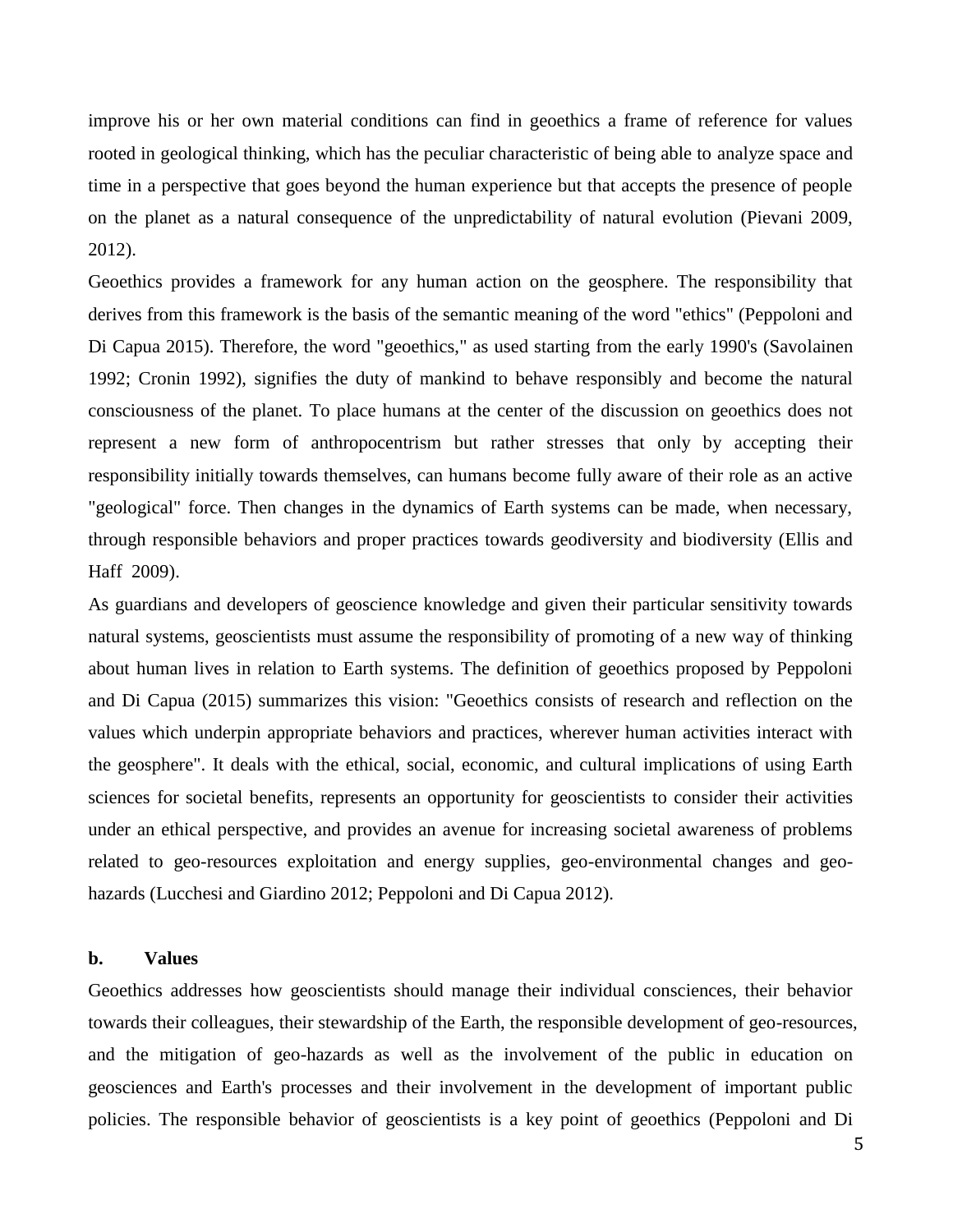Capua 2012). But responsible behavior requires a conscious decision. A choice is possible only when the freedom to choose exists. In other words, freedom of action is a founding value of geoethics. Geoethics and freedom are intimately connected. One cannot act responsibly and ethically if one is not free to choose between possible alternatives. Therefore, in conducting their activities geoscientists should consider if they are free from compromises and (or) conflicts of interest, including political, social, and psychological pressures. Geoscientists must conduct occasional self-assessments to determine if conditions allow them to make ethical choices in their activities. The individual dimension of each geoscientist is the basis of discussion within geoethics, to which the dimension related to the collaborative work is included.

Because geoscientists know the complexity of Earth systems, they are aware of the need to investigate and understand those systems through multidisciplinary, interdisciplinary, and transdisciplinary approaches (Choi and Pak 2006). Multiple approaches to geoscience problem solving are necessary in order to ensure completeness in analysis, an important requirement in examining problems that include many variables. The value of multiple approaches is that they involve the integration of different knowledge, skills, and experience as well as the sharing of scientific methods through professional collaboration, where openness to the comparison between colleagues with different ideas and the sharing of data, procedures, and results are routine. The same is true of geoethics as a discipline.

This particular sensitivity to and way of approaching nature make the geoscientist an indispensable figure within society. The commitment to serve the public's best interests is a fundamental duty of the responsible geoscientist. This commitment also implies an ethical duty to educate people about the importance of geosciences and transfer the information needed to build a knowledgeable society. Geoscientists possess knowledge that can benefit all. They can identify fundamental cultural and technical turning points in the sustainable and prudent management of geo-resources and energy and can suggest ways to mount effective defenses against geo-risks (Di Capua and Peppoloni 2014; GSL 2014; Lambert et al. 2013).

Sustainability is now one of the reference values of our modern culture (WCED 1987). Prolonged use of a resource well represents the need to find a balance between environmental protection and the development of the society. When it comes to geo-resources, true sustainability is in many cases either impractical or impossible. Nevertheless, in a wider vision, the concept of sustainability should not be related to a single resource (i.e., oil, gas, water) but rather to Earth systems as a whole. Sustainability should be the working paradigm for society as it focuses on ways to reduce the use of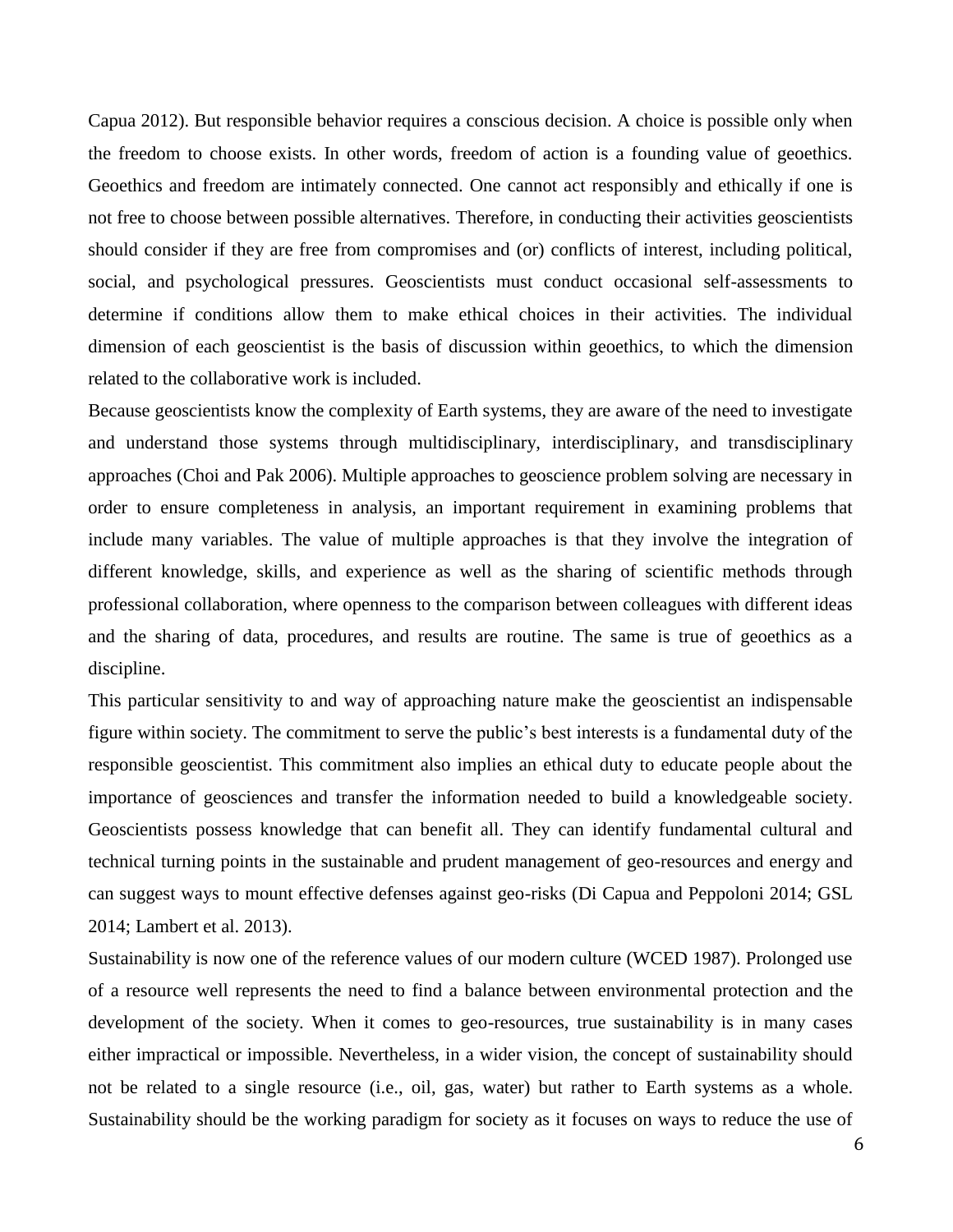nonrenewable resources and to increase the use of renewable resources. In this perspective, shifts in the exploitation of resources ideally should not have an impact on the entire Earth systems, especially if they may jeopardize lives of humans and other living organisms. Geoscientists therefore have an ethical obligation to propose multi-disciplinary solutions that take into account the natural environment in a balanced global manner.

## **c. Themes**

The field of study of geosciences is very broad and concerns all Earth systems. Geoethics first of all proposes itself as a discipline aimed at reflecting upon and discussing in scientific terms the cultural, ethical, and societal implications of the various geo-disciplines in relation to their different sectors of interest and application, with active contribution and input from other disciplines such as philosophy, sociology, and economics. In particular, geoethics:

- highlights the social role played by geoscientists and their responsibilities, focusing on the ethical, cultural, and economic repercussions that their choices may have on society and the environment (Peppoloni and Di Capua 2012; Wyss and Peppoloni 2015);
- promotes the cooperation of geoscientists with philosophers, sociologists, economists, biologists, chemists, psychologists, news media, and others in order to favor mutual cultural exchange, including their participation in the intellectual life of society and the development of their critical thinking (Cervato and Frodeman 2012; Peppoloni 2012a and 2012b);
- fosters the proper and correct dissemination of scientific studies, data, and results and promotes responsibility, integrity, expertise, and professionalism in all geoscientific research and practice, by providing guidance in promoting honesty and integrity in collaborative activities (AGI 2015; Mayer 2015; Peppoloni 2015; Peppoloni et al. 2015) and for defining data policies to permit wider circulation of information while at the same time respecting intellectual and public property;
- organizes effective teaching tools to develop awareness, share values, and increase responsibility amongst geoscientists, especially those in the early stages of their careers (Mogk and Geissman 2014);
- promotes geo-education as a way to emphasize the importance of geosciences and as a means of attracting young people to geoscience studies, with the ultimate goal of encouraging ethical and critical thinking and offering a new vision of the world to society;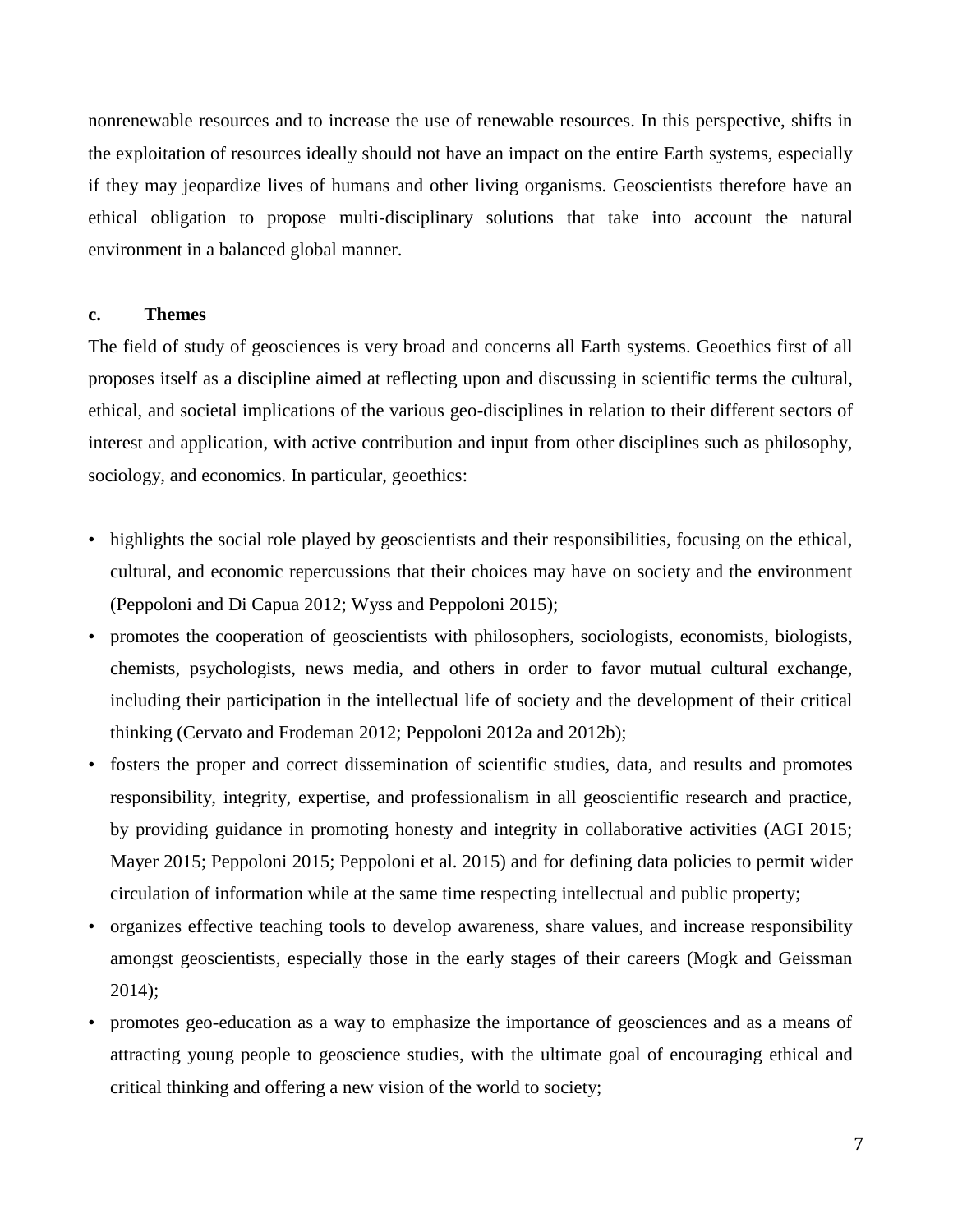- encourages critical analysis of the use and management of geo-resources by trying to find socioeconomic solutions within the framework of sustainability for future generations (Lambert et al. 2013);
- deals with problems related to georisks management, communication, and education in order to improve community resilience to natural disasters (Di Capua and Peppoloni 2014; Dolce and Di Bucci 2015; Guzzetti 2015);
- aims to analyze and improve the relationships between the scientific community, decision makers, the mass media, and the public (Di Capua and Peppoloni 2014; Dolce and Di Bucci 2015; Guzzetti 2015; Lambert and McFadden 2013; Liverman et al. 2008);
- promotes the educational, aesthetic, and scientific value of geological heritage and geodiversity in order to improve social awareness of the importance of protecting geological items and outcrops (GA 1975 and 1989) and encourages the development of geoparks (UNESCO 2006) and geotourism (Dowling 2010, Allan 2015) as tools to achieve these objectives;
- highlights the value and usefulness of geoscience knowledge in daily life by using disciplines such as medical geology (Selinus et al. 2013) and forensic geosciences (Bergslien 2013);
- encourages inclusive policies in the geoscience community, particularly regarding women (Holmes and O'Connel 2003, Bell et al. 2003), visible minorities, and geoscientists with disabilities (Asher 2001).

Geoscientists often claim social roles and spaces of communication in society as their right. Nevertheless, they also have a duty to consider ethical issues as the basis of their professional training and overcome anachronistic and damaging disciplinary divisions (Guzzetti 2015). In this manner they will gain authority as well as trust and respect of other components of society.

## **II. GEOETHICS AND GEOSCIENTISTS**

#### **a. Role and responsibility of geoscientists**

The study of the many interrelationships that exist within the Earth systems requires the integration of multi-disciplinary approaches and different skills and methods of investigation. In fact, modern science requires that professional scientists be able to work independently and in multi-disciplinary teams.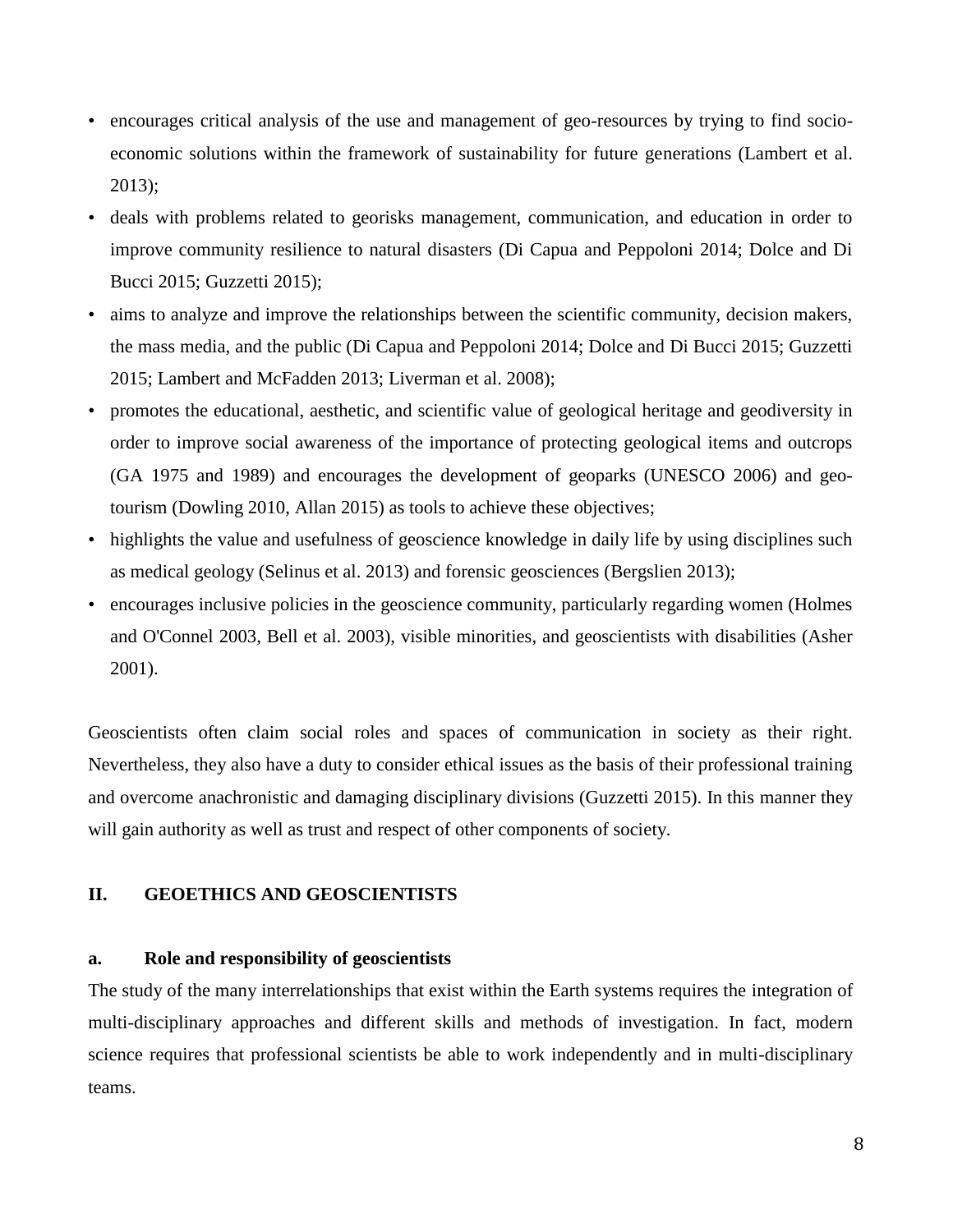The role of the geoscientist is essential in the analysis of phenomena and processes and in their integrated and dynamic understanding, as well as in their management and supervision. Their skills allow them to frame natural phenomena and choose the more appropriate interventions within a given natural context and time dimension. Qualities such as precision, accuracy, reliability, punctuality, attention, self-sacrifice, self-denial, patience, enthusiasm, and intuitiveness are some prerequisites for a qualified geoscientist. Nevertheless, geoscientists can be responsible and aware of the ethical, social and cultural implications of their activities only if they also possess additional virtues such as integrity, honesty, transparency, collaborative attitude, humility, and respect for the values, ideas, and scientific hypotheses of others.

Responsible geoscientists understand the importance of correctly communicating the results of their research and appreciate the importance of transferring their scientific knowledge to society. Sharing data and ideas with colleagues, decision makers, and citizens can open the way to valuable and functional relationships that will benefit the planet and humankind. Geoethics offers this possibility.

The geoscientist is the core of an ethical reference system in which individual, professional, social, and environmental values coexist. In fact, geoethics refers to the self-behavior of a geoscientist as well as to his or her behavior towards colleagues, with regard to research integrity and professionalism; but it includes also aspects of responsibility towards society and the environment.

Matteucci et al. (2014) are confident that the introduction of an ethical oath for geoscientists, the "Geoethical Promise," which is akin to the oath for physicians, could help develop a binding awareness of a geoscientist's professional and social responsibilities. These responsibilities arise from the possession of specific knowledge that has clear social implications and involves moral obligations to serve society to the best of one's own scientific and technological potential. The ethical obligation of modern geoscientists is based on fundamental values that should guide their activity, such as the responsibility to ensure excellence in science and in the search for truth, the promotion of sustainability, and the transfer of knowledge to colleagues and society, as a life-long commitment.

## **b. Geoethics and research**

Honest and open collaboration among colleagues is a pre-requisite for building modern scientific, technological, and professional networks able to address the complexity of an interdependent world. Geoscientists often work in teams, where they manage large amounts of data. Their careers are often certified and evaluated on the basis of the number and quality of publications they produce. Personal ambitions may collide with increasing competition between professional groups, which can lead to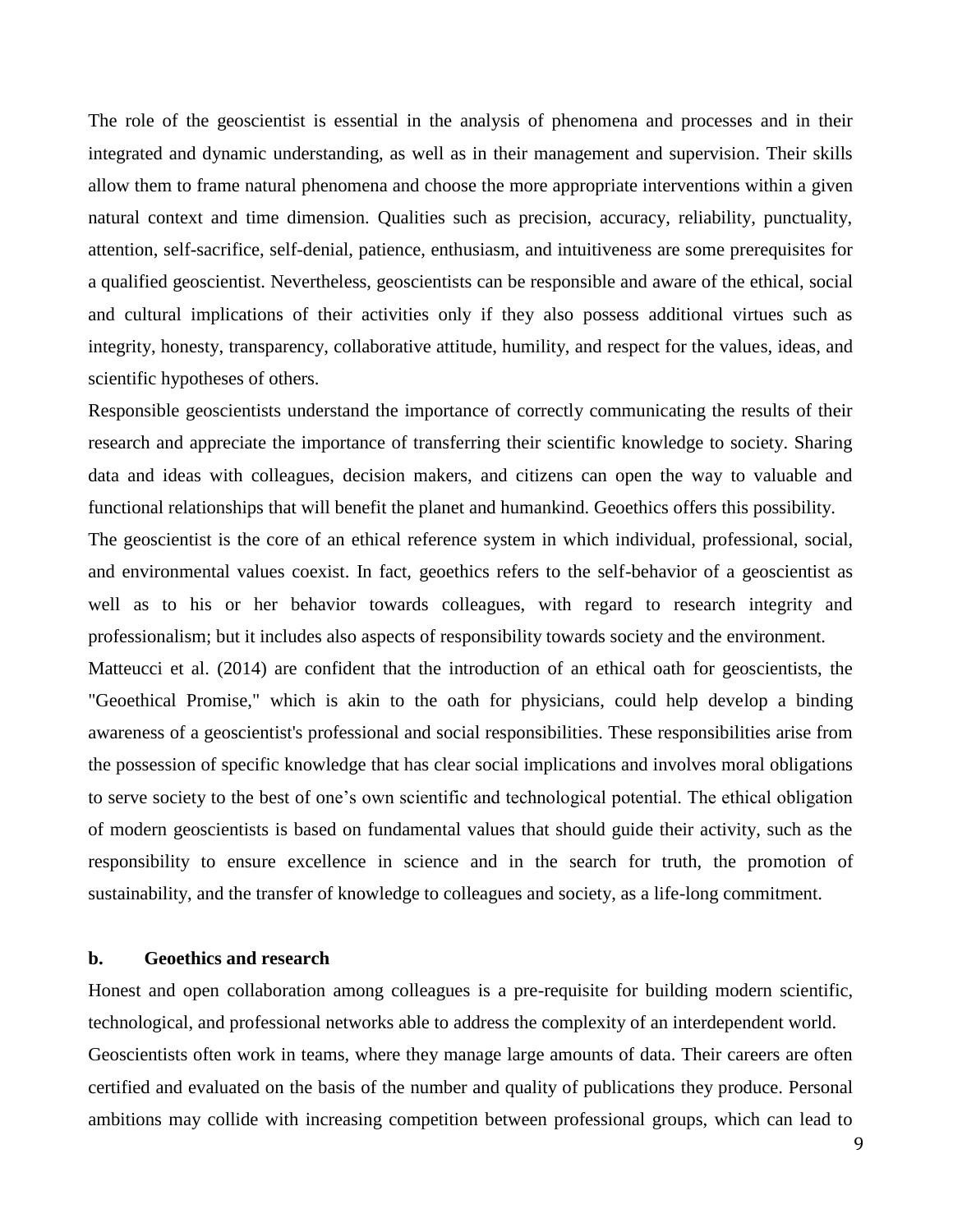unethical behavior (Mayer 2015) or conflicts of interest (Oreskes 2015; Tollefson 2015). Inappropriate attitudes towards colleagues, falsification and concealment of data and results, and conflict of interest are just some of the unethical actions that may arise during research and professional activities and that will undermine both the general trust in science and technology and the potential to attain real progress for society.

For these reasons, the scientific community recognizes the importance of identifying tools to promote integrity among its members, to define principles, and to develop responsibilities that will govern the practice of science. Two significant statements have arisen: the Singapore Statement on Research Integrity (2010) and the Montreal Statement on Research Integrity in Cross-Boundary Research Collaborations (2013). As expressed by the authors of the Singapore Statement "The value and benefits of research are vitally dependent on the integrity of research. While there can be and are national and disciplinary differences in the way research is organized and conducted, there are also principles and professional responsibilities that are fundamental to the integrity of research wherever it is undertaken." [\(http://www.singaporestatement.org/statement.html\)](http://www.singaporestatement.org/statement.html). The Singapore Statement is a global guide for the responsible conduct of research and lists the following ethical principles and responsibilities: honesty and accountability in all aspects of research; professional courtesy and fairness in collaborative work; and good stewardship of research on behalf of others. These are the cornerstones upon which the research of geoscientists should be based. Even though the Singapore Statement relates specifically to research activity, it contains universal principles that can be followed in all activities conducted by geoscientists, whether they work in the public or the private sector. The Montreal Statement addresses the problems inherent in professional collaborations in more detail, identifying the principles behind a framework that will assure fruitful and transparent collaboration amongst colleagues.

These two documents do not solve all the problems of research misconduct or conflict of interest, but they are useful tools for making scientists aware of their personal behavior and their responsibilities towards their colleagues. Although some in the geoscience community seem to be unaware of the difficulties that can arise from geoethical misconduct, some sensational cases have been well documented in the scientific literature (Mayer 2015) and make even more persuasive the case for considering geoethics carefully in the coming years.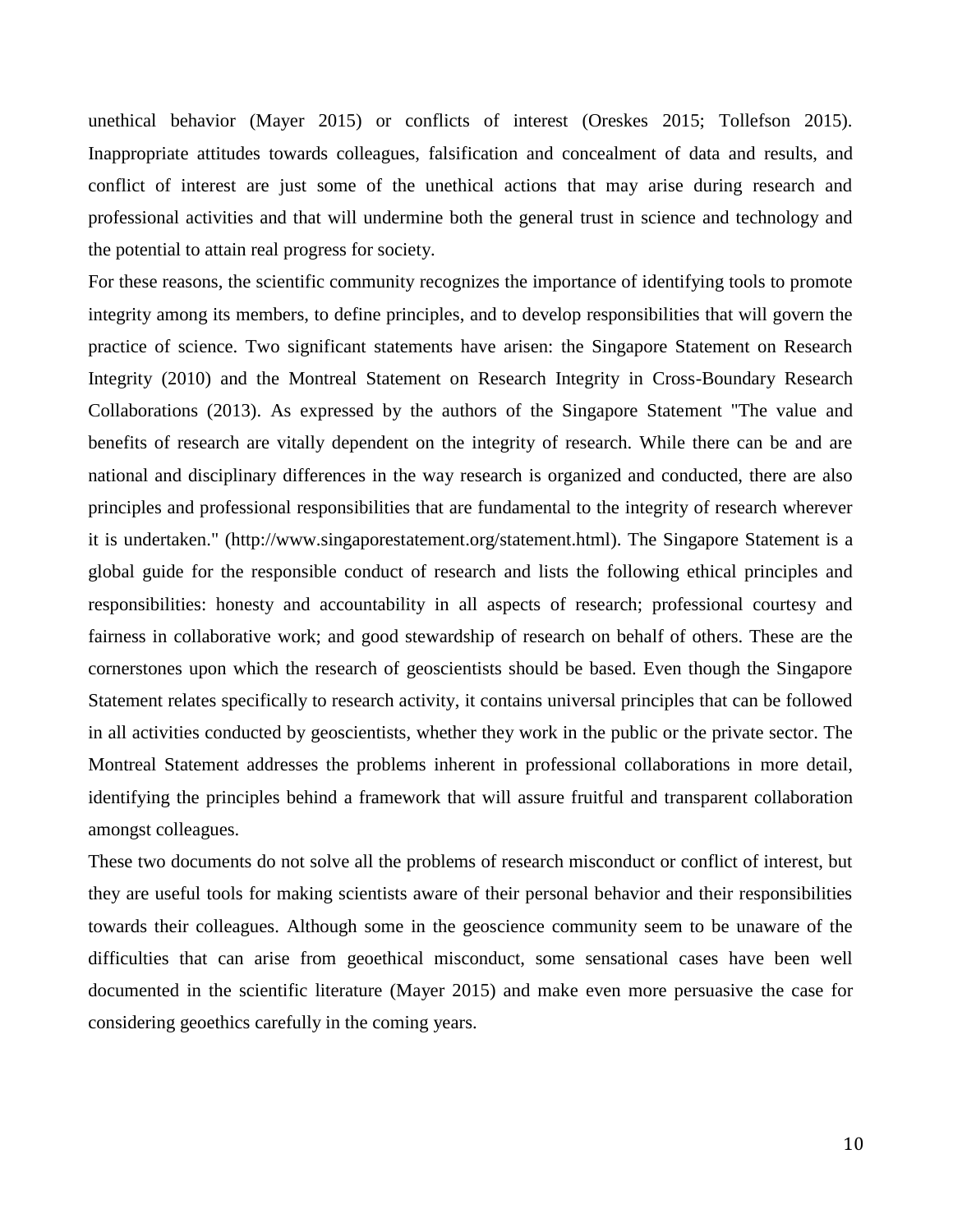#### **c. Geoethics and professional societies**

Training geoscientists to be aware of their professional behavior begins with honor codes in academia during the undergraduate and graduate years and continues into professional practice through membership in professional societies such as the American Geophysical Union (AGU), the European Geophysical Union (EGU), the Geological Society of America (GSA), and numerous other geoscience societies as well as the American Association for the Advancement of Science (AAAS). In order to find codes relating to personal conduct, organizational conduct, and conduct toward society and the environment, one must often look at both the codes of conduct and the mission/values/objectives of the professional societies themselves.

Organizations go beyond setting guidelines for individual behavior by encouraging members to examine their relation to society and to the environment. Action in these broader areas requires careful balancing of statements to which we lend our professional credibility and statements that might be misconstrued as political advocacy. In the past, organizations have tended to shy away from strong statements about the relationship of humans with the environment for fear of appearing to take advocacy positions. However, owing to the pressing need for action to preserve the environment, more and more societies have adopted broader statements and have become more adept at avoiding clear advocacy positions.

One example of how a professional society can be guided by ethical considerations is the statement regarding climate change on March 18, 2014, by AAAS:

"As scientists it is not our role to tell people what they should do or must believe about the rising threat of climate change. But we consider it to be our responsibility as professionals to ensure, to the best of our ability, that people understand what we know: human-caused climate change is happening, we face risks of abrupt, unpredictable and potentially irreversible changes, and responding now will lower the risk and cost of taking action."

In issuing statements like this, professional societies are guided by both their codes of ethics/conduct and their organizational values/objectives.

As a second example, in its Strategic Objectives, AGU states its desires to:

- increase awareness of the importance of Earth and space science issues for nonscience audiences;
- increase effectiveness and recognition of AGU among decision-makers as an authoritative source of integrated, interdisciplinary Earth and space science information;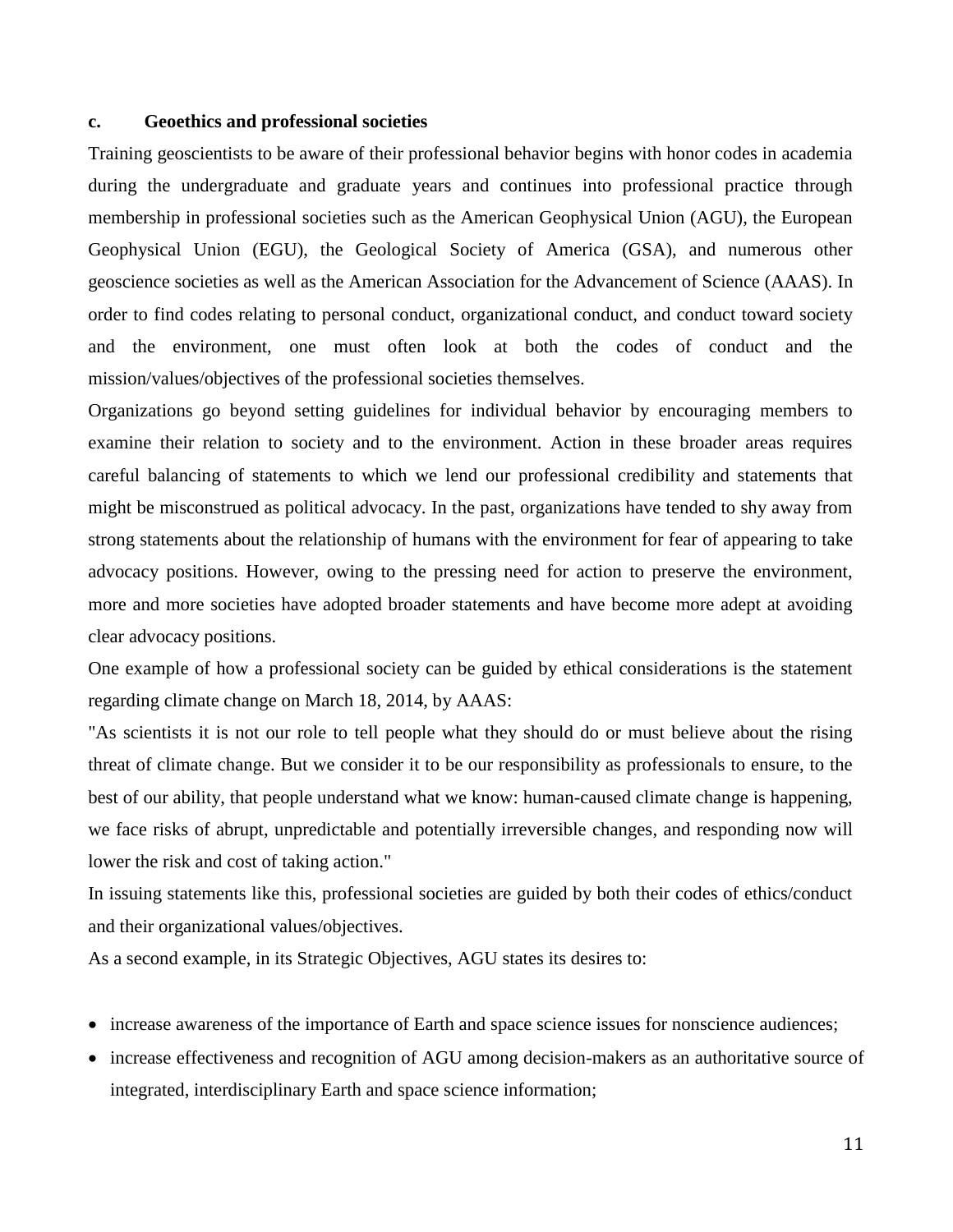- increase awareness of the reality and consequences of global climate change among scientists and the public;
- increase the role of Earth sciences in informing policy and mitigating impacts of natural disasters;
- raise awareness of natural resource limitations and increase the application of (AGU) Earth sciences in developing solutions for the sustainability of the planet.

As a final example, the American Geosciences Institute (AGI) is the umbrella organization for 50 American professional societies such as AGU and GSA. In an effort to summarize codes of conduct, AGI recently revised it ethical guidelines (Boland and Mogk 2016, this volume) to include the following:

## *"In day-to-day activities geoscientists should:*

- Be honest.
- Act responsibly and with integrity, acknowledge limitations to knowledge and understanding, and be accountable for their errors.
- Present professional work and reports without falsification or fabrication of data, misleading statements, or omission of relevant facts.
- Distinguish facts and observations from interpretations.
- Accurately cite authorship, acknowledge the contributions of others, and not plagiarize.
- Disclose and act appropriately on real or perceived conflicts of interest.
- Continue professional development and growth.
- Encourage and assist in the development of a safe, diverse, and inclusive workforce.
- Treat colleagues, students, employees, and the public with respect.
- Keep privileged information confidential, except when doing so constitutes a threat to public health, safety, or welfare.

*As members of a professional and scientific community, geoscientists should:*

- Promote greater understanding of the geosciences by other technical groups, students, the general public, news media, and policy makers through effective communication and education.
- Conduct their work recognizing the complexities and uncertainties of the Earth system.
- Sample responsibly so that materials and sites are preserved for future study.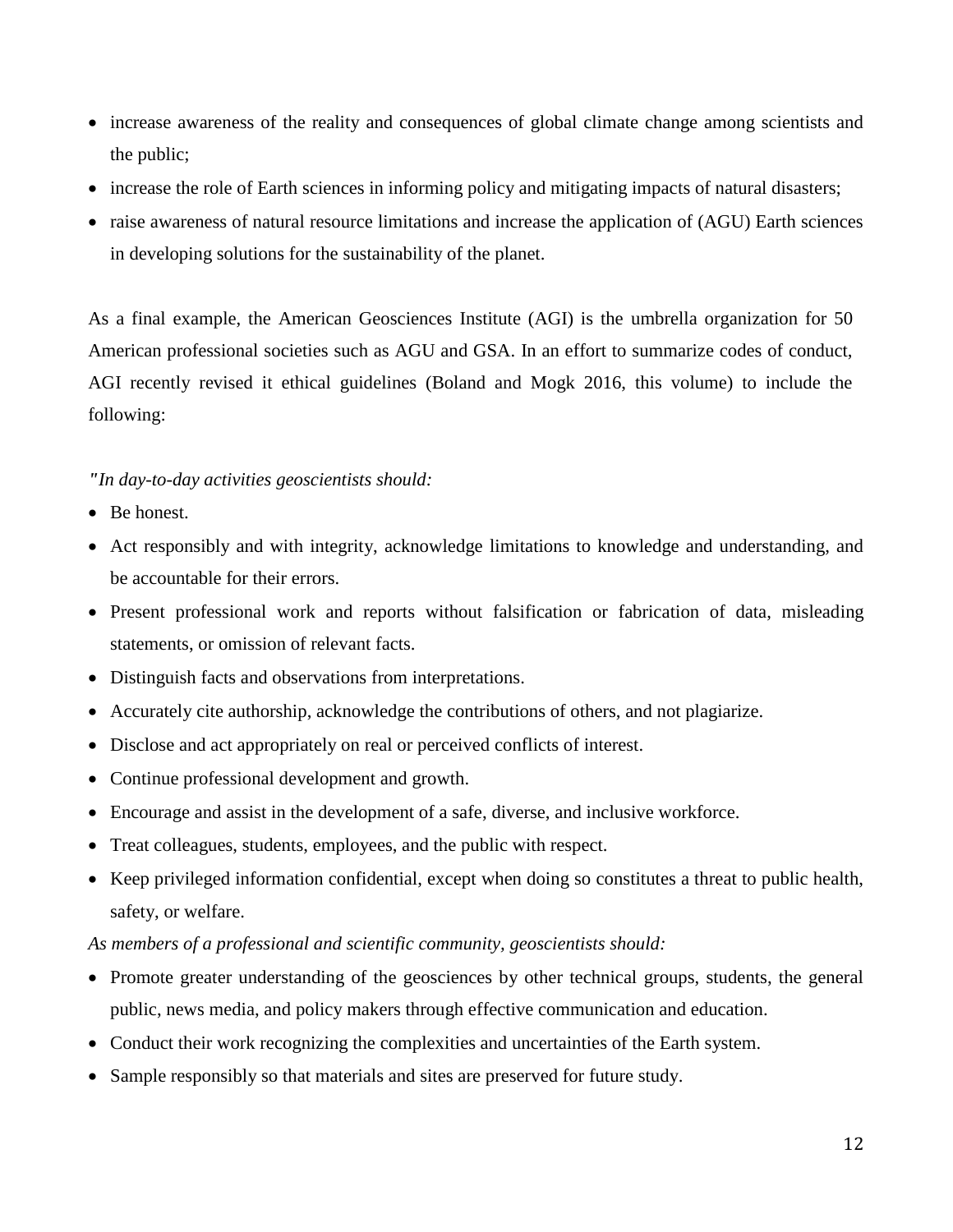- Document and archive data and data products using best practices in data management, and share data promptly for use by the geoscience community.
- Use their technical knowledge and skills to protect public health, safety, and welfare, and enhance the sustainability of society.
- Responsibly inform the public about natural resources, hazards, and other geoscience phenomena with clarity and accuracy.
- Support responsible stewardship through an improved understanding and interpretation of the Earth, and by communicating known and potential impacts of human activities and natural processes".

Such guidelines for personal and organizational ethical behavior are meant to help geoscientists retain professional integrity as they interact with society and the environment.

## **d. The meaning of serving society**

In a landmark Presidential Address to the Geological Society of America in 1992, outgoing GSA President E-an Zen contemplated the role of geologists in society (Zen 1993). First, he addressed the need to "relate scientific knowledge to society's sense of value - what is right, what is wrong, what is important…" He suggested that one of the first actions required was to show people that scientists are not the TV caricatures that they often were, and still are, portrayed as, but rather are normal human beings, sharing the concerns, impulses, and other human traits common to our species. Stressing that science is a public enterprise with public funding, he urged that scientists dialogue with the public, cultivating shared values as well as shared interests by focusing on the common stake that we have in the future.

One of the major ethical issues faced by geoscientists is finding their role in the context of ever increasing population pressures on the planet. To illustrate how these challenges have grown, consider that in 1992, when Zen gave his speech, the population of the planet was 5.448 billion. At the time of the writing of this manuscript (November 2016), the population is 7.355 billion. In 23 years, the population of the planet has increased by nearly 1,677,000,000 people, a 31% increase. Alone among all scientists, geoscientists and geoengineers are the ones who explore, find, and extract needed resources. Extraction of these resources is an activity that often damages the environment, more so in the past and less so today with the adoption of more ethical practices. Yet, along with ecologists, geoscientists are also uniquely qualified to help protect the environment. Geoscientists and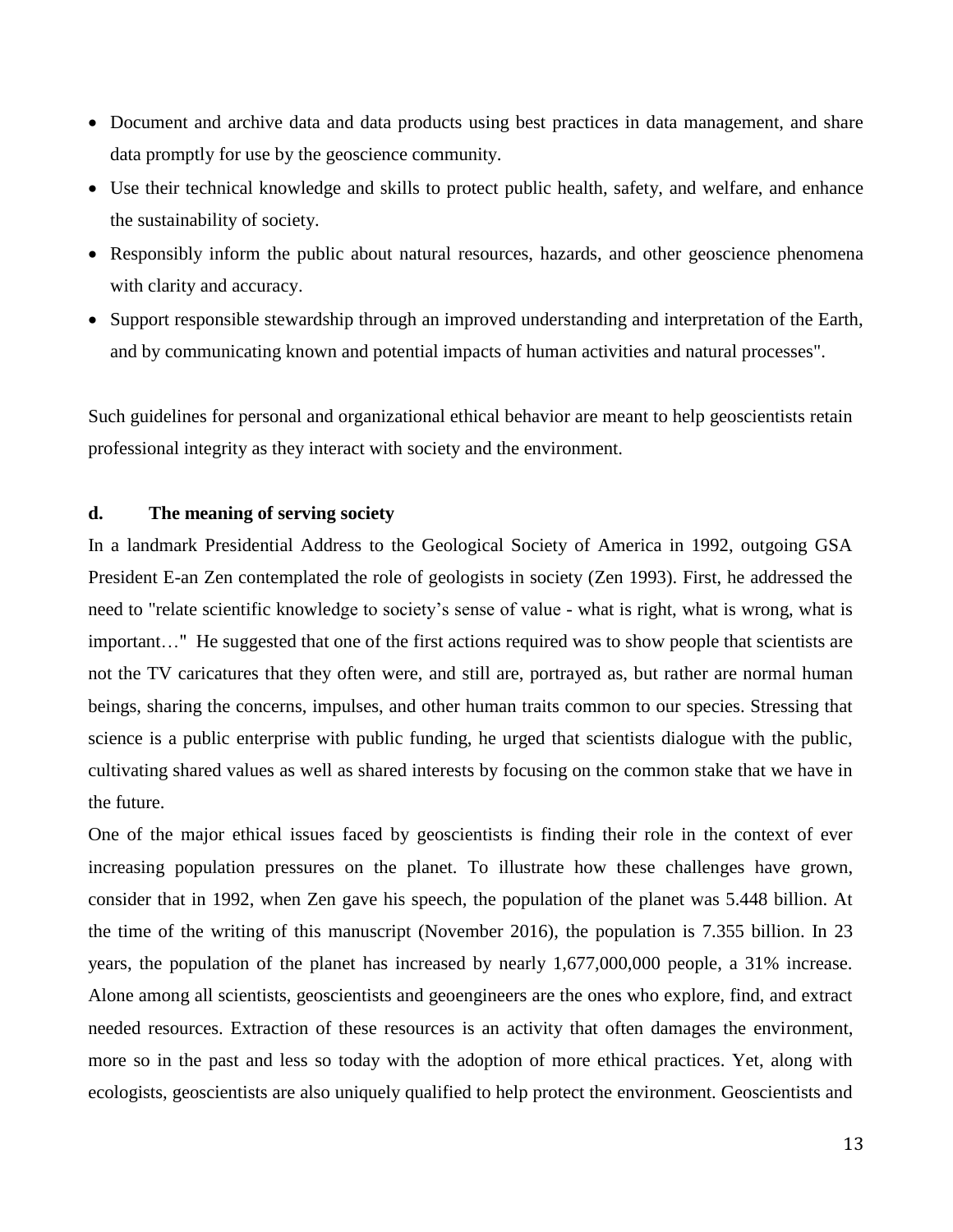society face many ethical challenges as we strive to provide resources for the present, conserve resources for future generations, and preserve the environment for other species if not for their own intrinsic value, then because a thriving ecosystem is essential for the survival of *Homo sapiens.* As individual geoscientists acting within our narrow mandate to explore the Earth, we can contribute much to the body of knowledge about how the planet works. However, in order to serve society, we must interface with those who make decisions on how our body of geo-knowledge is used. Treading along this interface is not easy, and the slightest slip, or appearance of slip, can cost the geoscientist his or her credibility.

An interesting and successful experiment in California may set a precedent for how this balancing act can be accomplished. A partnership was developed between the U.S. Geological Survey (USGS - a Federal agency) and the office of the Mayor of the City of Los Angeles to explore preparation for and response to the inevitable large earthquake that will impact the city. A prominent USGS seismologist, Dr. Lucy Jones, was assigned by her agency to work in the office of Mayor Eric Garcetti. Jones perceived her job as explaining the science, and the consequences of taking action or of not taking action. But she always stopped short of getting involved in the decision-making process regarding actions. In this way, she retained her credibility as a scientist while gaining the ears and respect of the decision-makers in Los Angeles. Mayor Garcetti mandated that Jones should put together recommendations on building resilience to earthquake damage.

The collaboration between the USGS and the City of Los Angeles resulted in a survey to determine which buildings are at risk. Among those at risk, two major categories were defined and studied. The first, the so-called "soft-first-story" buildings that were typically built before 1980 when earthquake reinforcement became mandatory, are most at risk. These structures characterize a particular style of Los Angeles apartment building, typically made of wood, in which the base level is smaller than upper levels in order to allow protected parking spaces at street level. It was recommended that mandatory retrofits be done for these buildings within 5 years. Longer time scales are proposed for the second category: concrete structures for which the required work is more complicated and expensive and for which tenants will have to be evacuated during retrofitting. Recommendations were also made for reinforcing water systems and their backups, parts of which cross active faults, so that water pressure would be maintained for fighting the fires that will inevitably break out during earthquakes.

On October 9, 2015, the Mayor's Office announced that the building retrofit ordinance passed the City Council with unanimous support and the Mayor signed it into law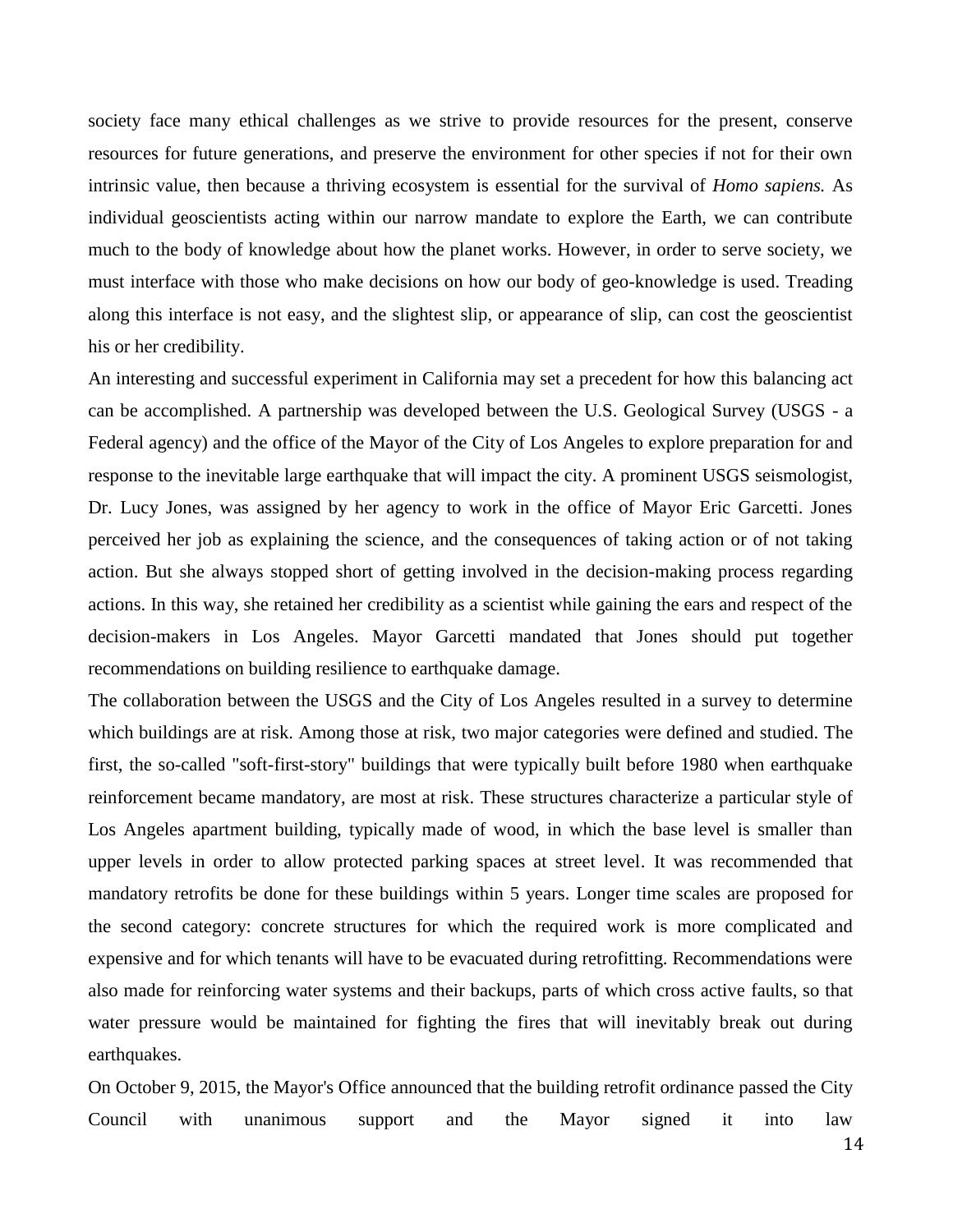[\(http://www.lamayor.org/mayor\\_garcetti\\_signs\\_historic\\_earthquake\\_retrofit\\_measure\\_into\\_law\\_ensu](http://www.lamayor.org/mayor_garcetti_signs_historic_earthquake_retrofit_measure_into_law_ensures_safety_for_thousands_of_angelenos) [res\\_safety\\_for\\_thousands\\_of\\_angelenos\)](http://www.lamayor.org/mayor_garcetti_signs_historic_earthquake_retrofit_measure_into_law_ensures_safety_for_thousands_of_angelenos).

Interaction with decision-makers is but one way in which geoscientists can serve society. Another way is in the broad area of education. Geosciences are seriously underrepresented in our science curricula. We can, and should, lobby for our fair share of the curriculum and then provide a supply of talented teachers so that future citizens and decision-makers are aware not only of the resources of the planet, but also of the constraints and limitations of the planet which we inhabit.

## **III. THE GEOETHICAL APPROACH TO GLOBAL ISSUES**

#### **a. Climate change**

Many geoscientists have documented evidence for short and long periods of shifting global climate. In the past, much of this research focused on covering the billions of years of Earth history preceding the appearance of humans. For years, the discipline of geosciences dominated climate change research, given the defining attributes of climate change and the boundary conditions needed to document timebased fluctuations. What is studied, where data are preserved, how they are collected, and the underlying focus required to look at issues through time made geosciences ideally predisposed for such study. As the study of climate change shifted from the distant past to those changes that have occurred during the last few centuries, however, geosciences were displaced by other disciplines: astronomy, biology, physics, chemistry and mathematics/computer sciences. Geoscientists appeared to become lost in the transition once the link between anthropogenic input and changing climate was proposed. One can only speculate on what caused geoscientists' initial reluctance to enter the field of anthropogenic influences on changing climates.

Only in the last few years have geoscientists once again sought to reaffirm the importance and relevance of their data, knowledge, and skills with regard to this often contentious but always relevant issue (see IPCC 2014 contents). Parameters associated with climate are generally viewed through unique components within the atmosphere, biosphere, cryosphere, hydrosphere, and lithosphere. Each of these components shares attributes, characteristics, outputs, and products that may be well preserved directly and indirectly in the sediment/rock record. Consequently, geoscientists should play a leading role in influencing the scope, direction, pace, and reliability of information gleaned, studied, analyzed, and interpreted in climate change research. Plate tectonics, solar outputs, ocean variability, carbon/oxygen shifts, temperature modeling, biological extinctions/evolution, sea-level fluctuations,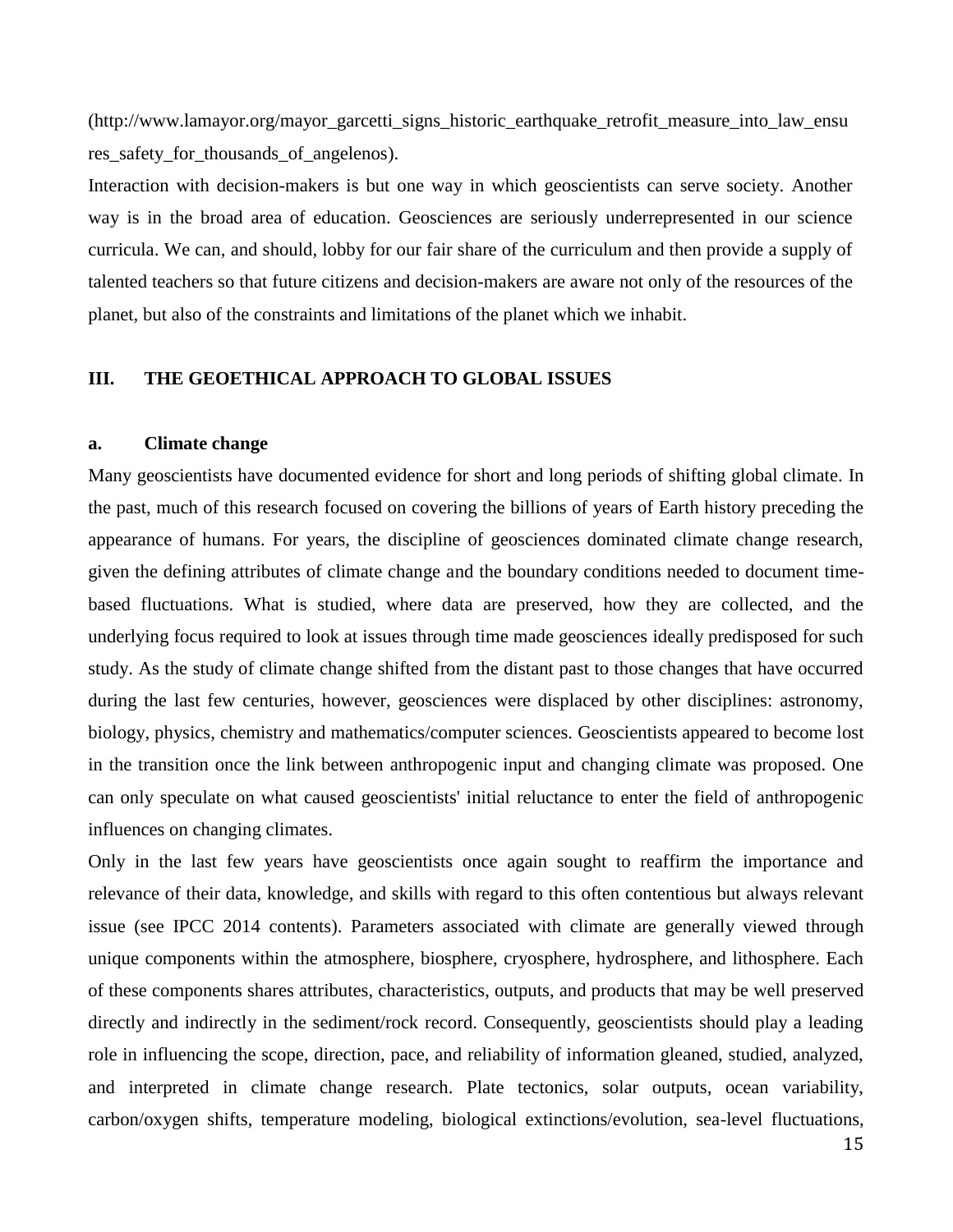glacier advances/retreats, and so on are but a few of the topics of relevance to modern-day climate change studies to which geosciences can and do contribute significant skills and knowledge.

"Climate change" is now firmly entrenched in the culture of contentious topics, heated debates, political awkwardness, public confusion, and, regrettably, scrutiny of scientific ethics. Geoscientists, like many others from related disciplines involved in climate studies, are held to higher standards of accountability, especially when one considers the great chasm that exists between climate change "skeptics" and "proponents." And when real or presumed inappropriate actions attract media attention, the end result takes on a life of its own. For instance, a few years ago, several thousand personal e-mail messages exchanged between International Panel on Climate Change (IPCC) scientists were "leaked" to the public social network, sparking years of arguments and accusations that focused on conspiracy and data manipulation, political agendas, unprofessional practices, and poor judgement by some climate scholars. This so-called "Climategate" scandal proved to be a difficult hurdle for the IPCC to overcome and detracted from the underlying message of this influential body of researchers. Few believed that information was actually being fabricated by the accused scientists in question, but the perception that respected scientists were not bound to follow the highest ethical standards lingers. The media scandal provided a sobering lesson to geoscientists. One must tacitly adhere to the formalities of the scientific method, welcome discourse and disagreement, adopt transparency of practice, and at all costs remain disconnected from judgments in conclusions.

The role of the geoscientist is clearly to provide accurate information, unbiased interpretation, and factbased replies to queries. Confusion arises when personal opinions and beliefs merge with our scientific practice. Scientific skepticism is fundamental to our success in performing good science, and, indeed, questioning all our beliefs underlies the success of the science. However, skepticism should not be confused with obstinacy and denial. Distinguishing healthy skepticism from unethically motivated denial is still a barrier to successfully communicating the valuable information managed by the climate change community. The challenges facing geoscientists in climate change research should diminish appreciably when they are working firmly within the constructs of a geoethical paradigm.

Finally, as noted elsewhere in this paper, the role of professional geoscience organizations, learned societies, and other bodies is paramount in adhering to the principles of disciplinary geoethics. Easily accessible and widely distributed commentary in the form of "position papers" is a fundamental obligation of the geosciences. In the case of climate change discussions, groups such as the Geological Society of America (http://www.geosociety.org/positions/pos10 climate.pdf), Geological Society of London (https://www.geolsoc.org.uk/climaterecord) and the Association of Professional Engineers and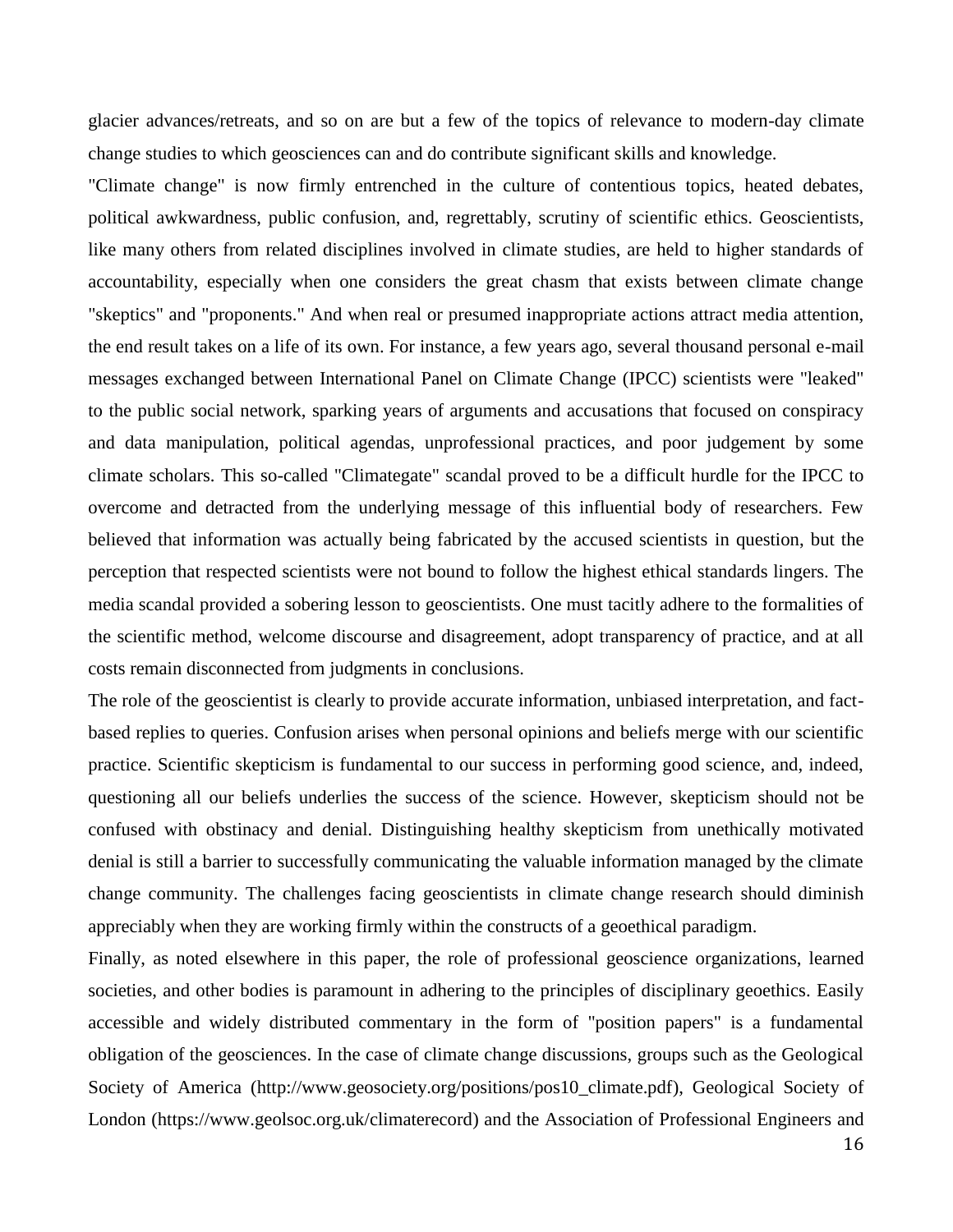Geoscientists of British Columbia (https://apeg.bc.ca/getmedia/a39ff60e-80a1-4750-b6a5- 9ddc1d75248a/APEGBC-Climate-Change-Position-Paper.pdf.aspx) have been instrumental in leading the way for such socially beneficial interaction through their own position papers.

## **b. Georisks**

Ensuring the safety of individuals and society is a fundamental obligation of those geoscientists involved in the study of geohazards and georisks. The efficacy with which this fundamental obligation is being met can best be assessed by looking at the annual global synopsis by the Munich Re Group on the state of affairs for hazards, risks, and disasters in the preceding year. In their 2015 assessment, they confirm that the loss of lives due to natural disasters around the world in 2014 was the second lowest since 1980 (Munich Re 2015). This conforms to an overall trend in lowering the death rates from natural catastrophes in both developed and developing nations. Better informed individuals and communities, more resilient land-use practices, higher standard building codes, enhanced emergency response measures, and so on have collectively contributed to reducing the risks and impacts of many natural disasters. In this regard, geoscientists have performed well through their contributions to studying natural hazards and risk reduction through collaborative interdisciplinary work, effective community engagements, and inclusive reliance on local, regional and national government forces (Bobrowsky 2013).

The flip side of natural catastrophes and disasters is that any human losses are still an unacceptable consequence. Moreover, the clear trend in economic losses during the past few decades has been inversely proportional to the human losses. Costs from natural catastrophes continue to rise at alarming rates. What used to be measured in millions of dollars is now routinely measured in billions of dollars. One pervasive observation remains: human losses are more often borne by developing nations, whereas the economic losses are more often borne by developed nations.

In the past, the question of geoethics as related to georisks was rarely considered, in contrast to the more common queries surrounding geoethics as related to the resource sector for instance. Trust and complacency in the geoscience community have been tested many times - for instance, the 1985 eruption of Nevado del Ruiz volcano in Colombia, which pitted volcanologists against government officials and resulted in the death of some 23,000 individuals after warnings by the professionals were dismissed (Bruce 2001). In this case, although the opinions of the geoscientific community were ultimately proven to be correct, there were no long- term changes in the level of enhanced trust and respect of opinion accorded to geoscientists. However, after the cataclysmic 1991 eruption of Mount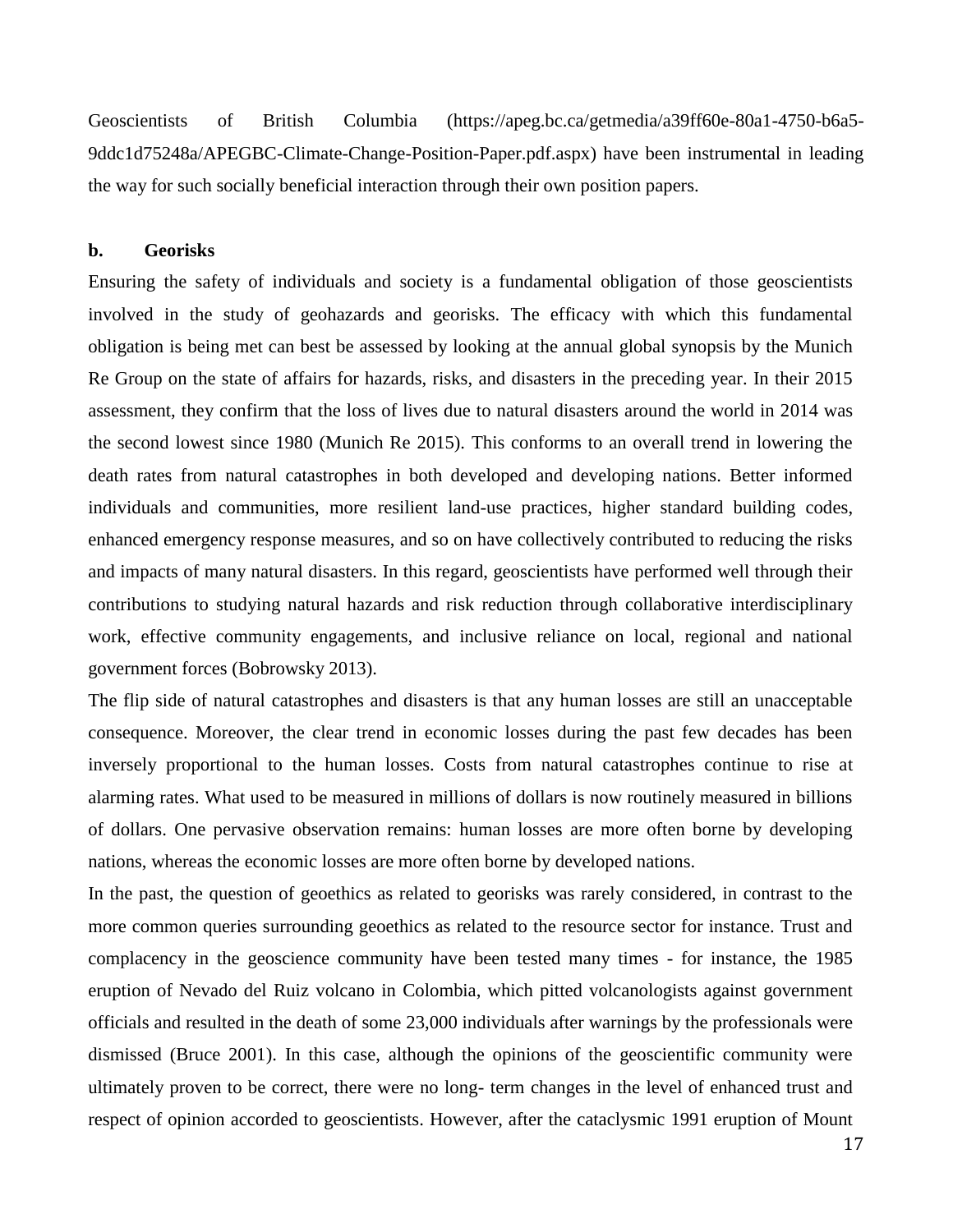Pinatubo in the Philippines, the IAVCEI Committee for Crisis Protocols, published a professional code of conduct for scientists during volcanic crises (Newhall et al., 1999).

The significance of ethics in geosciences took a dramatic shift in the eyes of the world following an earthquake in central Italy near L'Aquila that contributed to the death of some 300 people. Ironically, the mortality associated with this event was only 1/100th that of the 1985 Colombian disaster and yet the long-term impact for the profession was several orders of magnitude greater for political and judicial reasons. In 1985, no individual or group of individuals was held accountable for the death of thousands in Colombia. But in 2009, the Italian political and judicial systems held that the group of scientists responsible for overseeing earthquake risk in the area failed in its duty (Hall 2011). The subsequent charge of criminal negligence rocked the geoscientific community. Geoscientists around the world were more concerned with the misguided belief that practitioners are expected to predict hazardous events than they would have been with issues of inappropriate guidance or poor communications (Cocco et al. 2015).

Geoscientific work in hazards and risk is less vulnerable to conflicts of interest, personal bias, contrasting values, and lack of interdisciplinarity. Problems arise instead over matters of judgment, decisions, and communication. Risk reduction is normally addressed through well-established protocols based on quantitative assessments (Jordan et al. 2014; Newhall et al. 1999). Because the communication of risk is necessarily transformed into qualitative descriptors upon which life-anddeath decisions are often made, it is here that practitioners need the greatest reflection within a functioning paradigm of geoethical philosophy.

#### **c. Natural resources**

As far back as the Paleolithic, early hominids relied on a rudimentary geological knowledge to use unique formations and landscapes for protection and habitation (rock shelters), specialized mineral extraction (for ochres/stains/paints essential for cave murals and art), and the unique petrological characteristics of certain rocks (such as basalt, chalcedony, obsidian, and flint) proven to be best suited for production of tools required to hunt game. Since that time, the reliance of modern societies on geosciences as a resource-based discipline has grown exponentially. Today's geoscientific practitioners are the backbone of multibillion-dollar economies centered on an unprecedented global demand for oil, gas, minerals, and water. Geoscientists by definition play the pivotal role of ensuring that society has sustained and reliable access to essential resources. The ability to properly search for, successfully locate, economically extract, and reliably provide an incredibly diverse suite of basic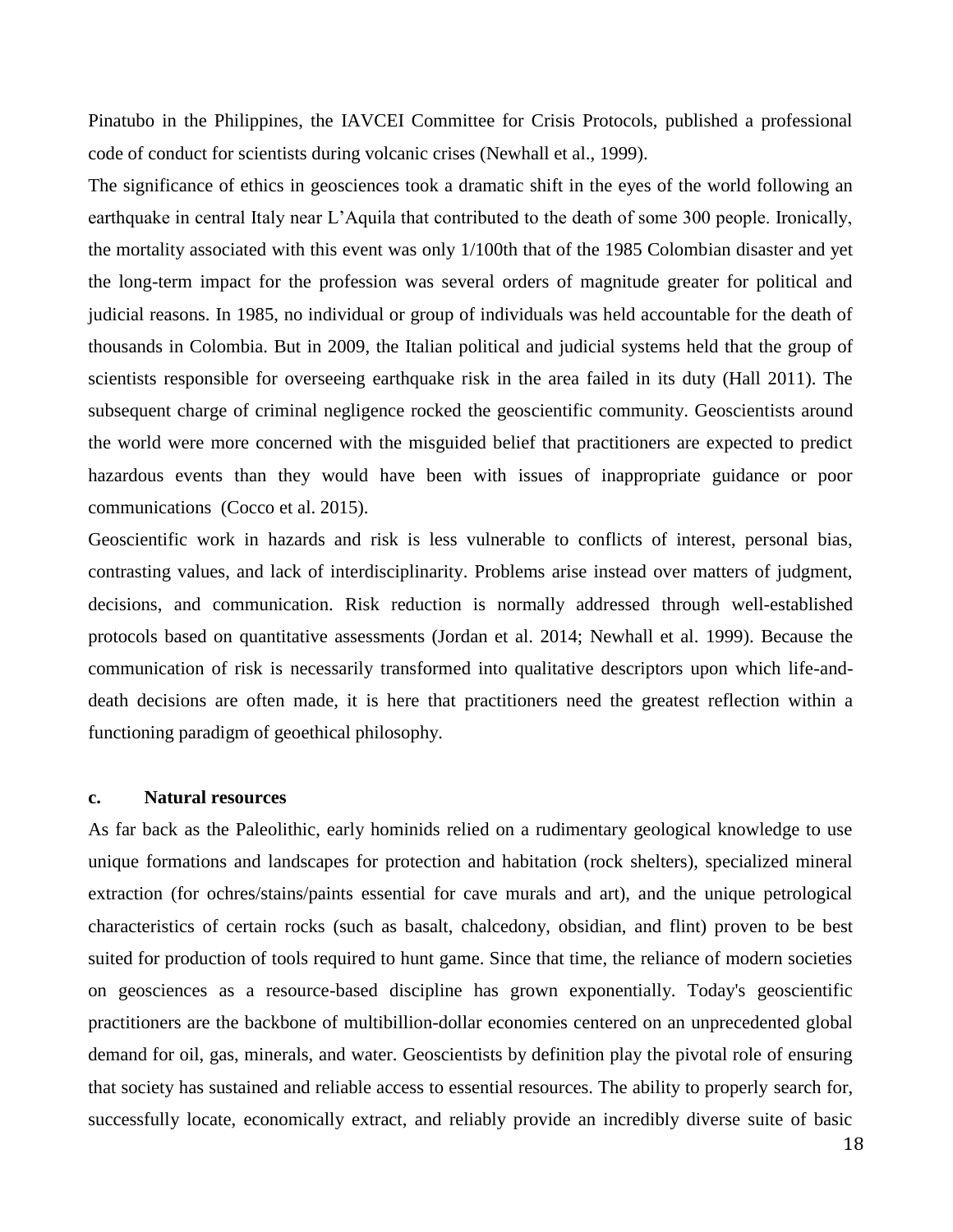natural resources for human consumption is often overlooked by most outside the geoscientific community itself.

Questions concerning ethics in the resource industry are considerable because it provides a perfect storm of competing obligations, objectives, and goals. In many cases, an individual geoscientist need not be concerned about geoethical issues because he or she works in situations far removed from such interactions; but in other cases, opportunities for unethical actions appear almost unavoidable. Responsible behavior quickly enters a grey area when geoscientists are expected to work in an environment that limits freedom of choice. Company practices that focus on profits dictate operational policy and drive workforce performance, placing a burden on geoscientists. When compromises become additive, individuals are soon complicit in actions that contravene what is best for the environment or society in general. Those dealing in geologic commodities are particularly prone to the pressures of maintaining ethical practices. The inherent nature of supply and demand markets for natural resources such as coal, gas, oil, copper, iron ore, and rare-earth elements centers on prices and profits. In the frenzy to reach profits along the food chain of the resource industry, the altruistic goal of providing necessary resources for societal benefit can quickly become lost.

A turning point regarding geoethics in the resource industry occurred in 1997 with the collapse of the Canadian company Bre-X Minerals Ltd. A few years earlier, geologist Michael de Guzman announced the discovery of gold in the jungles of Borneo (Indonesia). Although the site contained no gold, de Guzman systematically manipulated assays by salting core samples. Geologists, stock analysts, and investors around the world were deceived and helped drive the penny stock shares to an extraordinary peak of \$286 CDN. Once the fraudulent actions of de Guzman were exposed, the value of company shares completely collapsed, generating one of the most prominent mining scandals of all time. As a consequence of this event, the push to regulate the professional practice of geology was initiated (Andrews 2014).

Self-regulation by technical and professional bodies in the resource sector works effectively to improve the standards of performance within the geoscience industry. For example, organizations such as the Prospectors and Developers Association of Canada (PDAC) help develop and promote high standards of practice, values, and ethics to their community of members. The mission of PDAC is clear: "The PDAC exists to promote a responsible, vibrant and sustainable Canadian mineral exploration and development sector. The PDAC encourages leading practices in technical, environmental, safety and social performance in Canada and internationally." In March 2007, the PDAC developed a special publication entitled "Sustainable Development and Corporate Social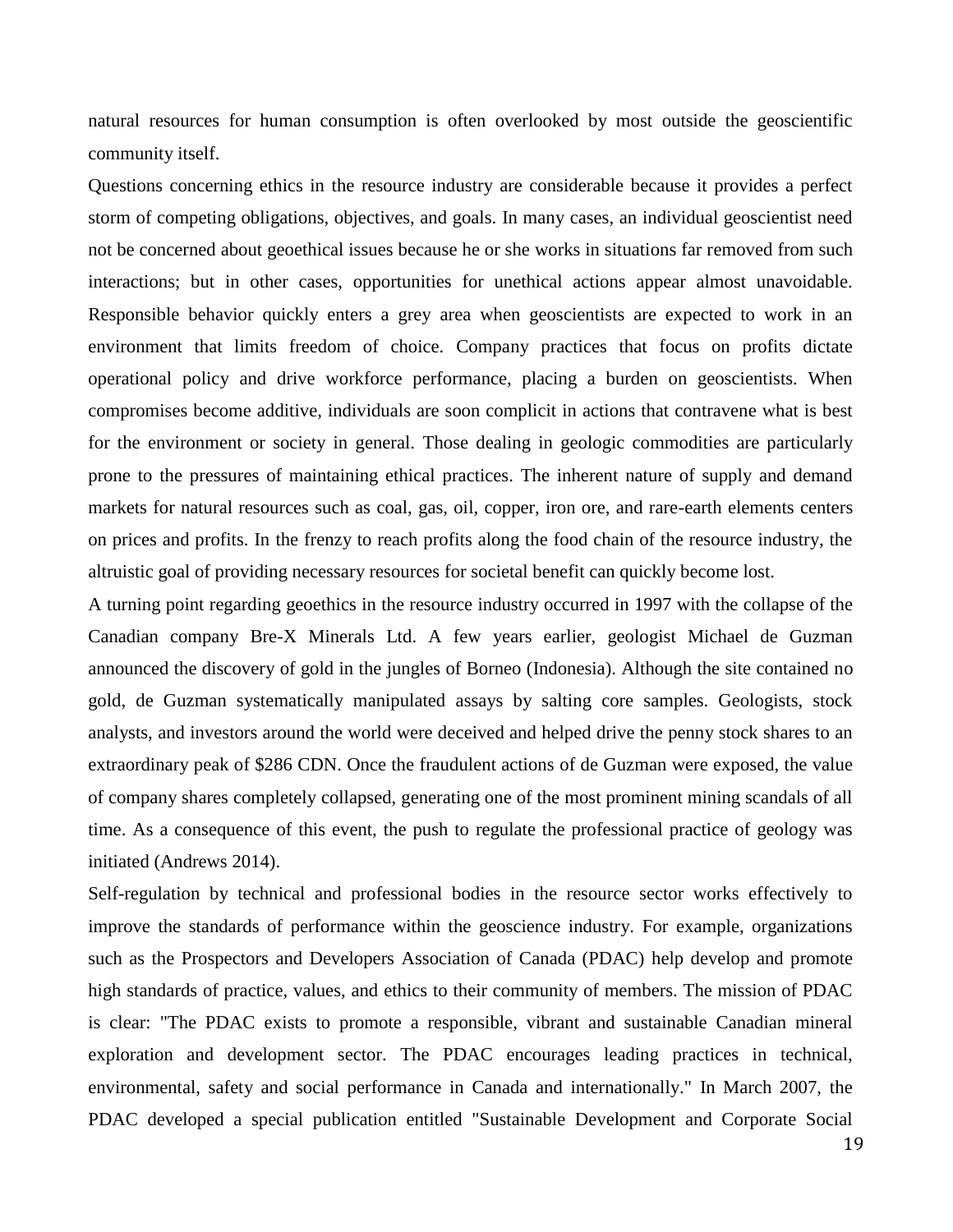Responsibility [CSR]: Tools, Codes and Standards for the Mineral Exploration Industry" (http://www.pdac.ca/pdf-viewer?doc=/docs/default-source/public-affairs/csr-sustainable-

development.pdf). This 20-page document summarizes 36 national and international CSR codes, standards, and tools which provide best practice examples for industry practitioners to adopt. Moreover, the PDAC addresses other key geoethical issues, including land access and land-use planning, Aboriginal rights and engagement, and revenue transparency and promotes federal legislations such as the Government of Canada's Extractive Sector Transparency Measures Act. The PDAC's actions provide a good example of how geoethics can be intimately woven into the fabric of an entire resource industry such as mining.

Geological resources are extremely difficult to extract. The impact on the environment can be substantial but not always permanently damaging. Minimizing impacts, reducing risks, and adopting strong mitigation and remediation practices have become standard actions for most practitioners in the resource industry. Thousands of documents now exist to regulate or guide resource industries in various phases of development from exploration to construction to closure. For instance, in Alberta, Canada, the Alberta Energy Regulator (AER) has jurisdictional responsibility for managing water and the environment with respect to energy resource activities in the province. Documents such as the 141 page "Best Management Practices for Pipeline Construction in Native Prairie Environments" help regulate the energy sector in that province to function according to the highest standards (https://www.aer.ca/documents/applications/BestManagementPracticesPipeline.pdf). Another Canadian example is the "Guide for Surface Coal Mine Reclamation Plans" developed and overseen by the Nova Scotia government in eastern Canada (https://www.novascotia.ca/nse/ea/docs/EA.Guide-SurfaceCoalMineReclamation.pdf). The guide covers everything from site monitoring and maintenance to acid rock drainage control and public safety.

Geosciences play a significant role in the management of water resources. Conflicts continue to increase over access to water, and predictions for the future suggest that such conflicts will increase in the face of more frequent droughts, political border disputes, drying reservoirs, and restrictions to subsurface aquifers. The significance of this resource has finally been recognized at the highest levels of bureaucracy. In 2010, the United Nations General Assembly recognized that access to clean drinking water is a basic human right through Resolution 64/292 (http://www.un.org/es/comun/docs/?symbol=A/RES/64/292&lang=E). Geoscientists involved in water resources will be increasingly challenged to deal with conflicting economic, social, cultural, and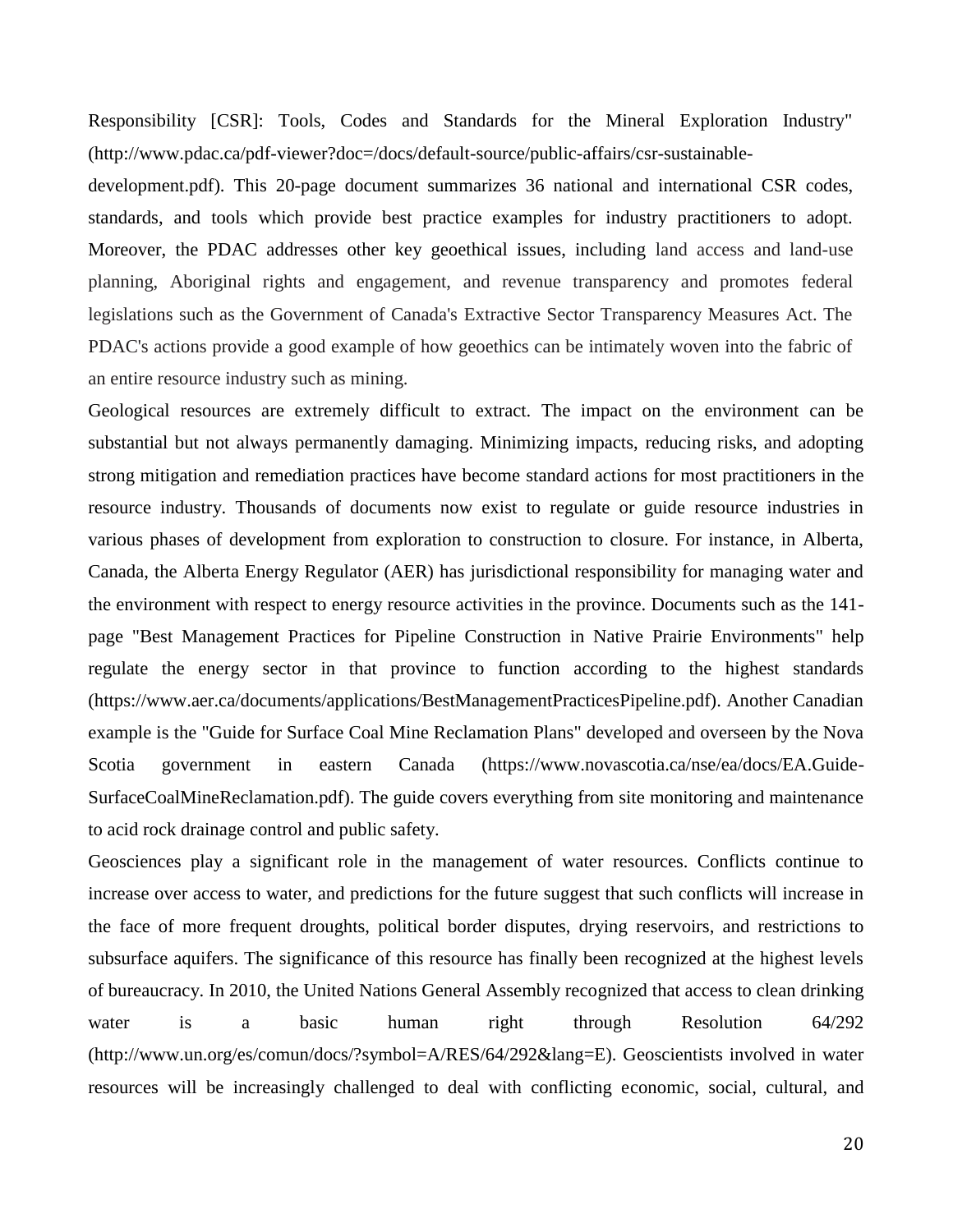political pressures and as a consequence will be burdened with dilemmas regarding acceptable standards of practice, adhering to high values, and adopting ethical decisions.

## **d. Engineering Geology**

"Engineering Geology is the science devoted to the investigation, study and solution of the engineering and environmental problems which may arise as the result of the interaction between geology and the works and activities of man as well as to the prediction and of the development of measures for prevention or remediation of geological hazards" (IAEG 1992). This definition encompasses both the microethical domain of individual projects and the macroethical domain of engineering geology's relationship with society, providing the expertise needed to address global issues of our changing planetary ecosystem (Heckert 2005).

How does an engineering geologist maintain an ethical practice? A typical engineering geologist might answer, "Just do a good job." "Be honest." "Always meet the legal requirements of the job." In the United States they might refer to the ethical codes of the Association of Environmental and Engineering Geologists (AEG), the American Institute of Professional Geologists (AIPG 2003), and the Professional Practice Handbook of the AEG (Hoose 1993). Canadian engineering geologists would refer to Canadian Professional Engineering and Geoscience, Practice and Ethics (Andrews 2014), which is studied prior to their Professional Practice Exam.

Focus on project-scale issues is appropriate and necessary for most of the work of a typical engineering geologist, who often works as part of a team lead by engineers. Their goal is to complete the project on time and within the budget. The limited role of the geologist on such a team is to supply quantitative geological data and useful geomorphic information to the engineers for their subsequent design work. In this tightly constrained scenario, "Do a good, honest job that meets all code requirements" might be an adequate statement portraying the nominal microethics of an average engineering geologist. However, in some cases "just meeting the codes" might be insufficient to protect public safety and welfare.

We assert that engineering geologists have a range of responsibilities in service to the public that is broader than the legal responsibility to meet code requirements. Any project will have its intended product (for example, a flood control dam built in an area that is prone to flooding during storms), but that project might have broader effects that might adversely impact other people or infrastructure (McPhee 1989). The project may be entirely legal yet could place innocent people in danger. The result of a project may persist beyond the lifetimes of those who work on it and might have adverse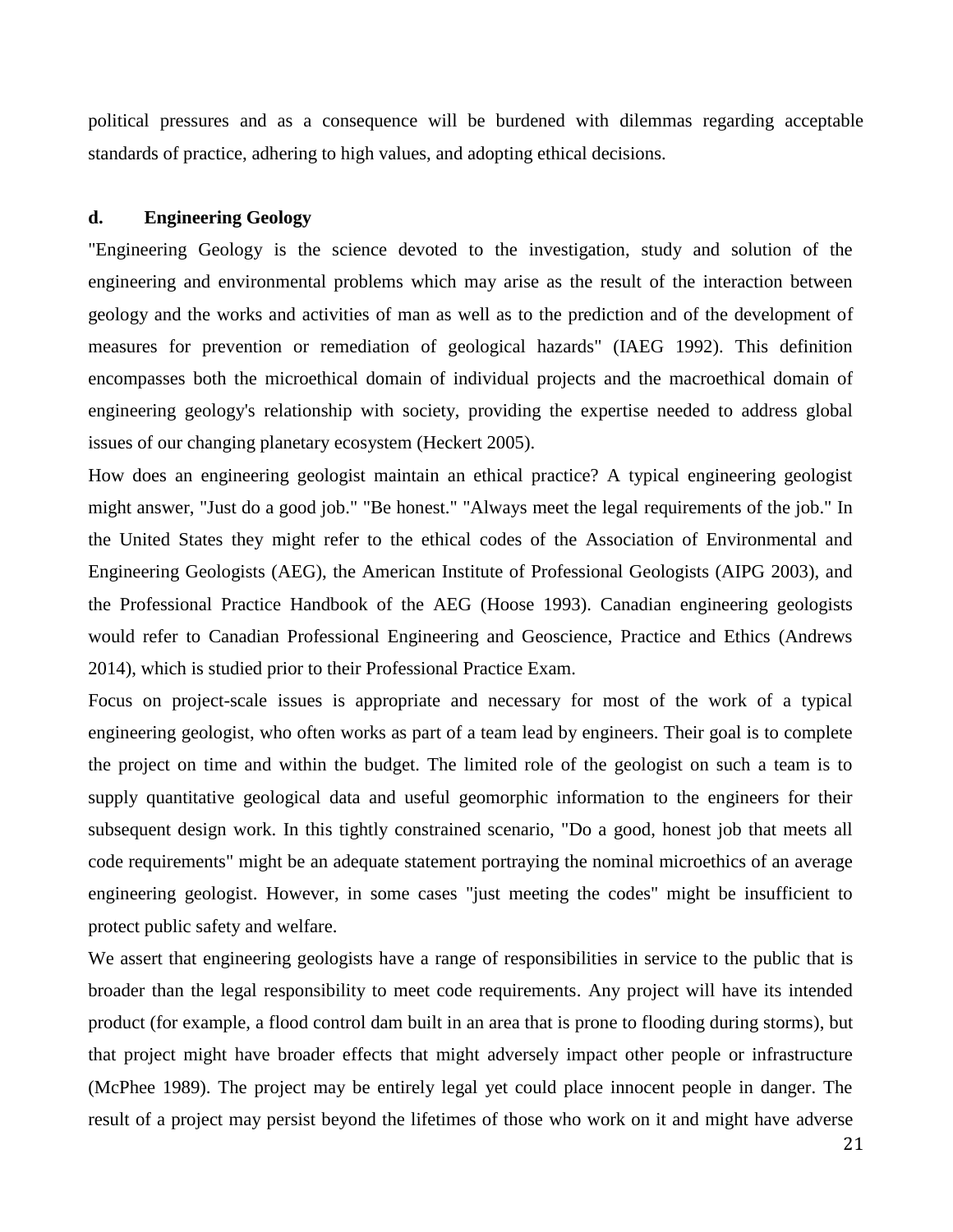effects that will take decades to become evident. A professional engineering geologist needs to be an advocate for the public as well as an informed steward of the Earth who considers the broader impacts and long-term effects of a project.

We assert that the ultimate client of any engineering geologist is society and that engineering geologists share in an engineer's canonical responsibility to "hold paramount the safety, health, and welfare of the public and [to] strive to comply with the principles of sustainable development" (ASCE 2006; Cronin 1991, 1993). If engineering geologists fail to act ethically as responsible scientists in the public interest, their contributions "will not be sought or valued by society" (Slosson et al. 1991).

Engineering geology occupies a vital niche in society, providing essential expertise as society confronts geologic hazards and decides how to mitigate or avoid such hazards. In addition to longrecognized hazards (for example, volcanism, earthquakes, floods, expansive soils, groundwater issues, and landslides), society will have to become more adaptive and resilient in the face of regional and global-scale environmental changes in the decades to come. Examples of likely challenges include persistent droughts, severe storms, more frequent and severe flooding; coastal erosion and retreat due to rising sea levels, and inundation of areas where towns, critical infrastructure, and agricultural resources now exist.

Engineering geologists must understand, accept and act upon their responsibility to help society manage geologic hazards, regardless of whether they are natural or human-induced. Engineering geologists need to maintain their ability to manage microethical issues of day-to-day project-level work. They also need to expand their vision to include the macroethical imperative to help society understand and address sustainably the regional and global challenges it faces. No other group has the training, perspective, and knowledge of Earth's history, processes, materials, and hazards to provide this essential service. Engineering geologists must learn to speak with a voice that society listens to, considers seriously, and values.

## **e. Geoscience communication**

We live in an age of communication. At the dawn of the 19th century, the fastest long-distance communication involved someone riding a horse. We communicated face to face or in writing. Geologic ideas and discoveries were presented in books or in a journal produced by one of the very few scientific/philosophical societies of that era. Today, grammar-school kids in Alabama can engage geoscientists doing research in the Arctic in real time via satellite uplinks and the internet. The world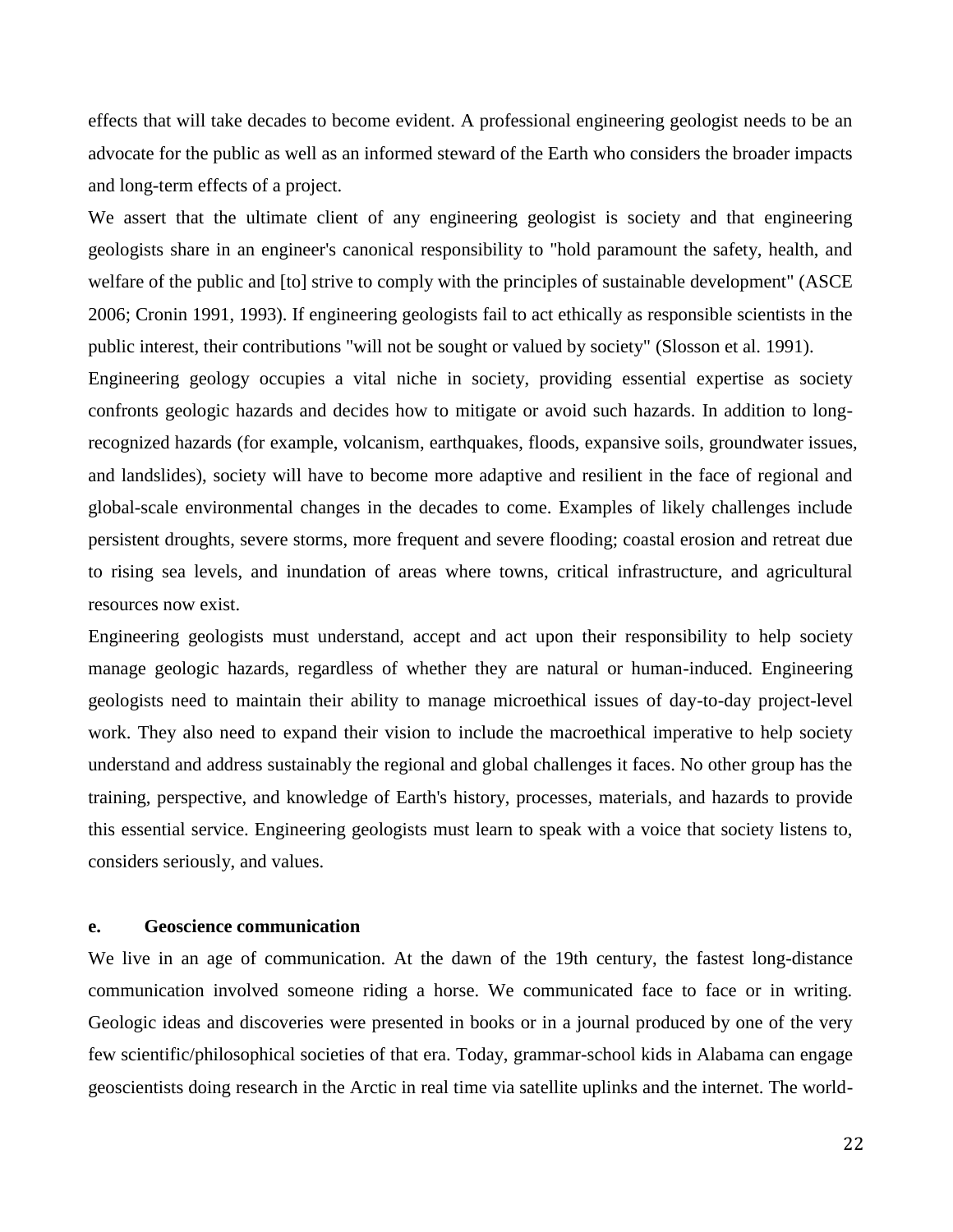wide-web and social media makes information - good or bad, unbiased or biased, useful or not available to anyone who has the means (and the political freedom) to connect.

The proliferation of information sources and the wide range in quality are challenges we all face. A geoscientist working in almost any active field of research is deluged by information. Ease and immediacy of communication can overwhelm us with information while sometimes depriving us of sufficient time to turn information into enduring knowledge. As with many things, this wealth of information is not evenly distributed.

The production and distribution of research papers and other forms of formal scientific communication cost money. The traditional approach has been to assess page charges to authors for publishing their papers and to charge fees to people who would like to read the papers. Subscriptionaccess peer-reviewed scientific communication is a filter that excludes the vast number of people who cannot afford to pay for access. The trend toward open-access and delayed-open-access publication of peer-reviewed scientific work via the web is an enormously positive development that will empower people worldwide. As diversity among scientists increases, it is likely that the range of useful scientific ideas will also increase.

Academic geoscientists are trained to communicate with other scientists at professional meetings and through peer-reviewed scientific literature. Commercial geoscientists are trained to provide their expertise to their internal and external clients, often in confidential reports. The reward systems for geoscientists are based in part on how well we communicate with our specialized technical language. Geoscientists also have a fundamental responsibility to communicate with the rest of the public about geoscience issues, using language that is clear, direct, and understandable by the average young adult. Society paid ahead its investment in geoscientists long ago by building universities and concentrating the resources needed for our specialized technical education. We have a responsibility to report back to society, sharing what we have learned about Earth's history, processes, materials, and hazards.

Geoscientists who possess reliable, unbiased, science-based knowledge are notably absent from the public square, where important matters affecting society are brought forward and discussed. It is of great concern that the public is largely ignorant about some of the greatest challenges that it faces problems whose solutions will require geoscience expertise, such as water and energy supply, soil conservation, geologic hazards, and supply of industrial minerals. A well-educated geoscientist has a general store of knowledge about Earth that significantly exceeds that of a typical politician or member of the public. That knowledge must be shared with every new generation. It is reasonable to expect any well-educated geoscientist to help the public understand issues such as the basic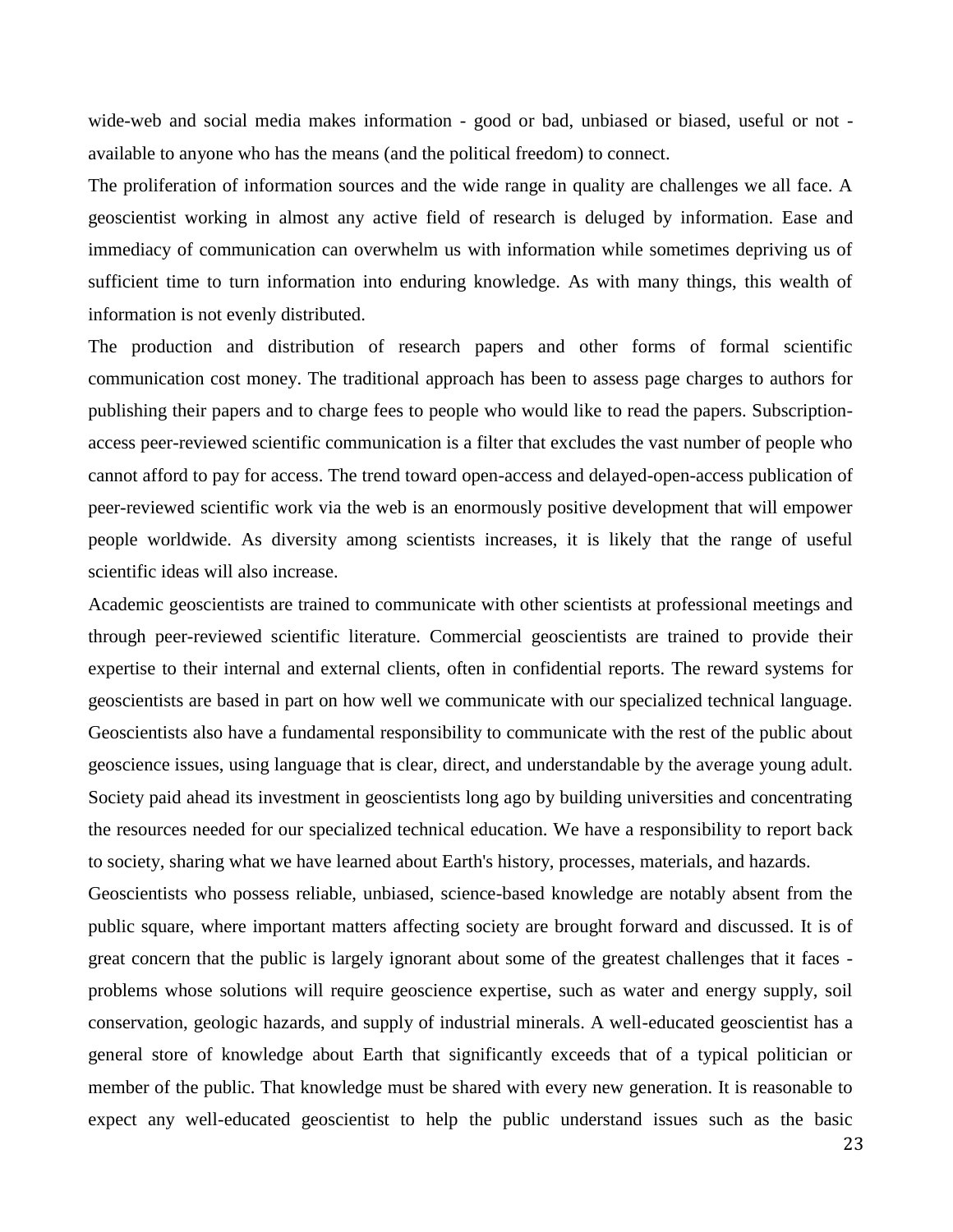implications of the depletion (extraction) of potable groundwater, or the general risks associated with living near a fault that can produce magnitude 6+ earthquakes, or why it is not a good idea to live in a "100-year" flood plain, or the hazards of living above a subduction zone or downwind from an active volcano, or the consequences of sea-level rise for coastal communities and low-elevation agricultural fields.

Well-educated geoscientists have the intellectual resources to be of service to the public as it tries to manage a range of important problems. We have an ethical responsibility to provide reliable information to society about Earth. Providing expertise is part of the social compact between geoscientists and the public. The information void that will be created if we shirk our responsibilities to educate society will likely be filled by the uninformed or the inexperienced.

## **f. Geoeducation**

When members of a community act ethically toward one another, public benefits such as peace, justice, and general welfare are more likely to predominate. This common-sense assumption has been around for as long as there has been a written record of moral philosophy - more than two thousand years in the western tradition. We observe, however, that people do not always act ethically toward one another, so how does a community promote the idea that its members should behave ethically? Three steps seem to be necessary. First, ethical behavior should be affirmed by the community as the expected norm. Second, ethical behavior should be taught as well as modeled in both formal and informal educational settings. Third, unethical behavior should be identified as unacceptable, and there should be undesirable consequences for such behavior.

Ethical behavior is essential to science, whose purpose is to develop reliable knowledge about the physical world based on reproducible observation and development of testable explanations. There is no science without honesty, and truth telling is a fundamental ethical virtue. There is an ethical element present in even the most basic scientific observations: I am measuring this carefully using an appropriate standard; I repeat the measurement several times; I assess the uncertainty in my measurements; I report my method, the data, and the uncertainty for others to scrutinize. Even the simplest scientific methodology has as its purpose the discernment of some reproducible fact about the physical world within an inevitable haze of uncertainty. That idea should be conveyed and understood from the first brief lessons about science in primary school onward. Science does not ignore uncertainty - it accepts uncertainty as an essential part of the process. Whether a primary school student grows up to become a scientist or not, it is crucial that he or she understand that the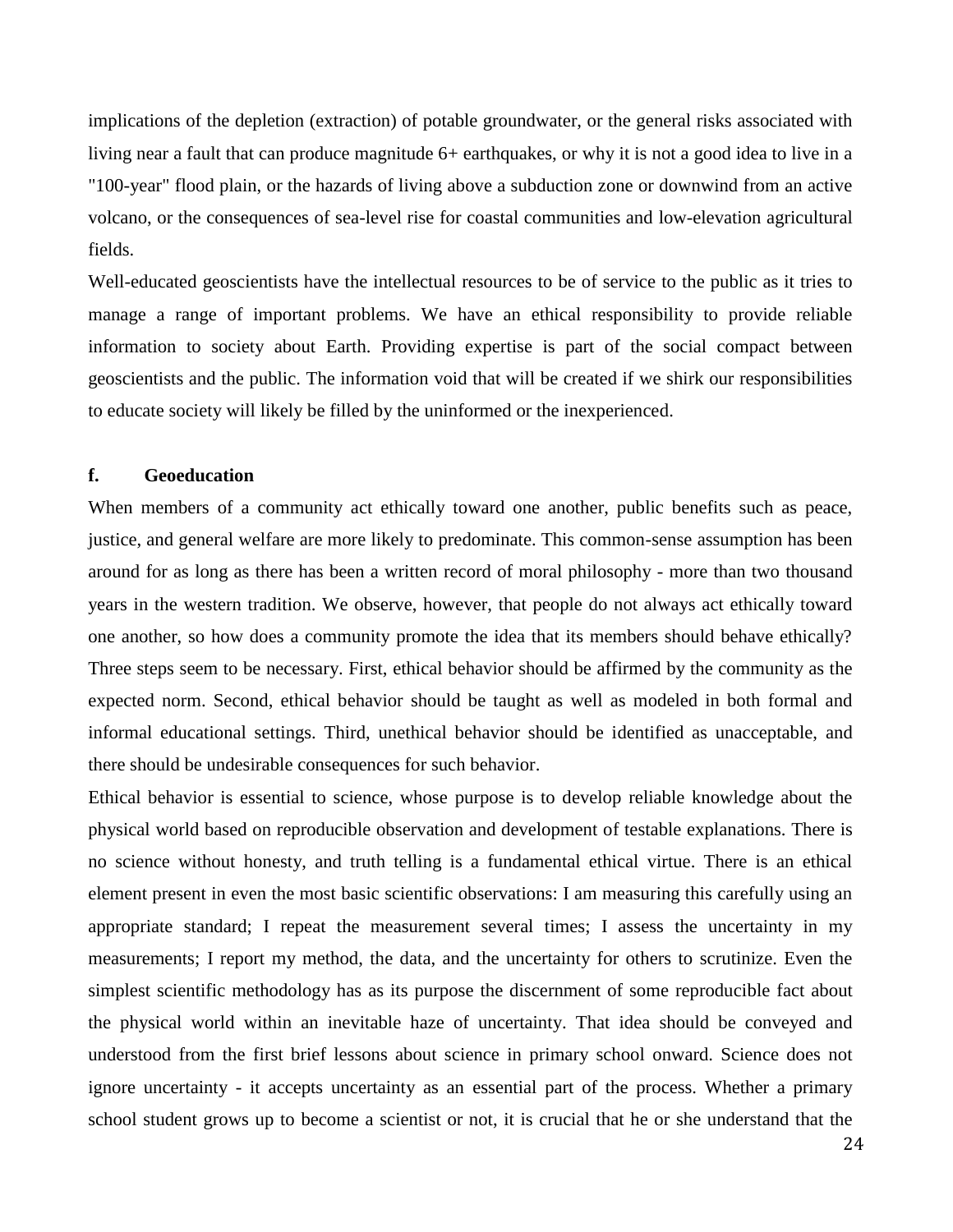practice of science involves uncertainty. Students will eventually encounter people who are absolutely certain that science is wrong, and they may believe that the Earth is not old, or organisms did not evolve, or that human activity cannot change the global environment. Science, on the other hand, is not in the business of achieving absolute certainty. Science is in the business of framing ideas in a way that they can be tested and falsified. Science is rooted in doubt, uncertainty, and skepticism, and those roots have generated our most reliable knowledge about the physical world. Scientists seek knowledge that withstands the tests of experience and time.

In the geosciences, the imperative to act ethically should be emphasized continuously from the first Earth science module in primary school until a person takes off their field hat, lays down his or her maps and compass, and turns off the laptop for the last time as a practicing geoscientist. It is particularly important that geoethics be infused throughout a novice geoscientist's undergraduate (and graduate) education. (See chapter 7 of this volume for more on teaching geoethics within a university.)

Each of us is ultimately responsible for our own behavior; however, the geoscience community is responsible for promoting ethical behavior among its members and discouraging or penalizing unethical behavior. Ethics should be a constant and primary concern for the entire alphabet soup of scientific and professional groups that serve the geosciences. These communities bear partial responsibility for the continued ethical development of their members. Knowledge of applied geoethics is a requirement of professional certification and licensure for geoscientists in many jurisdictions (for example, AIPG 2003, 2015; Williams 2016 this volume; Andrews 2014). Continuing education in ethics is a common requirement for renewal of professional-practice licenses for geoscientists.

K-12 education (kindergarten/preschool to high school/precollege) in science should introduce all students to the central importance of truth telling, uncertainty, and ethics in science. University geoscience courses should emphasize the ethical practice of our science throughout their curriculum. This effort should be supported by online materials developed by the broader geoscience community to enhance student understanding of geoethics. Post-graduate geoscientists should constantly work to improve their practical understanding of applied ethics and, more importantly, should model ethical professional conduct every day of their careers. They have an ethical responsibility that extends beyond their clients to all of society as we grapple with worldwide challenges related to water, energy, minerals, geologic hazards, and the effects of global change.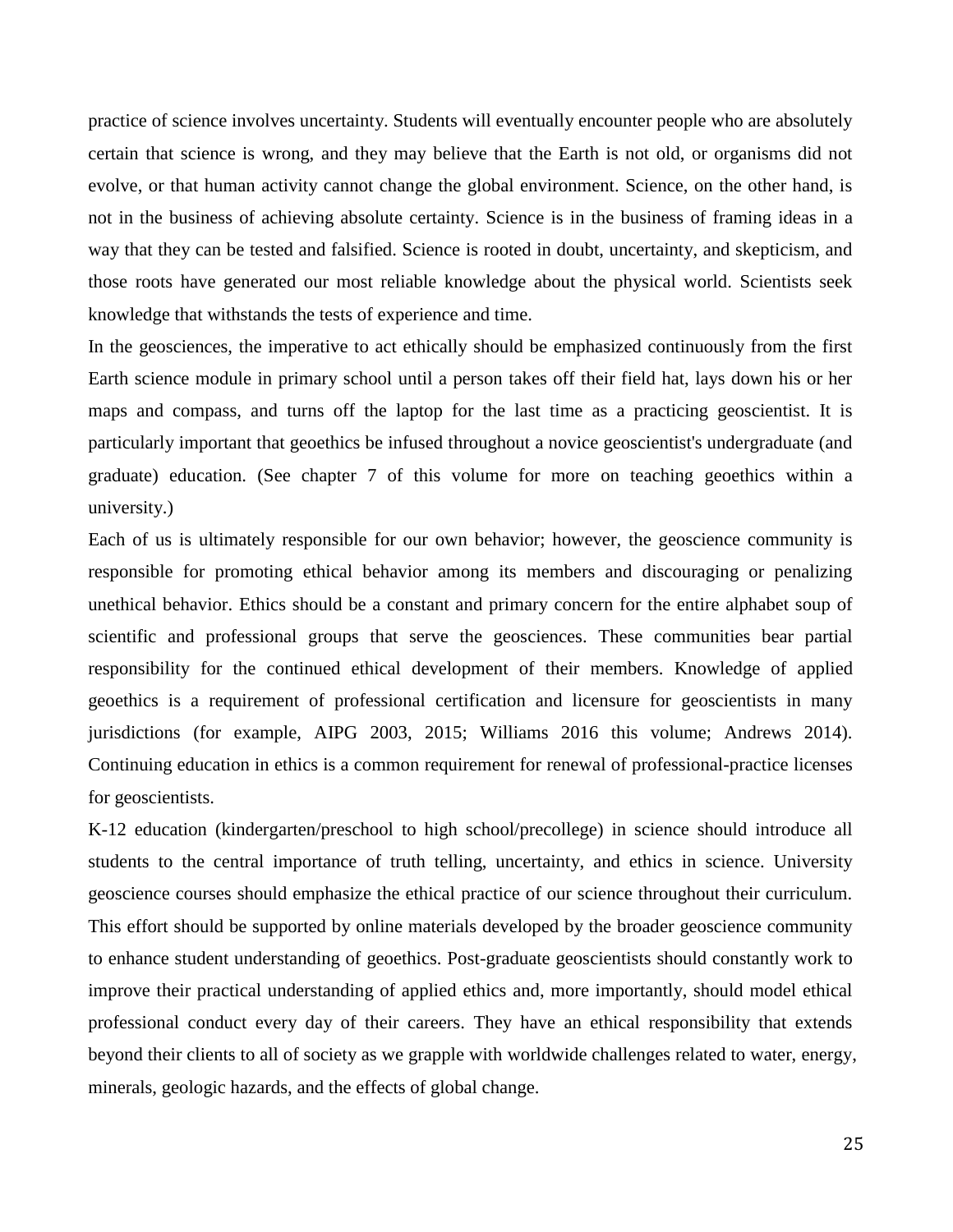#### **g. Protection of geoheritage and geodiversity**

The concepts of geodiversity and geoheritage have been informally addressed for centuries by the geosciences but only recently have the terms themselves taken on the need for formality and definition. Notwithstanding a plethora of definitions, "geodiversity is the variety of rocks, minerals, fossils, landforms, sediments, water and soils, together with the natural processes which form and alter them; geoheritage comprises those elements of the Earth's geodiversity that are considered to have significant scientific, educational, cultural or aesthetic value. Geoconservation is actions and measures taken to preserve geodiversity and geoheritage for the future." (https://www.iucn.org/about/work/programmes/gpap\_home/gpap\_biodiversity/gpap\_wcpabiodiv/gpa p\_geoheritage/).

It is within this realm of research where few issues relating to the negative aspects of geoethics arise and where most characteristically the positive outcomes of geoethics are practiced. The study of geoheritage provides ethical, social, and cultural values of reference for the scientific community and society as a whole. Our efforts in geoconservation provide an example of how the discipline aims to ensure that the "face" of the planet (rocks, landscapes, water, and so on) is adequately protected for future generations. Promoting geoeducation and geosciences to the global society is an important aim that has become increasingly well addressed by those geoscientists who have devoted their practice to geoheritage work.

In the past decade, there has been an explosion in studies, movements, organizations, and societies whose focus covers the full range of geoheritage and geodiversity. Notably at the highest levels of bureaucracy, there is the International Union for Conservation of Nature (IUCN) World Commission on Protected Areas (WCPA) Geoheritage Specialist Group (GSG) that facilitates the conservation and effective management of protected area geoheritage. There is also the International Union of Geological Sciences Geoheritage Task Group (http://geoheritageiugs.mnhn.fr/index.php?catid=1&blogid=1) that facilitates national and international awareness and understanding of underlying geoheritage concepts. Special interest groups have formed for specific goals such as conservation and preservation, the most notable of which is ProGEO (http://www.progeo.se/), the European Association for the Conservation of the Geological Heritage, whose purpose is "to give Earth-science conservation in Europe a stronger voice, and to act as a forum for the discussion of issues, advising and influencing policy makers."

The Geopark movement is another global phenomenon that has taken on the multidisciplinary roles of geoheritage recognition, conservation, and protection; public awareness and education; cross-border

26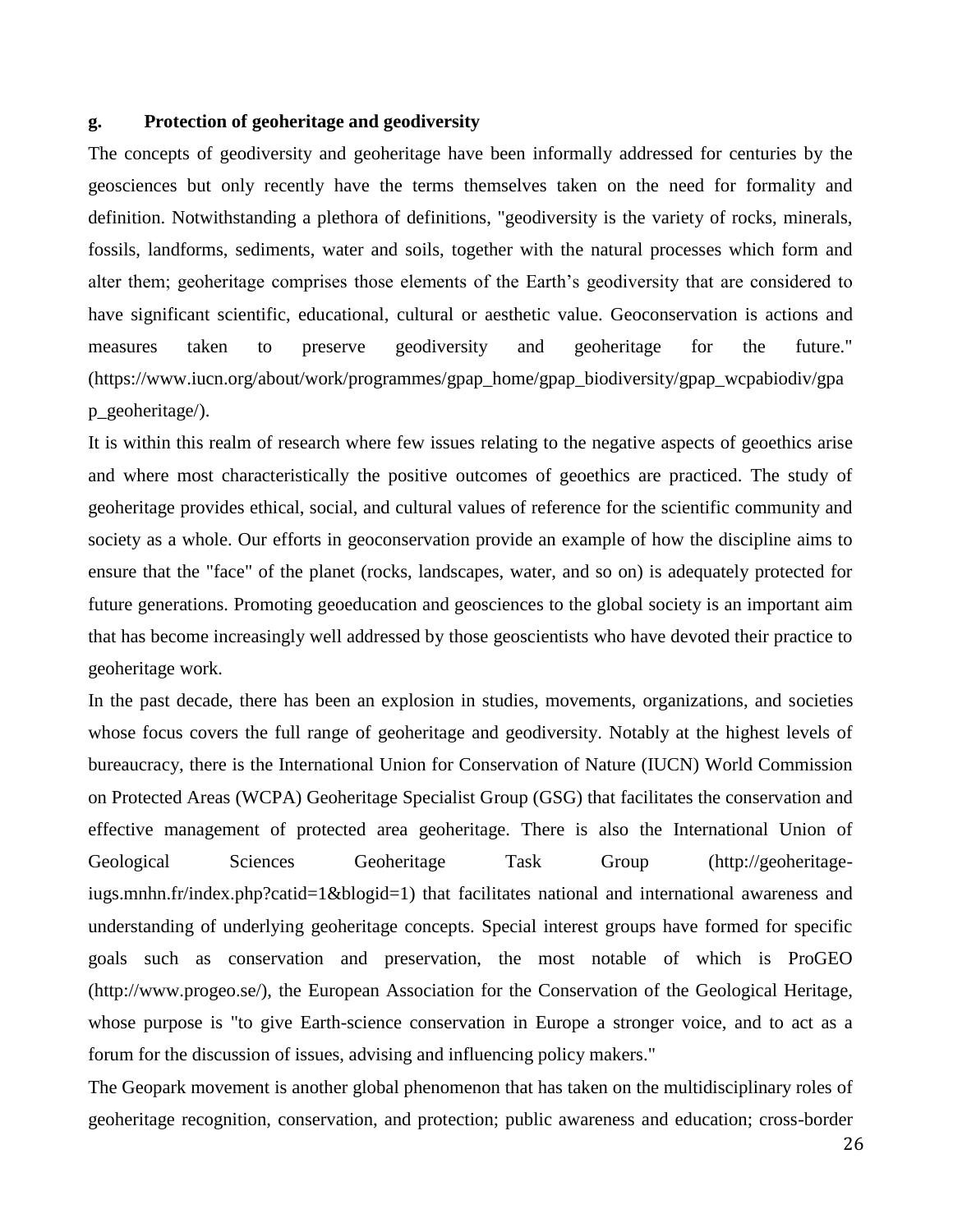international collaboration; improving the quality of life for local populations through economic stimulus; and a general move towards greater awareness of the importance and diversity of nature. Again at the highest levels of bureaucracy, UNESCO supports the Global Geoparks Network (GGN) by providing formal accreditation to those "parks" that successfully "demonstrate geological heritage of international significance[;] the purpose of a geopark is to explore, develop and celebrate the links between that geological heritage and all other aspects of the area's natural, cultural and intangible heritages" (http://www.globalgeopark.org/index.htm). Regional efforts that complement the GGN include the European Geoparks Network (EGN) and the Asia Pacific Geoparks Network (APGN). Geoheritage, geodiversity, and geoconservation are concrete expressions of a geoethical vision of the planet: recognizing their importance as a means to restoring an inner connection between humans and the Earth is a fundamental starting point to develop best practices in land management.

## **h. Sustainability, Resilience and Geoethics**

Sustainability and resilience are related. Sustainability is defined in many ways, but the most generally cited definition is that of "sustainable development" from the Bruntland Commission (WCED 1987):

"Sustainable development is the concept that development must meet the needs of the present without compromising the ability of future generations to meet their own needs."

The resilience of a community is its capacity to prepare and plan for, recover from, or successfully adapt to adverse events (hazards), both natural and human-made, in both the short term and the long term.

In many ways, resilience and sustainability have more in common than is evident from these definitions. For example, although not obvious in the definition above, resilience has economic, infrastructure, social, and personal components that include equity in the present and the future, components that are explicit in the definition of sustainable development. Likewise, although not obvious in its definition, sustainability has a component that includes resilience, for a society that is not resilient certainly cannot be sustainable.

The great astronomer Carl Sagan (1934-1996) had much to say about science and ethics and typically had eloquent ways to express himself. Although not using the words sustainability and resilience, for example, in his 1996 book "The Demon Haunted World," he states (p. 291):

"It is the particular task of scientists, I believe, to alert the public to possible dangers, especially those emanating from science or foreseeable through the use of science. Such a mission is, you might say,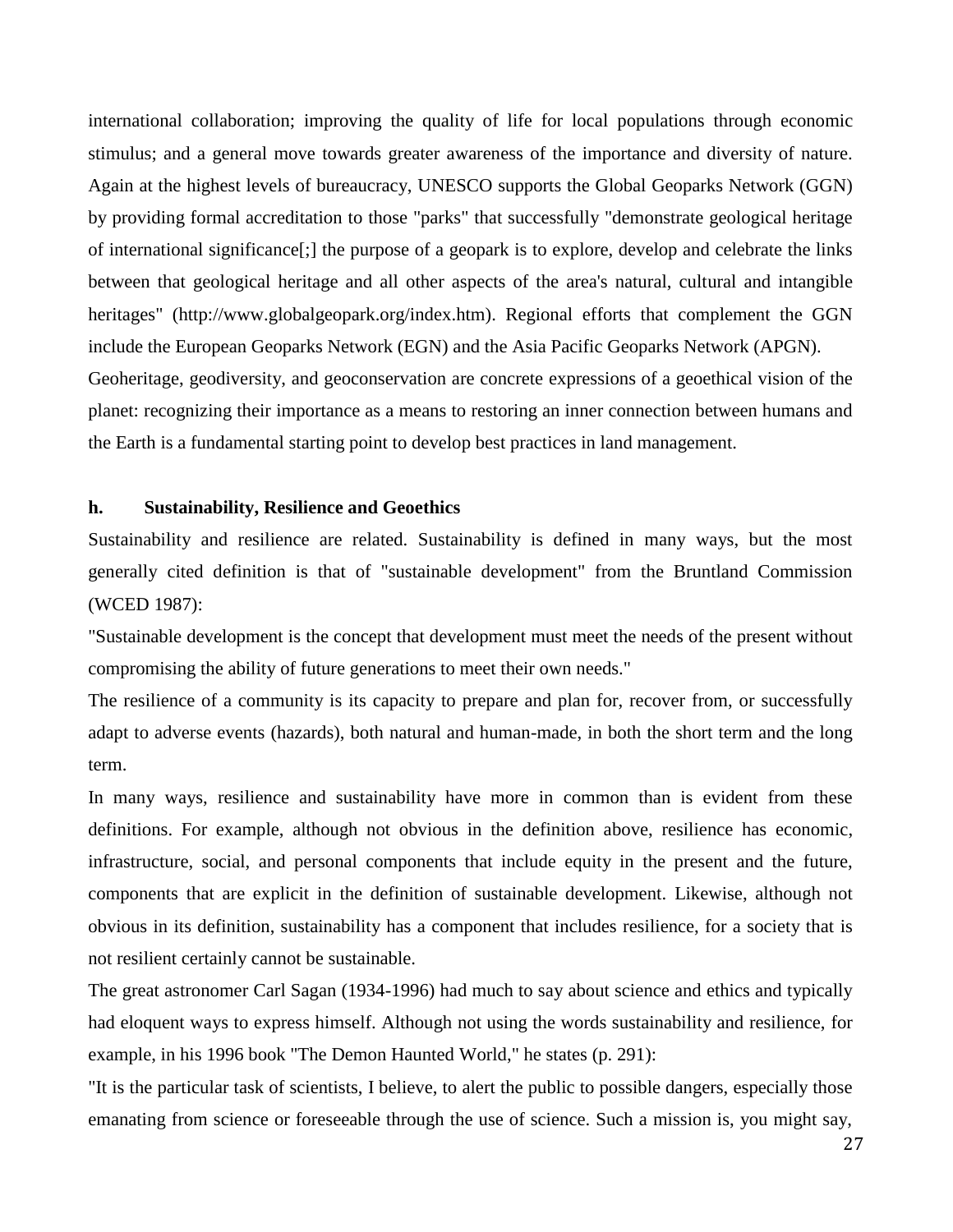prophetic. Clearly the warnings need to be judicious and not more flamboyant than the dangers required; but if we must make errors, given the stakes, they should be on the side of safety."

Such warnings are especially difficult for scientists to frame and defend when the dangers lie in the future, not the far future but a near-future perhaps still out of reach of the experience of imagination of most people, as the issues of resilience and sustainability seem to be. It is here, at the interface of science and society on these long-term issues, that many geoethical considerations arise. What needs to be done to build resilience, and how do we prioritize the sequence in which it is done? Who loses and who wins as actions are taken to correct living situations that are not resilient or sustainable, such as settlements on flood plains or in the path of volcanic outbursts or landslides? How do we distribute finite resources amongst the ever-expanding population? What is our obligation to preserve resources for future generations? Who do we compensate for damages from a hazard and how much? How do compensations for damages from a hazard help or impede our ability to reduce their impact in the future?

The leaders in building resilience typically are not and cannot be geologists, unless they abandon their scientific identity and enter the public decision-making arena. Those leaders are decision-makers in a wide variety of fields ranging from engineering, to management, public policy, social services, human geography, economics, sociology, and anthropology. But, we geoscientists argue, they can do their jobs better if they have been exposed to the geosciences in their education and if we can gain their attention and provide relevant information. Generally the information that we provide should not be limited to "the facts and only the facts." Our role must also include formulating realistic scenarios (Albarello 2015) about the consequences of various actions and the consequences of not acting, while always avoiding entering the decision-making process itself in order to retain our credibility.

Much of the work in building resilience and sustainability lies in the domains of the social sciences, economics, and government/NGO efforts at various levels. As an example of the talents needed, in 2013, the U.S. National Academy of Sciences established a large group of experts, the Resilient America Roundtable (http://sites.nationalacademies.org/PGA/resilientamerica/), to examine how American cities and regions can increase their resilience to disasters. The goals of the Roundtable are:

- improve risk communication;
- identify ways to measure community resilience;
- share data and information related to hazards, disasters, risk, and resilience; and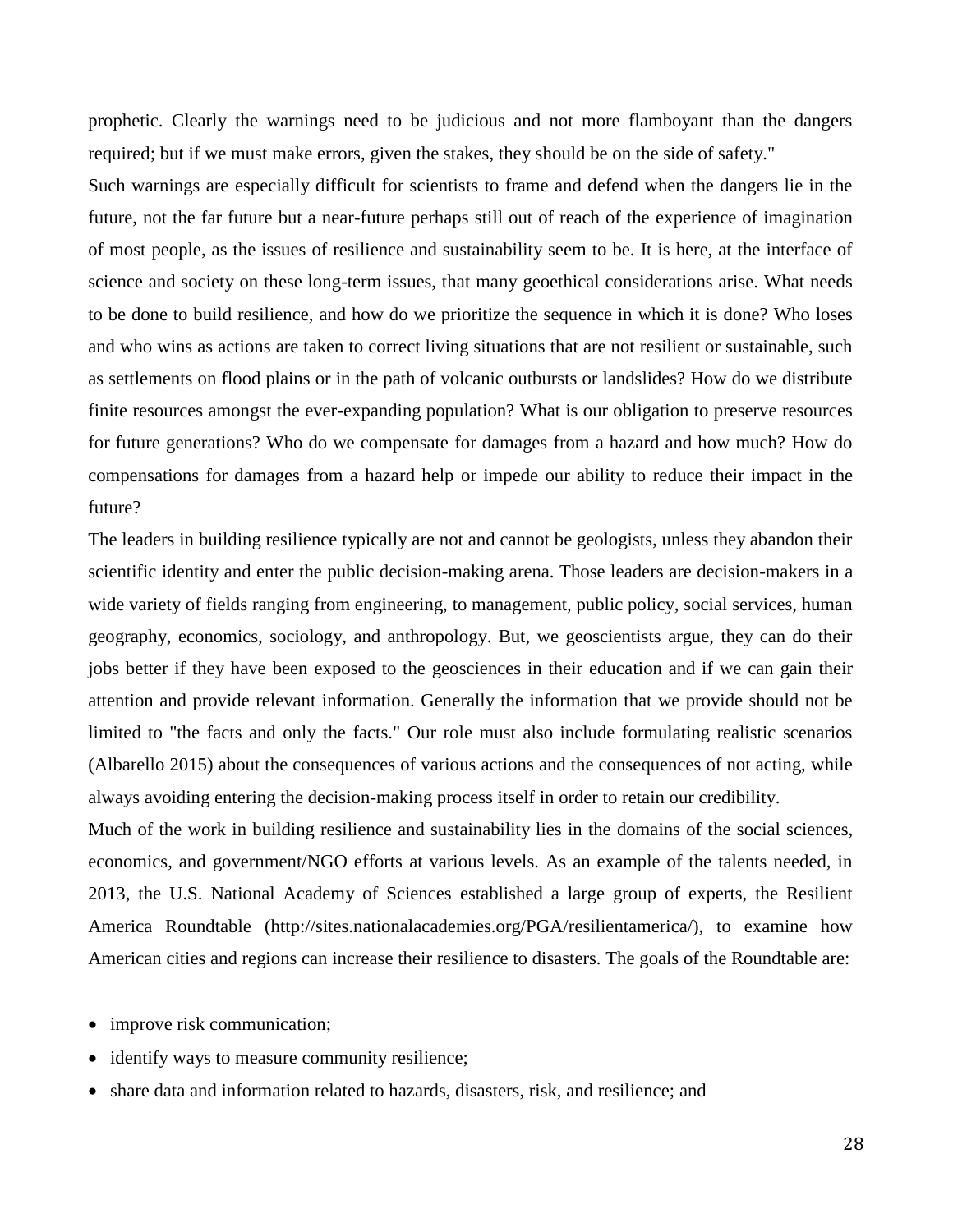develop or strengthen partnerships and coalitions within and among communities to build resilience.

A partial list of the agencies to which members of the Roundtable belong illustrates the breadth of input that will bring values and ethical issues to the table:

- The Federal Emergency Management Agency (FEMA);
- Department of Homeland Security (DHS);
- National Oceanic Atmospheric Administration (NOAA);
- Red Cross;
- Federal Insurance and Mitigation Administration (FIMA);
- Koshland Science Museum;
- U.S. Geological Survey (USGS);
- National Association of Counties;
- National Voluntary Organizations Active in Disaster;
- U.S. Chamber of Commerce.

# **IV. Promoting Geoethics: The International Experience of the IAPG** - **International Association for Promoting Geoethics**

Choosing to study geoscience is the result of a passion for nature, rocks, and landscape and the curiosity about the functioning of Earth systems. Often the life of the geoscientist is considered fascinating. Many young people see in this profession a way to live in accord with their ideals: respect for the environment, protection of the planet, and service to society, particularly to people who have limited access to primary resources such as water and arable land.

Geoscience is a group of disciplines that often appeals to those with a strong framework of ideals rather than to those who want to do a quick search for a job. The teaching of ethics in the geosciences has never been a standard part of university courses but is considered an indispensable element on which to base technical-professional training. Moreover, the need to make frustrating compromises and strong competition in the workplace can push young geoscientists away from the ideals that inspired them at the start of their professional careers. The final result is that the current geoscience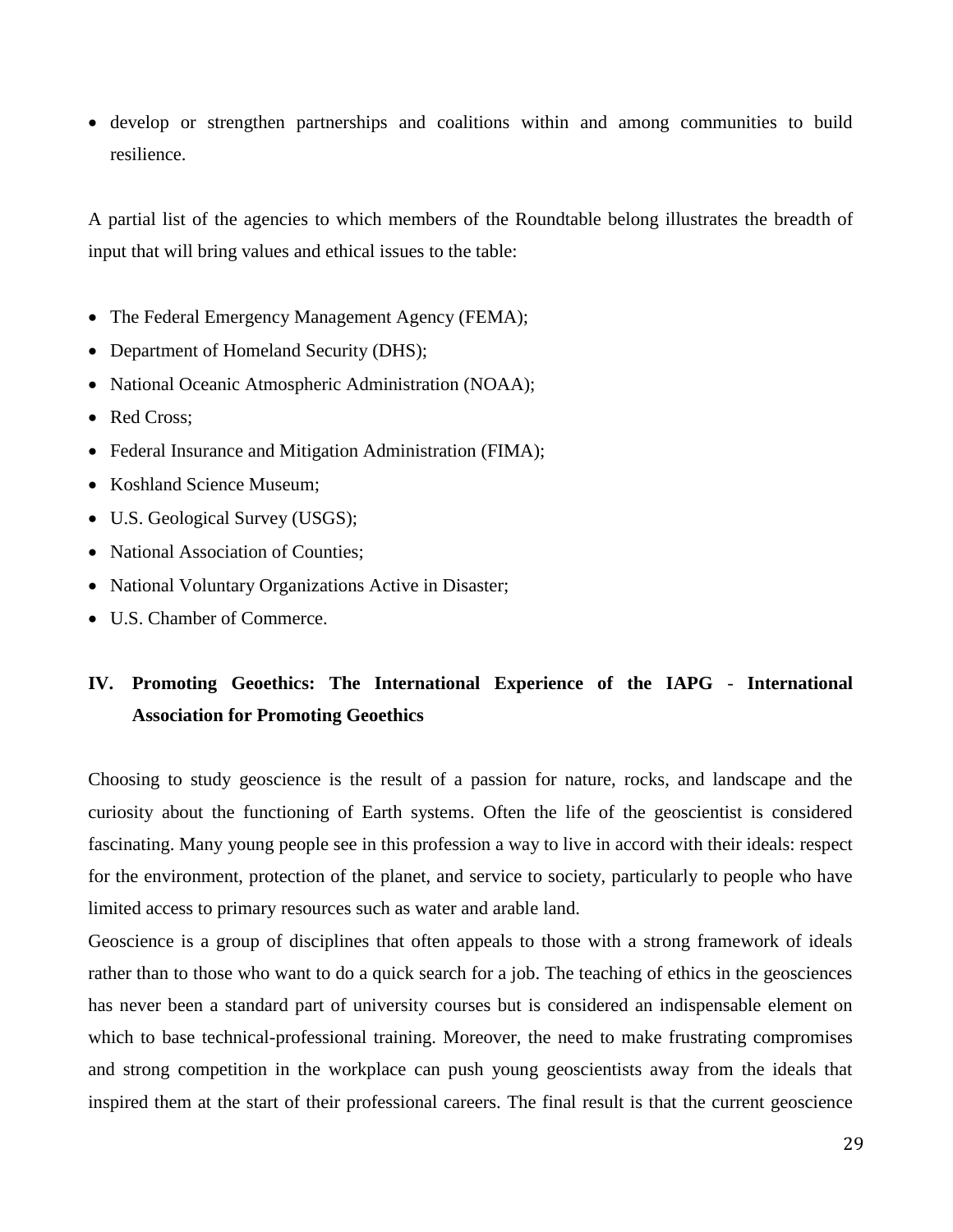community is not sufficiently aware of its cultural potential, of the cultural value of geoscience knowledge, of its role in society, and of its ethical responsibility (Peppoloni and Di Capua 2012). Promoting Geoethics first needs to involve the geoscience community in the discussion about ethical aspects of the geosciences, in order to rediscover the ideals and values that attracted geoscientists at the beginning of their university studies. Such involvement would permit strengthening the ethical conscience of individuals. Geoscientists more aware of the ethical and social implications of their activities, solutions, and decisions will be better able to transfer not only best practices but also best values to society and to contribute to create a knowledgeable society and a sustainable development for future generations.

#### **a. The birth of the IAPG**

During the 34<sup>th</sup> International Geological Congress in Brisbane (Australia, 5-10 August 2012), the foundation of the IAPG (http://www.geoethics.org/) appeared as a logical and necessary step towards giving geoethics a scientific status and towards enlarging the debate on ethical issues to include a wider number of colleagues with different skills and from different countries. The IAPG was born to stimulate reflection on ethical problems in geoscience research and practice and to persuade the geoscience community to consider seriously the importance of conducting their activities responsibly so as to better serve society. The IAPG is an international, scientific, multidisciplinary community whose primary aim is to create awareness about the application of ethical principles to theoretical and practical aspects of geosciences. In the last few years it has become an important space in which many geoscientists can share opinions, exchange information, and propose new ideas and visions for the future development of geosciences in an ethical and social perspective. Being primarily a scientific association, the IAPG takes responsibility for developing geoethics as a scientific discipline, guided by scientific method and reasoning and trying to avoid self-referential positions and to promote discussion. To this end the following results and products of its activity are fundamental:

- scientific publications under a peer-review process;
- sessions on geoethics at national and international congresses.

These powerful tools enlarge the number of geoscientists involved, encourage the sharing of information, thoughts, and proposals, and develop the mature and strong reflection on geoethics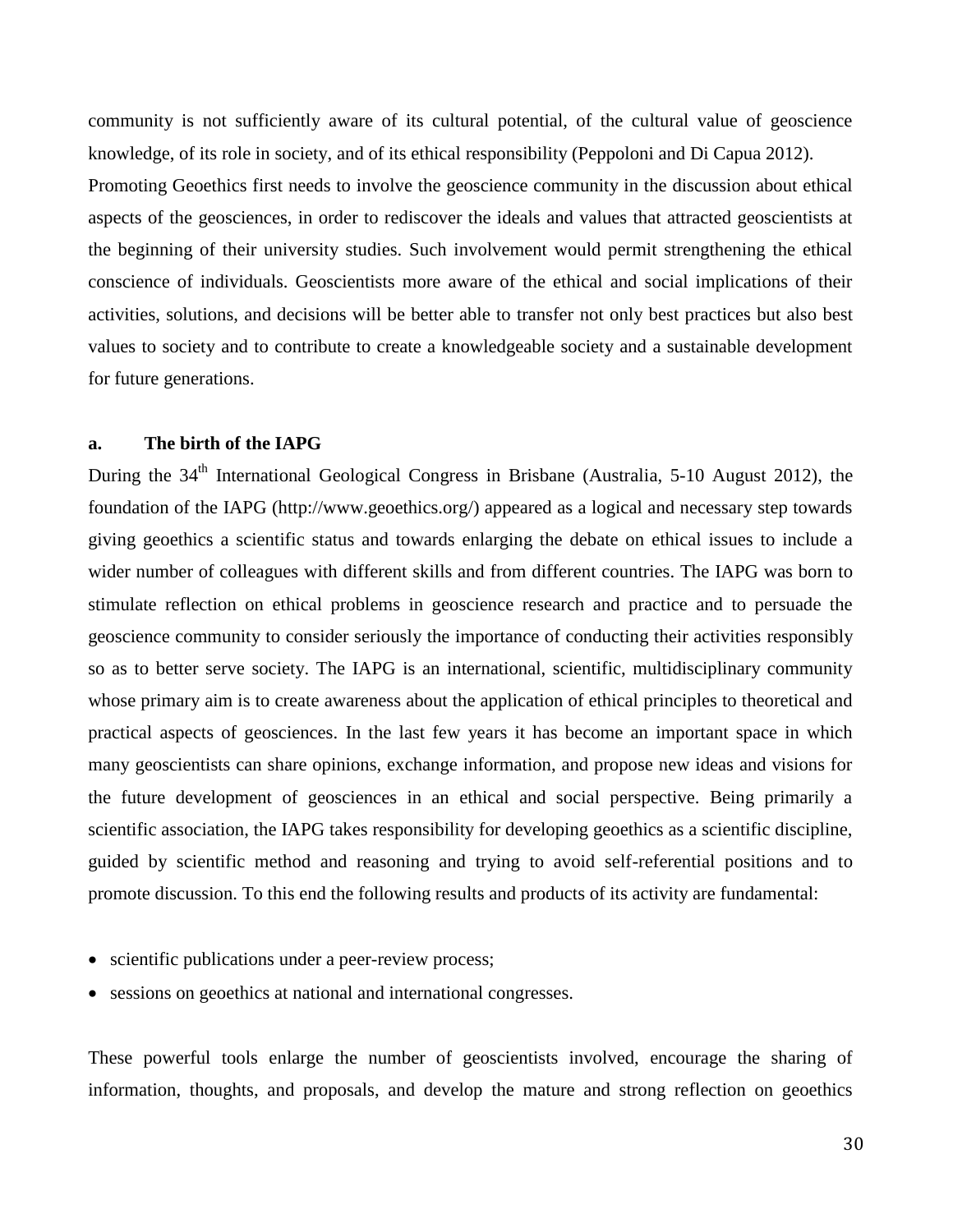necessary to give it wide visibility, full dignity, and official recognition within the geoscience community.

The year 2012 was a turning point for geoethics. The publication of the first volume on geoethics by the journal "Annals of Geophysics" (Peppoloni and Di Capua 2012) was the start of an intense editorial activity that has lead to significant results (Lollino et al. 2014; Peppoloni and Di Capua 2015; Wyss and Peppoloni 2015). The books and articles published since 2012 can offer many cues for current and future discussion. Although presently these publications do not fully treat issues or exhaust the subject, steps made so far have changed the perception of geoethics and turned it from a movement of opinion into a legitimate scientific discipline.

## **b. Mission**

IAPG statutes state that "Geoethics should become part of the social knowledge and an essential point of reference for every action on the land, waters and atmosphere usage that is taken by stake-holders and decision-makers". The IAPG aims to promote geoethical values through international cooperation, encouraging the involvement and discussion of geoscientists from all over the world. Defining an ethical framework on which to base geological activities is the main IAPG goal, which includes:

- adhering to the scientific method;
- being open to debate and to the comparison with ideas of colleagues, even when very far from our view;
- accepting multidisciplinarity as a fundamental working attitude and organization, as an approach that allows the joining together of different professional skills for seeking and sharing solutions to problems in a complex reality;
- to assure to society a qualified long-term learning; and
- respecting the principles of intellectual honesty and integrity in the research and practice of geosciences and being an example for young geoscientists and society as a whole.

#### **c. Strategies and initiatives**

In just a few years, the IAPG has become an international reality, known and appreciated for the significant amount of work it has carried out and the contents that it has developed. The results stem from a clear strategy of action and communication, which has its pillars in the following points: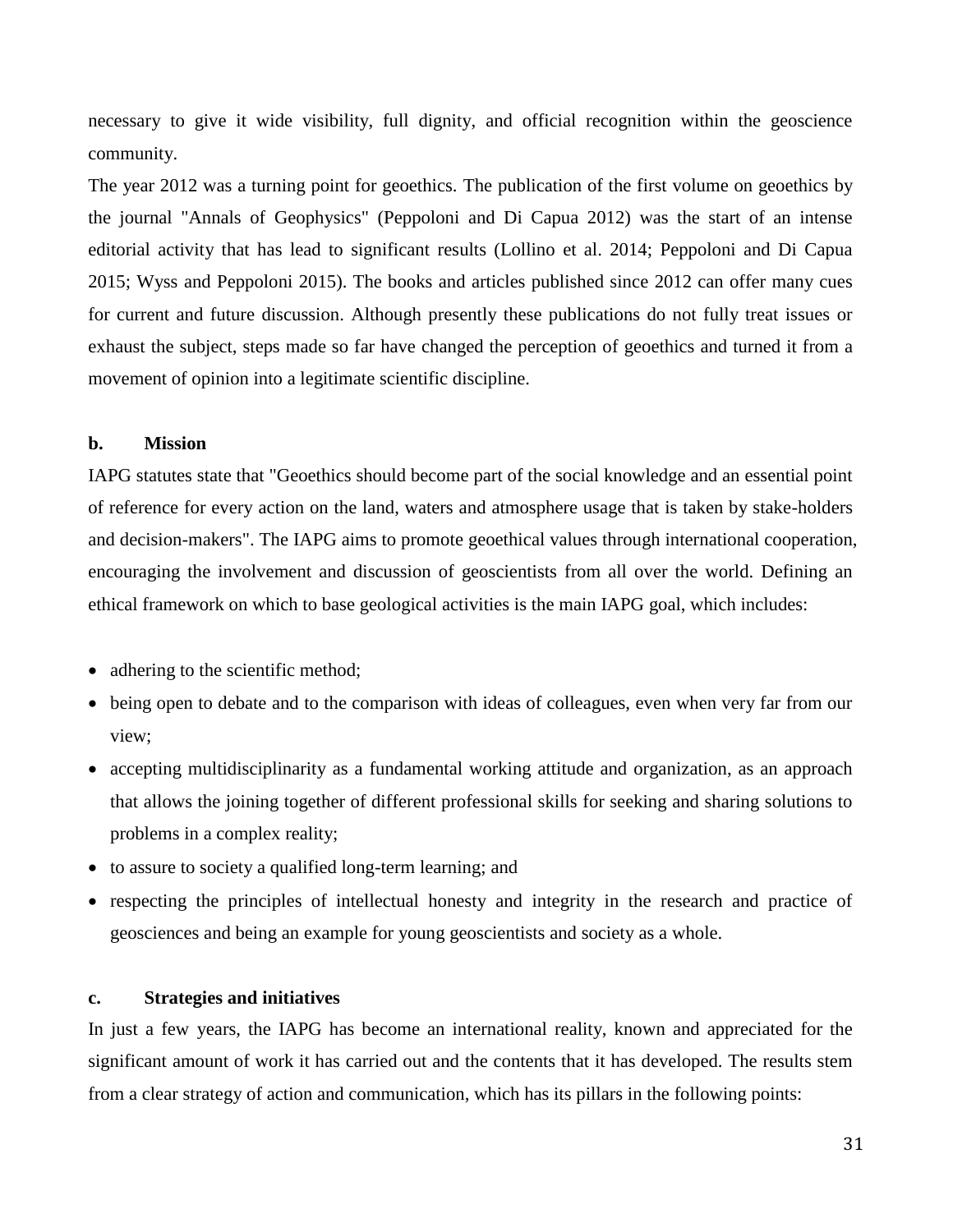- Development of geoethics as a scientific discipline: talking about geoethics does not mean building opinions. Rather it means articulating a rational reasoning based on experiences that have been analyzed using the scientific method and are related to issues of interest for the geosciences.
- Building a strong network, capable of developing and supporting itself in time: the spread of new ideas in society is possible if groups of individuals who share a set of values and a vision of the future are formed. The network of the IAPG is an infrastructure capable of developing initiatives, organizing events, creating products, and sharing experience and expertise.
- Realization of partnerships with other national and international organizations to promote initiatives on geoethics widely and promptly, by involving different sectors of the scientific community. The IAPG is affiliated to the International Union of Geological Sciences (IUGS) and is recognized as an International Associate Organization of the American Geosciences Institute (AGI), as an Associate International Society of the Geological Society of America (GSA), and as an Associated Society of the Geological Society of London (GSL). The IAPG recognizes the International Council for Science (ICSU) as the coordinating and representative body for the international organization of science; this link ensures that a political frame of reference is maintained. Finally, the IAPG has agreements of collaboration with the EuroGeoSurveys (EGS), the association that joins the Geological Surveys of Europe, the European Federation of Geologists (EFG), the network of European Professional Organizations of geologists, the American Geophysical Union (AGU), the International Geoscience Education Organisation (IGEO), the Association of Environmental & Engineering Geologists (AEG), and the African Association of Women in Geosciences (AAWG); these links ensure efficacious actions with regard to society.
- Promotion of scientific publications as an essential requirement to strengthen the scientific and educational status of geoethics within the scientific community and to give it dignity in front of all other sciences and humanities. IAPG members have promoted and edited several volumes dedicated to geoethics (Peppoloni and Di Capua 2012; Lollino et al. 2014; Peppoloni and Di Capua 2015; Wyss and Peppoloni 2015), participated in the drafting of the formula of the "Geoethical Promise" (Matteucci et al. 2014), and translated into different languages the Montreal Statement on Research Integrity in Cross Boundary Research Collaborations (Peppoloni 2015). The "Geoethical Promise" (see the paragraph 2) can contribute to strengthening the identity of young geoscientists and improving their awareness of the importance of geoethics as a fundamental base of their work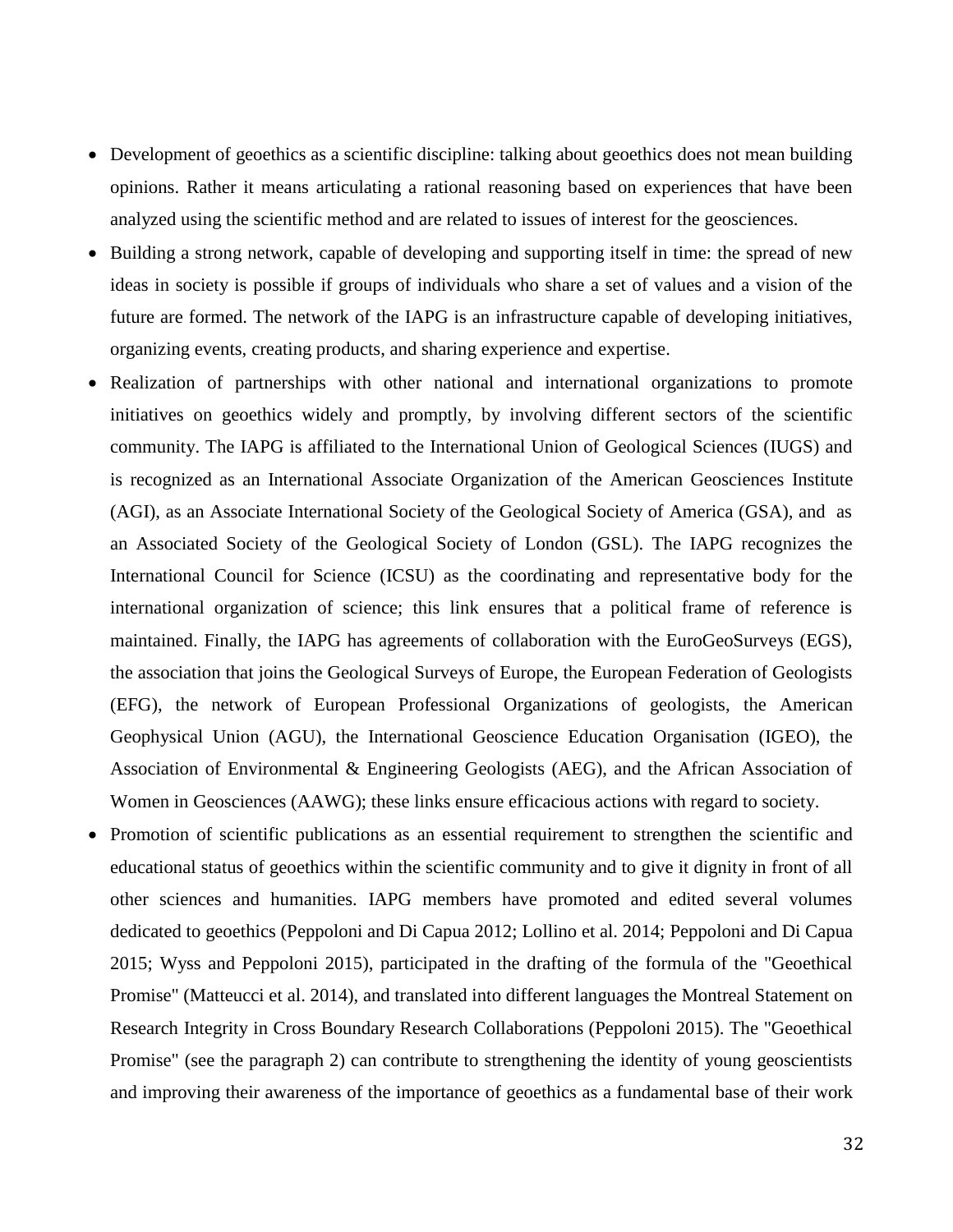life in geosciences. The aim of translating the Montreal Statement has been to promote research integrity principles by considering linguistic and cultural differences. This means "to share and recognize common principles and values that belong to mankind as a whole regardless of cultural differences. Furthermore, it means to increase the feeling of concerted nature and unity within the entire scientific community and to promote the enhancement of cultural diversity. Cultural diversity should be an element of union and not of division, through which all the scientists in the world can strengthen their identity and their sense of belonging to the scientific community" (Peppoloni 2015).

- Organization of scientific sessions in national and international conferences to involve colleagues in the discussion on geoethical topics, stimulating their proposals, reflections, and initiatives, and to increase the visibility of geoethics among the issues addressed in scientific assemblies. Therefore, the IAPG has organized sessions at the European Geosciences Union (EGU - General Assembly in 2013 (http://meetingorganizer.copernicus.org/EGU2013/session/11853), 2014 (http://meetingorganizer.copernicus.org/EGU2014/session/14404) and 2015 (http://meetingorganizer.copernicus.org/EGU2015/session/19081), registering in the years an increasing interest and attendance; at the International Association of Engineering Geology and the Environment (IAEG) XII Congress 2014 (http://www.iaeg2014.com/programme/8/160-73 geoethics-and-natural-hazards-communication-education-and-the-science-policy-practiceinterface); at the American Geophysical Union (AGU) - Fall Meeting in 2014 (https://agu.confex.com/agu/fm14/webprogrampreliminary/Session2751.html); and at the 2015 Annual Meeting of the Geological Society of America (Session T72 at https://gsa.confex.com/gsa/2015AM/webprogram/Session37724.html). IAPG members give invited lectures and speeches at many other conventions and conferences.
- Disseminating geoethics within the society: this means promoting the themes and reflections on geoethical topics outside the scientific community in order to engage citizens, media, and stakeholders in a new vision of the relationship between mankind and the geosphere. To this end, for example, the Italian section of the IAPG organized two conferences-conversations between a geologist and a philosopher of science at the Science Festival of Genoa in 2013 (http://festival2013.festivalscienza.it/site/home/programma/giorno-per-giorno/26 ottobre/geoetica.html) and 2014 (http://www.festivalscienza.it/site/home/programma-2014/giornoper-giorno/26-ottobre/quali-rischi-sei-disposto-a-correre.html), one of the most important events of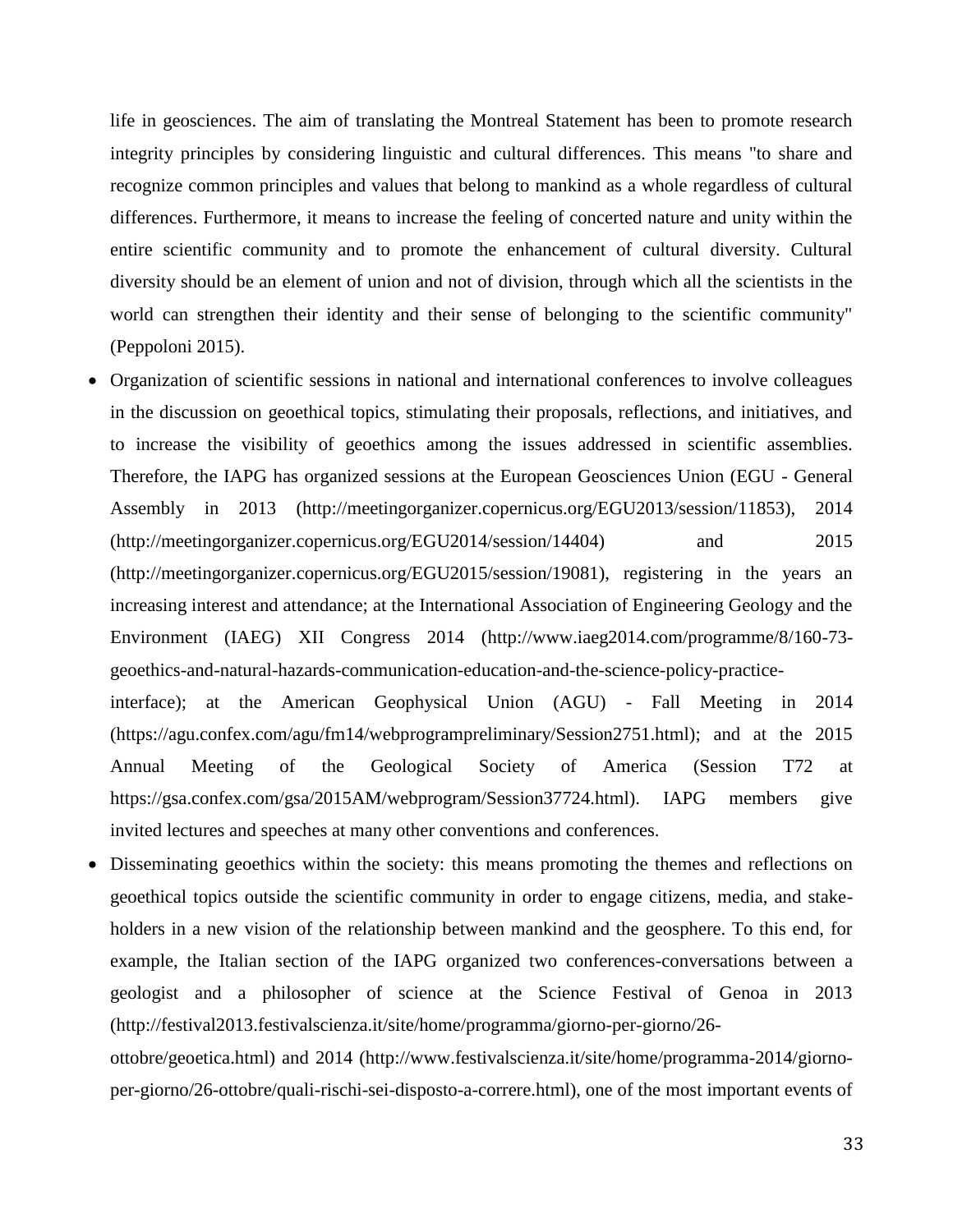its kind organized in Europe. The success of such events has shown that the public is attracted by cultural "contaminations" of different knowledge and is not intimidated by the complexity of the topics. Rather, topics such as the defense against natural hazards, geo-resources exploitation, environmental defense, and climate changes are central for a public that is asking for scientifically correct information from scientists. From this perspective, interviews given to the Italian media and a broadcast aired on Radio Austria on May 2015 featuring interviews with IAPG members allowed individuals to speak about geoethics to a large part of the population for the first time (http://oe1.orf.at/programm/404157). The long-term effects of these initiatives cannot be easily assessed, as they are only the first significant steps by geoscientists to culturally affect society.

## **d. The future**

Geoethics is a discipline in full growth and in recent years many ideas have been planted in hopes that they would sprout. The results obtained up to now are encouraging. What, then, are the great challenges for the future of geosciences from a geoethical point of view? And in particular what is the future of geoethics?

• Young geoscientists and the teaching of geoethics.

Early career geoscientists are the greatest resource for the future of geosciences. They will be the custodians of the technical and scientific knowledge of Earth systems, those who will have to transfer this knowledge to future generations and transmit the social and cultural value of geosciences for the welfare of mankind. They can do this only if the scientific community, beyond the adoption of codes of ethics/conduct, will be able to introduce the teaching of geoethics into the university systems as a fundamental component in the training of a geoscientist. Examples and techniques for teaching geoethics across the geoscience curriculum are discussed in Mogk et al. 2016 this volume. Geoscience is not ethical in itself; it is simply a tool in our hands. It is essential that young geoscientists become aware that doing science also means taking responsibility for communicating the impacts of the geosciences on society and ways that society can benefit from this knowledge. What, why, and how we may teach geoethics to young geoscientists should be clarified. It is our duty to give them strong motivations on why they should act in an ethical way.

Multiple-disciplinarity and multi-knowledge.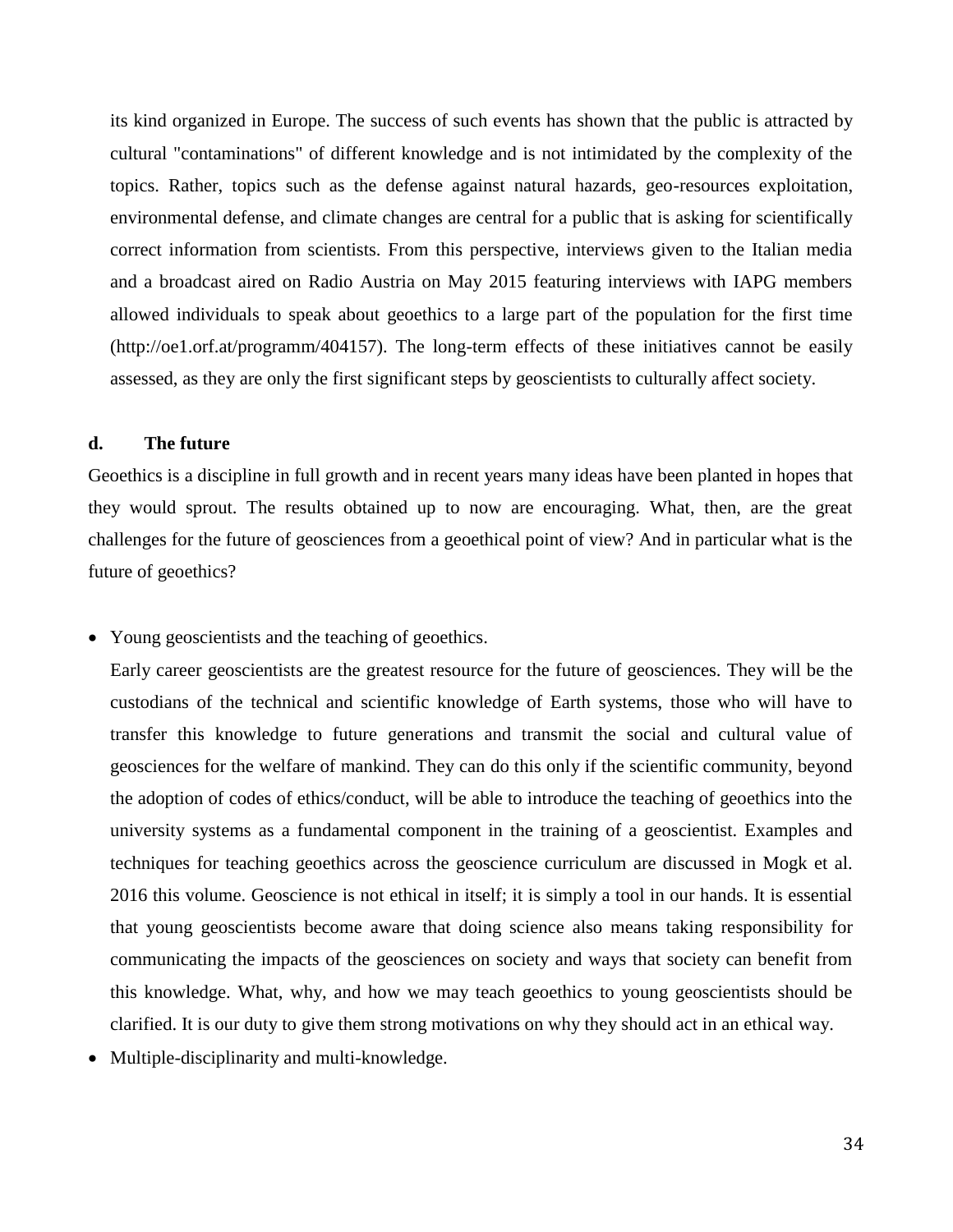Geosciences operate in cross-boundary areas and are called on to contribute by giving solutions through a multiple disciplinary working method in strong collaboration with other disciplines. The multidisciplinary approach brings together different skills and represents a modern way to manage complex systems like the Earth. It also means that the topics of interest for geoethics are in many cases at the intersection between different disciplines. Discussions on geoethics should be able to integrate reflections from a multi-knowledge perspective, in which geoscientists can dialogue with philosophers, sociologists, economists, biologists, chemists, archaeologists, and other scientists and professionals, being always aware of the specificity and uniqueness of their point of views and skills.

• Geodiversity and cultural diversity.

A globalized and interconnected world is an irreversible reality. The geoscientist has a cultural education which by its nature is open to global dynamics. The geoscientist knows the impact that local phenomena can have at a global scale and studies the variety of natural environments and the richness of landforms in different places on the Earth. There are no good technical solutions to environmental problems if we do not take into account the geodiversity that characterizes each area of the planet as well as the biodiversity and human cultures and traditions that very often (especially in low-income countries) have been able to preserve and transmit human behaviors in equilibrium with natural dynamics. Practicing geoscience in an ethical way means also to consider geodiversity as an essential substrate for biodiversity and as a fundamental component of the cultural richness of human communities.

• Cultural lobbying.

Are geoscientists able to have an effect in the discussions that animate the public? On the one hand, geoscientists are called upon to communicate science in cultural and entertainment programs; on the other hand, they often have to deal with georisks communication and can sometimes be legally prosecutable (Albarello 2015, Cocco et al. 2015).

Geoscience is not perceived as a glamorous science like physics or astronomy, and yet geoscientists have a fundamental role in building a knowledgeable society.

The geoethics arena may be the space in which we can discuss and share those values that will help to develop a healthier relationship between humankind and the planet.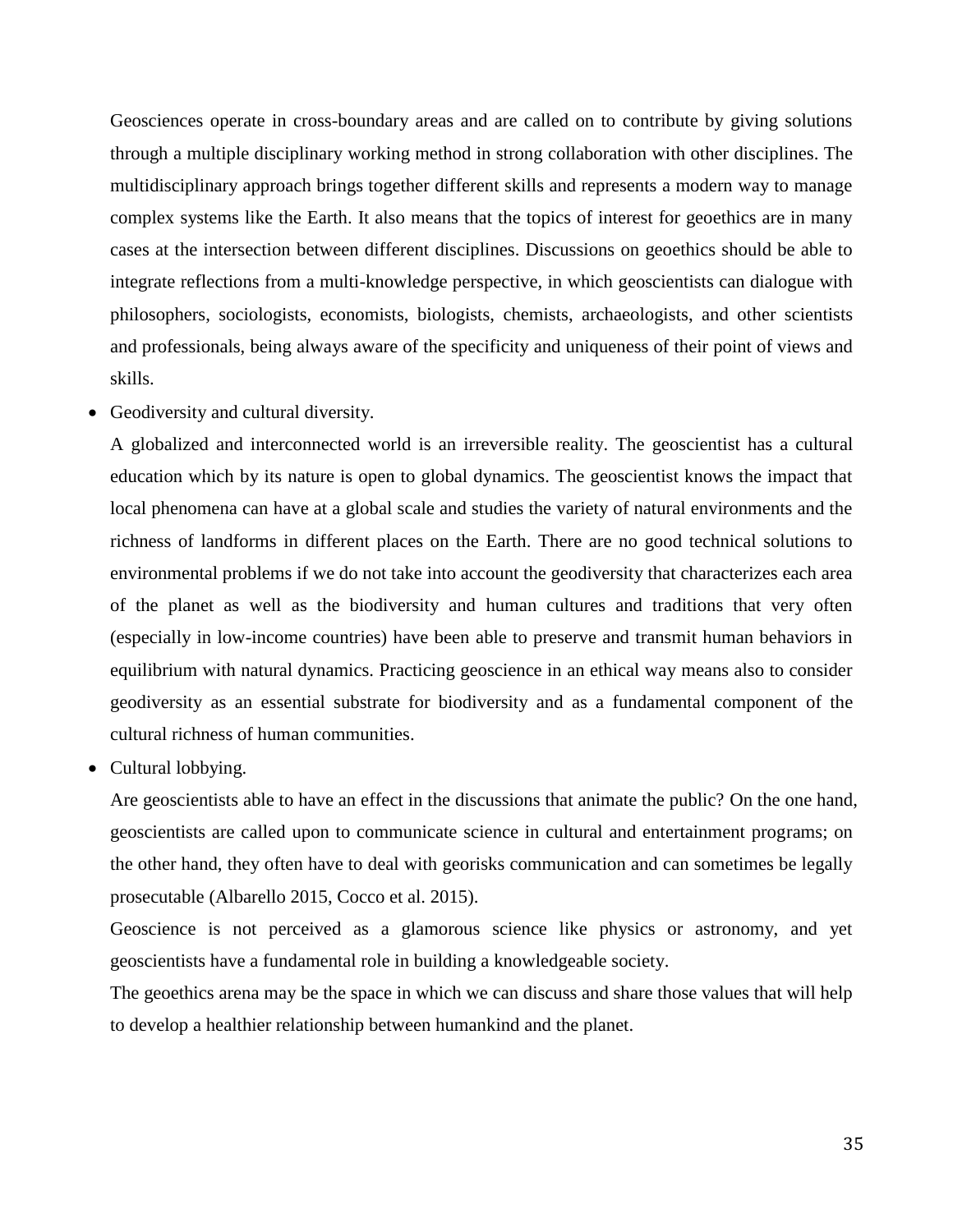#### **SUMMARY**

Geoethics is an emerging field within the geosciences and more generally within science itself. Freedom, responsibility, multidisciplinarity, service to society, sustainability of the economy, and conservation of Earth systems are the fundamental values of geoethics on which geoscientists can base their ethical duty to act responsibly towards themselves, their colleagues, society, and the planet. The young history of geoethics is the story of a world vision in which geological knowledge, in the broad sense, is the basis of a new way of thinking and practicing within the geosciences in order to contribute to building a knowledge society and to give a rational, positive and sustainable perspective to future generations. The IAPG - International Association for Promoting Geoethics (http://www.geoethics.org) is promoting this vision and the values that underpin it.

Geosciences have always been interwoven with society, so geoscientists need to be fully aware and understand the broader implications of their work if they want to serve society. The lack of an ethical benchmark can be confusing for the geoscientist and may lead to uncertainty and the inability to take decisions. Ethical reflection and awareness should be encouraged and developed in the early years of university and not left solely to later personal initiative.

A globalized world such as the one we now live in offers great opportunities for development, but at the same time our achievements may endanger the very life of our communities. The implications of an unweighted exploitation of georesources, the effects of climate change, the repercussions of nonsustainable energy policies, and a land management practice that is not respectful of natural dynamics could have negative consequences that are unpredictable in the long term.

An ethical conscience can guide geoscientists to respond in a more effective and sustainable way to the needs of society and environment. It is therefore necessary that the development of the technical and scientific possibilities of geosciences be accompanied by an equal development of an ethical conscience. Ethical reflection can prevent errors in evaluating future consequences when sciences and technologies are applied irresponsibly and not enlightened by wisdom and foresight. Geoethics is an orientation tool for geoscientists, able to provide them with the ethical dimension of their actions. A deep bond unites environmental protection and the development of human communities. In coming years, geoscientists must be able to face the enormous challenge of reconciling geoethical values with the practice of geosciences. With this aim in mind geoscientists must be able to function without making compromises in their work, undertake the pursuit of the common good, and ensure the right balance between sustainable living conditions while respecting Earth processes.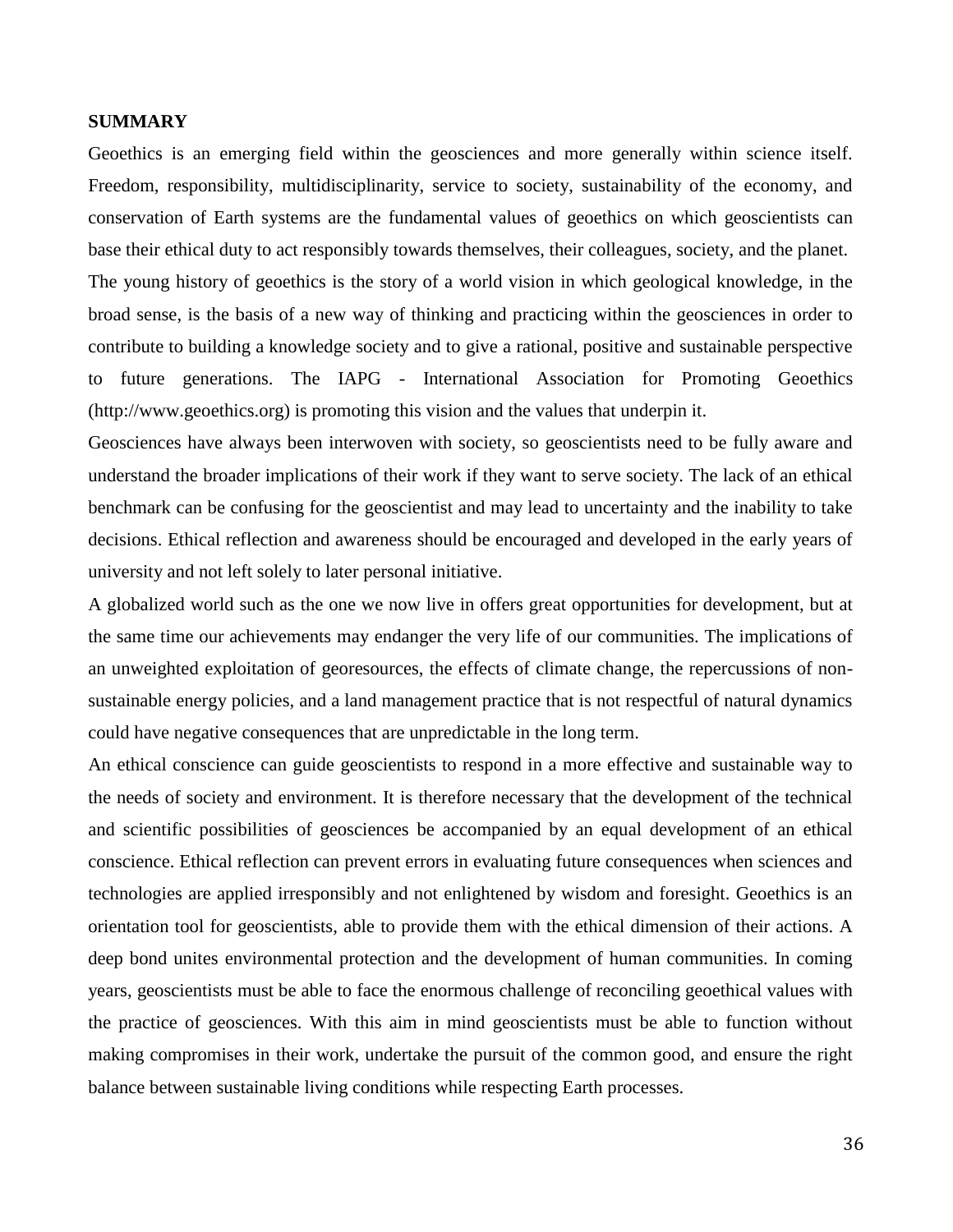## **ACKNOWLEDGMENTS**

Susan W. Kieffer was partially funded by the Charles R. Walgreen, Jr., Chair at the University of Illinois.

## **REFERENCES**

- AGI (2015). AGI Guidelines for Ethical Professional Conduct. AGI American Geosciences Institute, http://www.americangeosciences.org/sites/default/files/AGI%20Guidelines%20for%20Ethical%20 Professional%20Conduct%202015.pdf (accessed 25 June 2015).
- AIPG (2003). Code of ethics, American Institute of Professional Geologists, http://www.aipg.org/about/ethics.htm (accessed 25 June 2015).
- AIPG (2015). Professional certification, American Institute of Professional Geologists, http://www.aipg.org/about/index.htm (accessed 25 June 2015).
- Albarello D. (2015). Communicating uncertainty: managing the inherent probabilistic character of hazard estimates. In: Peppoloni S. and Di Capua S. (Eds.). Geoethics: the Role and Responsibility of Geoscientists. Geological Society, London, Special Publications, 419, http://sp.lyellcollection.org/online-first/419 (accessed 25 June 2015).
- Allan M. (2015). Geotourism: an opportunity to enhance geoethics and boost geoheritage appreciation. In: Peppoloni S. and Di Capua S. (Eds.). Geoethics: the Role and Responsibility of Geoscientists. Geological Society, London, Special Publications, 419, http://sp.lyellcollection.org/online-first/419 (accessed 25 June 2015).
- Andrews G.C. (2014). Canadian Professional Engineering and Geoscience Practice and Ethics [5th edition], Nelson Education, Toronto, Canada.
- ASBOG (2015). Task analysis survey 2015: A study of the practice of geology in the United States and Canada, National Association of State Boards of Geology, http://www.asbog.org (accessed 25 June 2015).
- ASCE (2006). ASCE Code of Ethics, American Society of Civil Engineers, http://content.asce.org/ethics/policies.html (accessed 25 June 2015).
- Asher P. (2001). Teaching an introductory physical geology course to a student with visual impairment. Journal of Geoscience Education, v.49, n.2, p. 166-169.
- Bell R.E., Kastens K.A., Cane M., Muller R.B., Mutter J.C. and Pfirman S. (2003). Righting the balance: Gender diversity in the geosciences. Eos - Transactions American Geophysical Union, Vol. 84, Issue 31, p. 292, doi: 10.1029/2003EO310005.
- Bergslien, E. (2012). An Introduction to Forensic Geoscience. Wiley-Blackwell, 514 pages.

Bobrowsky, P.T. (2013). Encyclopedia of Natural Hazards. Springer, 1135 pages.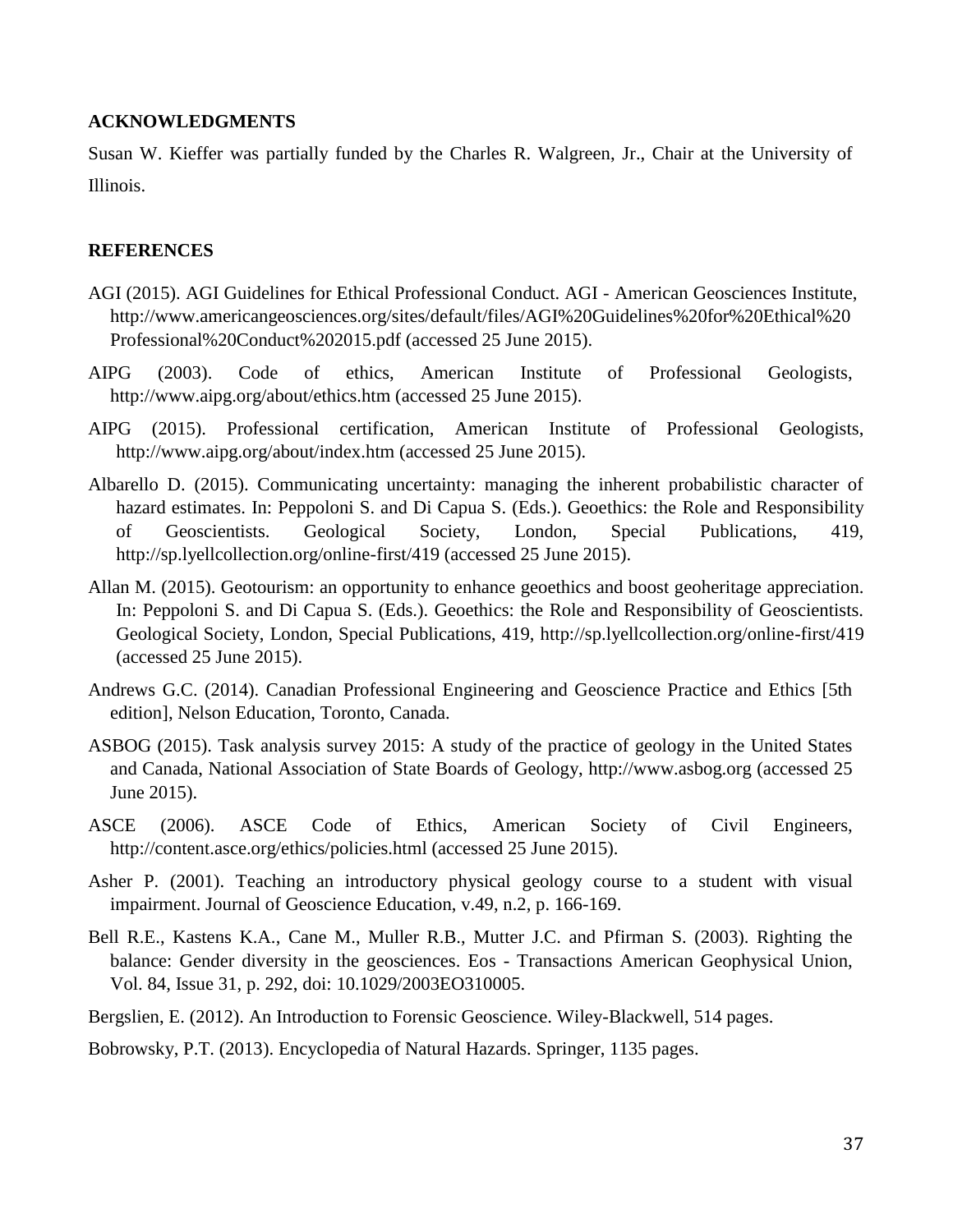- Bohle M. (2015). Geoethics: from "Blind Spot" to "Common Good.". Blog of the International Association for Promoting Geoethics, http://iapgeoethics.blogspot.it/2015/06/geoethics-fromblind-spot-to-common-good.html (accessed 23 June 2015)
- Boland M.A. and Mogk D. (this volume). The American Geosciences Institute Guidelines for Ethical Professional Conduct, in Gundersen, L.C. (ed) Scientific Integrity and Ethics: With Application to the Geosciences. Wiley.
- Bruce, V. (2001). No Apparent Danger: The True Story of Volcanic Disaster at Galeras and Nevado del Ruiz. Harper, 256 pages.
- Cervato C. and Frodeman R. (2012). The significance of geologic time: Cultural, educational, and economic frameworks. Geological Society of America Special Papers 486, 19-27, doi: 10.1130/2012.2486(03).
- Choi B.C. and Pak A.W. (2006). Multidisciplinarity, interdisciplinarity and transdisciplinarity in health research, services, education and policy: 1. Definitions, objectives, and evidence of effectiveness. Clin. Invest. Med., 29(6), 351-64.
- Cocco M., Cultrera G., Amato A., Braun T., Cerase A., Margheriti L., Bonaccorso A., Demartin M., De Martini P.M., Galadini F., Meletti C., Nostro C., Pacor F., Pantosti D., Pondrelli S., Quareni F. and Todesco M. (2015). The L'Aquila trial. In: Peppoloni S. and Di Capua S. (Eds.). Geoethics: the Role and Responsibility of Geoscientists. Geological Society, London, Special Publications, 419, http://sp.lyellcollection.org/online-first/419 (accessed 25 June 2015).
- Cronin V.S. (1991). Engineering geology must be dominated by a public-safety-based ethic [abs], Geol. Soc. Am., Abs. with Prog., 23(5), A41.
- Cronin V.S. (1992). On the seismic activity of the Malibu Coast Fault Zone, and other ethical problems in engineering geoscience. Geological Society of America, Abstracts with Programs, v. 24, no. 7, p. A284.
- Cronin V.S. (1993). A perspective on professional ethics in engineering geosciences. In: Hoose S.N. (Ed.). Proceedings of Symposium on Ethical Considerations in the Environmental Practice of Engineering Geology and Hydrogeology, Association of Engineering Geologists National Meeting, San Antonio, Texas.
- Crutzen P.J. (2002). Geology of mankind. Nature, 415, 23.
- Devall B. and Sessions G. (1985). Deep Ecology: Living As If Nature Mattered. Gibbs M. Smith, Salt Lake City, [ISBN](https://en.wikipedia.org/wiki/International_Standard_Book_Number) [0-87905-247-3.](https://en.wikipedia.org/wiki/Special:BookSources/0-87905-247-3)
- Di Capua G. and Peppoloni S. (2014). Geoethical aspects in the natural hazards management. In: Lollino G., Arattano M., Giardino M., Oliveira R., Peppoloni S. (Eds.). Engineering Geology for Society and Territory - Volume 7: Education, Professional Ethics and Public Recognition of Engineering Geology. XVII, 274 p., Springer.
- Dolce M. and Di Bucci D. (2015). Risk Management: Roles and Responsibilities in the Decisionmaking Process. In: Wyss M. and Peppoloni S. (Eds.). Geoethics: Ethical challenges and case studies in Earth science. Elsevier, pp. 450, Waltham, Massachusetts, ISBN 978-0-12-799935-7.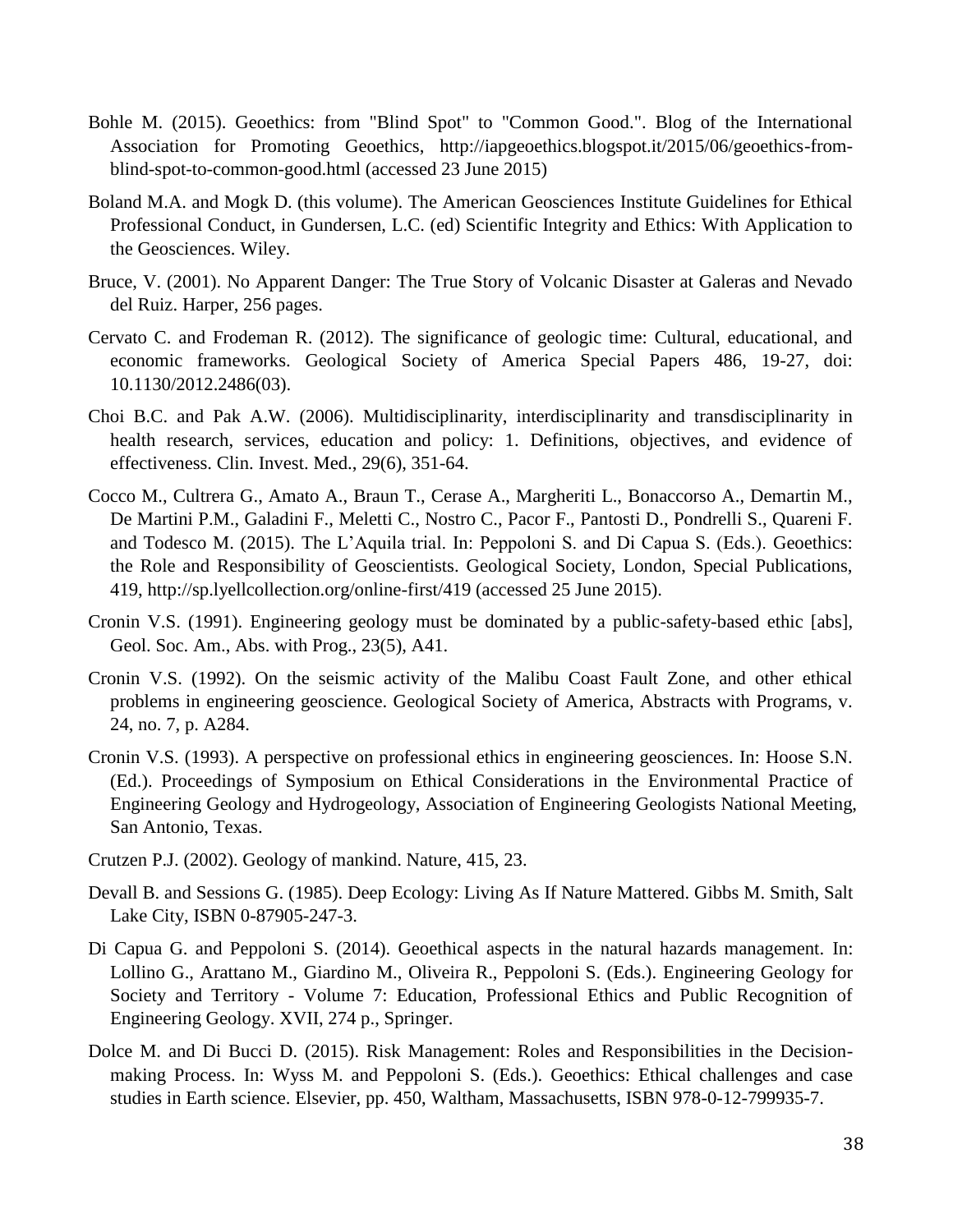- Dowling R. K. (2010). Geotourism's global growth. Geoheritage, 3, 1, 1-13, 10.1007/s12371-010- 0024-7.
- Ellis E.C. and Haff P.K. (2009). Earth science in the Anthropocene: new epoch, new paradigm, new responsibilities. EOS Trans. 90 (49), 473.
- Frodeman R. (1995). Geological reasoning: Geology as an interpretive and historical science. Geological Society of America Bulletin, 107, 960-968, doi 10.1130/0016-7606.
- Frodeman R. and Baker V. (2000). Earth matters: the earth sciences, philosophy, and the claims of community. Prentice Hall, p. 209, ISBN 978-0-13-011996-4.
- GA (1975). Geological Fieldwork Code. Geologists' Association, London, http://www.geologistsassociation.org.uk/downloads/Code%20of%20conduct/Code%20for%20fiel dwork%20combined.pdf (accessed 25 June 2015).
- GA (2011). A Code of Conduct for Rock Coring. Scottish National Heritage & the Geologists' Association London, http://www.geologistsassociation.org.uk/downloads/Code%20of%20conduct/ GARockCoringGuide.pdf (accessed 25 June 2015).
- GSL (2014). Geology for society. A report by the Geological Society of London. http://www.geolsoc.org.uk/geology-for-society (accessed 25 June 2015).
- Guzzetti F. (2015). Forecasting natural hazards, performance of scientists, ethics, and the need for transparency. Toxicological & Environmental Chemistry, doi: 10.1080/02772248.2015.1030664.
- Hall, S. (2011). Scientists on trial: At Fault? Nature, 477, 264-269.
- Herkert, J.R. (2005). Ways of thinking about and teaching ethical problem solving -- microethics and macroethics in engineering. Science and Engineering Ethics, 11(3), 373-385.
- Holmes M.A. and O'Connel S. (2003). Where Are the Women Geoscience Professors? Papers in the Earth and Atmospheric Sciences, Paper 86, http://digitalcommons.unl.edu/geosciencefacpub/86 (accessed 25 June 2015).
- Hoose S.N. (1993). Professional Practice Handbook [3rd edition], Association of Engineering Geologists, Special Publication No. 5.
- IAEG (1992). Statutes Article 2, The definition of Engineering Geology, lnternational Association for Engineering Geology and the Environment, http://150.145.48.31/iaeginfo/wpcontent/uploads/documents/IAEG Statutes.pdf (accessed 25 June 2015).
- IAPG (2012). Constitution of the International Association for Promoting Geoethics. <http://www.geoethics.org/constitution.html> (accessed 25 June 2015).
- IPCC (2014). Climate Change 2014: Synthesis Report. Contribution of Working Groups I, II and III to the Fifth Assessment Report of the Intergovernmental Panel on Climate Change [Core Writing Team, R.K. Pachauri and L.A. Meyer (eds.)]. IPCC, Geneva, Switzerland, 151 pages.
- Jordan T.H., [Marzocchi](https://www.researchgate.net/researcher/70975317_W_Marzocchi) [W., Michael](https://www.researchgate.net/researcher/2068679198_A_J_Michael) A.J, [Gerstenberger](https://www.researchgate.net/researcher/2004914718_M_C_Gerstenberger) M.C. (2014). [Operational Earthquake](https://www.researchgate.net/publication/270463923_Operational_Earthquake_Forecasting_Can_Enhance_Earthquake_Preparedness?ev=prf_pub)  [Forecasting Can Enhance Earthquake Preparedness.](https://www.researchgate.net/publication/270463923_Operational_Earthquake_Forecasting_Can_Enhance_Earthquake_Preparedness?ev=prf_pub) Seismological Research Letters, 85(5), 955- 959. DOI:10.1785/0220140143.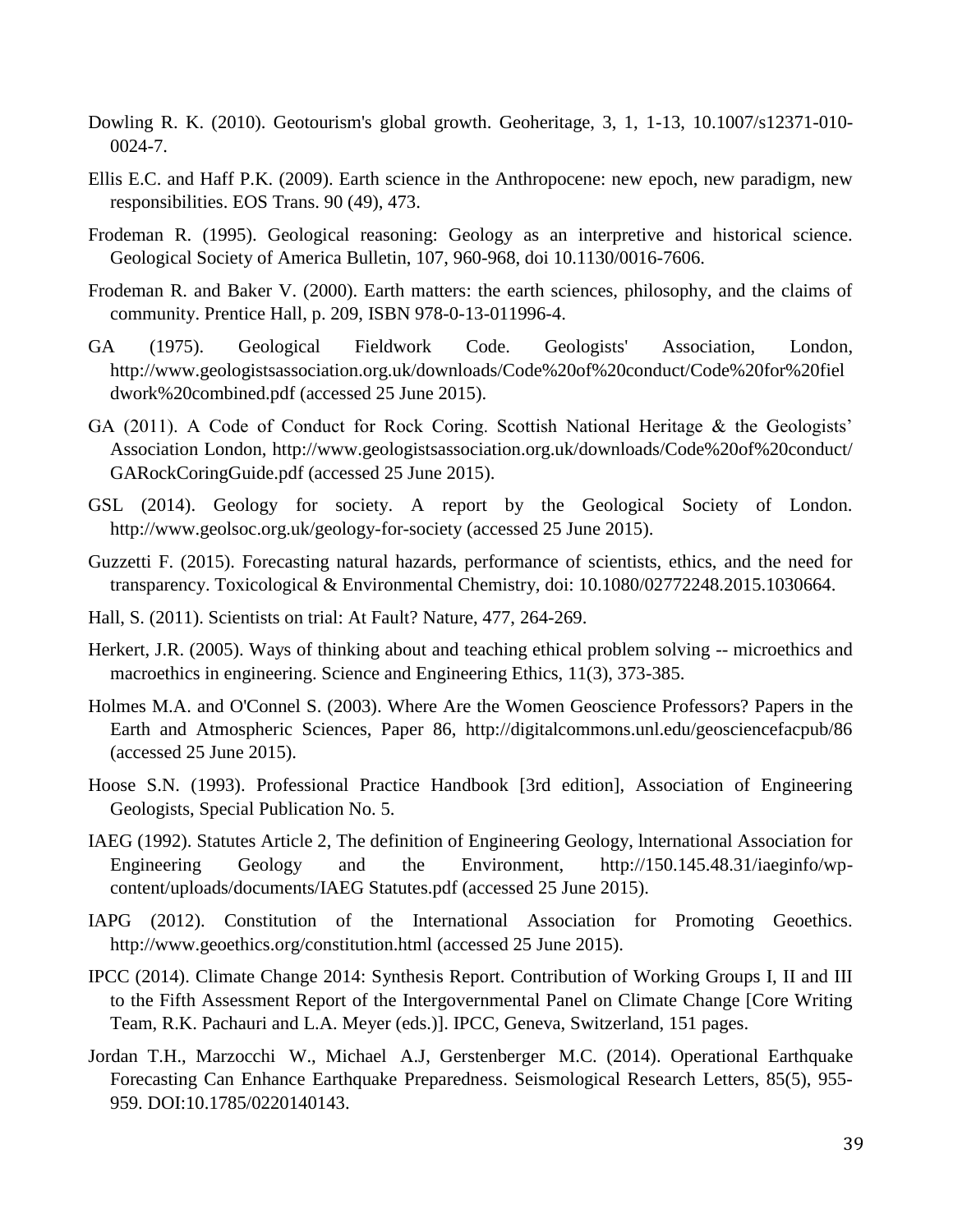- Lambert I., Durrheim R., Godoy M., Kota M., Leahy P., Ludden J., Nickless E., Oberhaensli R., Anjian W. and Williams N. (2013). Resourcing Future Generations: A Proposed New IUGS Initiative. Episodes, Vol. 36, Issue 2, 82-86.
- Leopold A. (1949). A Sand County Almanac. Oxford University Press.
- Lewis S.L. and Maslin M.A. (2015). Defining the Anthropocene. Nature 519, 171–180, doi 10.1038/nature14258.
- Liverman D.G.E, Pereira C.P.G. and Marker B. (2008). Communicating Environmental Sciences. Geological Society of London, Special Publication, No.305, 214 pages.
- Lucchesi S. and Giardino M. (2012). The role of geoscientists in human progress. p. 355-359, doi: 10.4401/ag-5535. In: Peppoloni S. and Di Capua G. (2012). Geoethics and geological culture. Reflections from the Geoitalia Conference 2011. Annals of Geophysics (Special Issue), 55, 3.
- Marshall A. (1993). Ethics and the Extraterrestrial Environment. Journal of Applied Philosophy, Vol. 10, No. 2, pp. 227-236.
- Matteucci R., Gosso G., Peppoloni S., Piacente S., Wasowski J. (2014). The "Geoethical Promise": A Proposal. Episodes, Vol. 37, no. 3, pp. 190-191.
- Mayer T. (2015). Research integrity: The bedrock of the Geosciences. In: Wyss M. and Peppoloni S. (Eds.). Geoethics: Ethical challenges and case studies in Earth science. Elsevier, pp. 450, Waltham, Massachusetts, ISBN 978-0-12-799935-7.
- McPhee J. (1989). Los Angeles against the mountains, in The Control of Nature, J. McPhee, The Noonday Press, New York.
- Mogk D. and Geissman J. (2014). Developing Resources for Teaching Ethics in Geoscience. Eos, Vol. 95, No. 44.
- Mogk D., Geissman J., and Bruckner M.Z. (this volume). Teaching Geoethics Across the Geoscience Curriculum: Why, When, What, How, and Where? in Gundersen, L. C. (ed) Scientific Integrity and Ethics: With Application to the Geosciences. Wiley.
- Montreal Statement on Research Integrity (2013). 3rd World Conference on Research Integrity, Montreal, 5–8 May 2013. <http://www.cehd.umn.edu/olpd/MontrealStatement.pdf> (accessed 18 June 2015).
- Munich Re (2015). *Topics Geo. Natural catastrophes 2014. Analyses, assessments, positions*. Munich. Retrieved from: http://www.munichre.com/site/mram-mobile/get/documents\_E-1601714186/mram/assetpool.mr\_america/PDFs/3\_Publications/Topics\_Geo\_2014.pdf.
- Næss A. (1973). The Shallow and the Deep, Long-Range Ecology Movement. A summary. Inquiry 16, p. 95-100.
- Newhall C., Aramaki S., Barberi F., Blong R., Calvache M., Cheminee J.L., Punongbayan R., Siebe C., Simkin T., Sparks S. and Tjetjep W. - IAVCEI Subcommittee for Crises Protocols (1999). Professional conduct of scientists during volcanic crises -. Bulletin of Volcanology, 60, 323–334.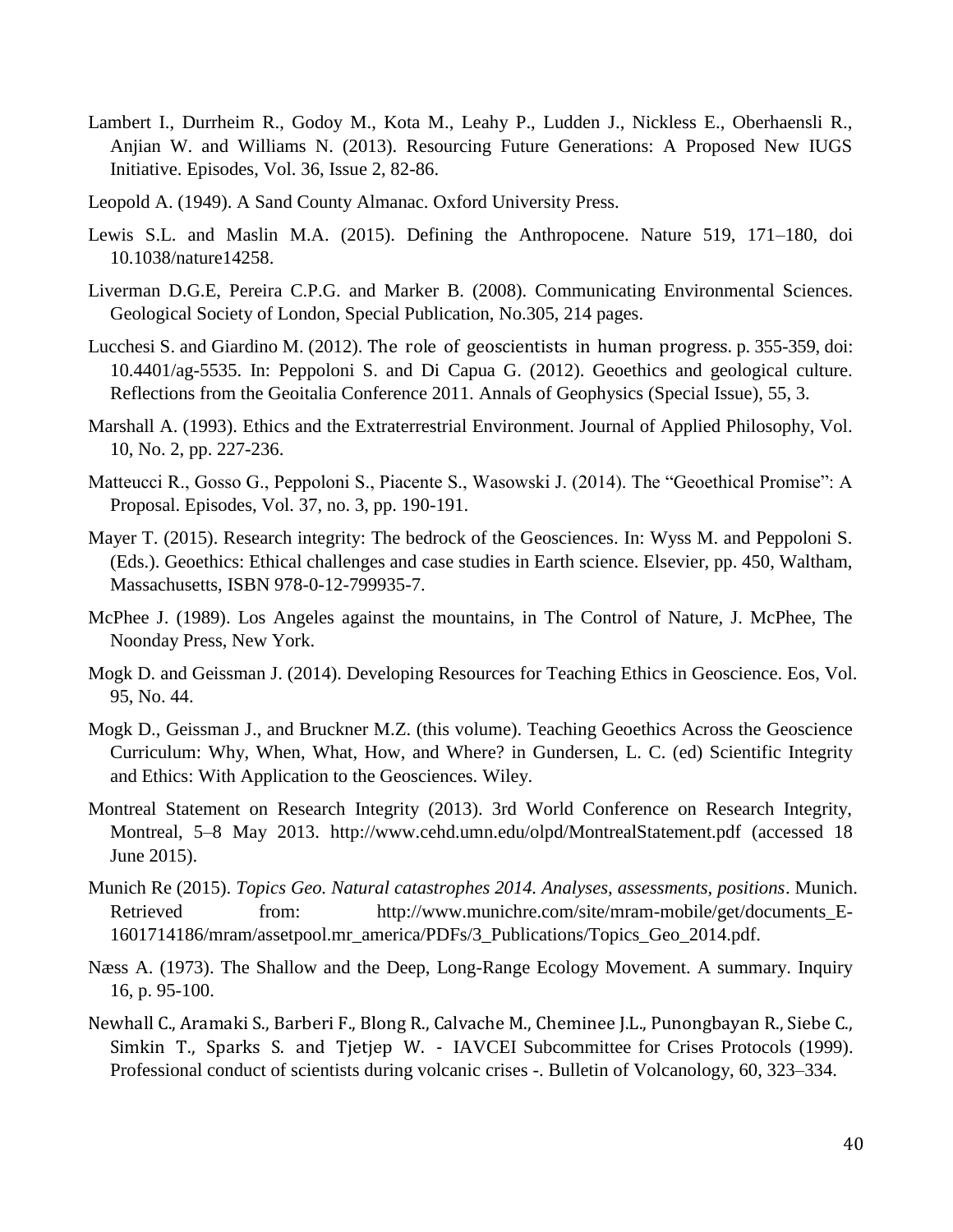- Oreskes N., Carlat D., Mann M.E., Thacker P.D., vom Saal F.S. (2015). Viewpoint: Why Disclosure Matters. Environ. Sci. Technol., 49 (13), pp 7527–7528. doi: 10.1021/acs.est.5b02726.
- Passmore J.A. (1974). Man's Responsibility for Nature: Ecological Problems and Western Traditions. p. 213. Gerald Duckworth & Co Ltd, London, ISBN 978-0-71-560756-5.
- Peppoloni S. (2012a). Ethical and cultural value of the Earth sciences. Interview with Prof. Giulio Giorello. p. 343-346, doi: 10.4401/ag-5755. In: Peppoloni S. and Di Capua G. (2012). Geoethics and geological culture. Reflections from the Geoitalia Conference 2011. Annals of Geophysics (Special Issue), 55, 3.
- Peppoloni S. (2012b). Social aspects of the Earth sciences. Interview with Prof. Franco Ferrarotti. p. 347-348, doi: 10.4401/ag-5632. In: Peppoloni S. and Di Capua G. (2012). Geoethics and geological culture. Reflections from the Geoitalia Conference 2011. Annals of Geophysics (Special Issue), 55, 3.
- Peppoloni S. (2015). Sharing ethical principles through cultural diversity: translations of the Montreal Statement on Research Integrity. IAPG - International Association for Promoting Geoethics, http://www.geoethics.org/translationsMS.html (accessed 10 July 2015).
- Peppoloni S., Bobrowsky P., Di Capua G. (2015). Geoethics: a challenge for research integrity in geosciences. In: Steneck N.H., Mayer T., Anderson M., Kleinert S. (Eds.). Integrity in the Global Research Arena, p. 400, World Scientific, ISBN: 978-9-81-463238-6.
- Peppoloni S. and Di Capua G. (2012). Geoethics and geological culture: awareness, responsibility and challenges. p. 335-341, doi: 10.4401/ag-6099. In: Peppoloni S. and Di Capua G. (2012). Geoethics and geological culture. Reflections from the Geoitalia Conference 2011. Annals of Geophysics (Special Issue), 55, 3.
- Peppoloni S. and Di Capua G. (2015). The Meaning of Geoethics. pp. 3-14. In: Wyss M. and Peppoloni S. (Eds.). Geoethics: Ethical challenges and case studies in Earth science. Elsevier, pp. 450, Waltham, Massachusetts, ISBN 978-0-12-799935-7.
- Pievani T. (2009). The World after Charles R. Darwin: Continuity, Unity in Diversity, Contingency, In: Rend. Fis. Acc. Lincei, Springer, 20, 355-361.
- Pievani T. (2012). Geoethics and philosophy of earth sciences: the role of geophysical factors in human evolution. p. 349-353, doi: 10.4401/ag-5579. In: Peppoloni S. and Di Capua G. (2012). Geoethics and geological culture. Reflections from the Geoitalia Conference 2011. Annals of Geophysics (Special Issue), 55, 3.
- Pievani T. (2015). Humans' Place in Geophysics: Understanding the Vertigo of Deep Time. pp. 57-67. In: Wyss M. and Peppoloni S. (Eds.). Geoethics: Ethical challenges and case studies in Earth science. Elsevier, pp. 450, Waltham, Massachusetts, ISBN 978-0-12-799935-7.
- Pope Francis (2015). Laudato si' (Praise be to you On Care For Our Common Home). Encyclical, [http://w2.vatican.va/content/francesco/en/encyclicals/documents/papa](http://w2.vatican.va/content/francesco/en/encyclicals/documents/papa-francesco_20150524_enciclica-laudato-si.html)[francesco\\_20150524\\_enciclica-laudato-si.html](http://w2.vatican.va/content/francesco/en/encyclicals/documents/papa-francesco_20150524_enciclica-laudato-si.html) (accessed 25 June 2015).
- Sachs J. D. (2014). Sustainable Development Goals for a New Era. Horizons, No.1, p. 106-119.